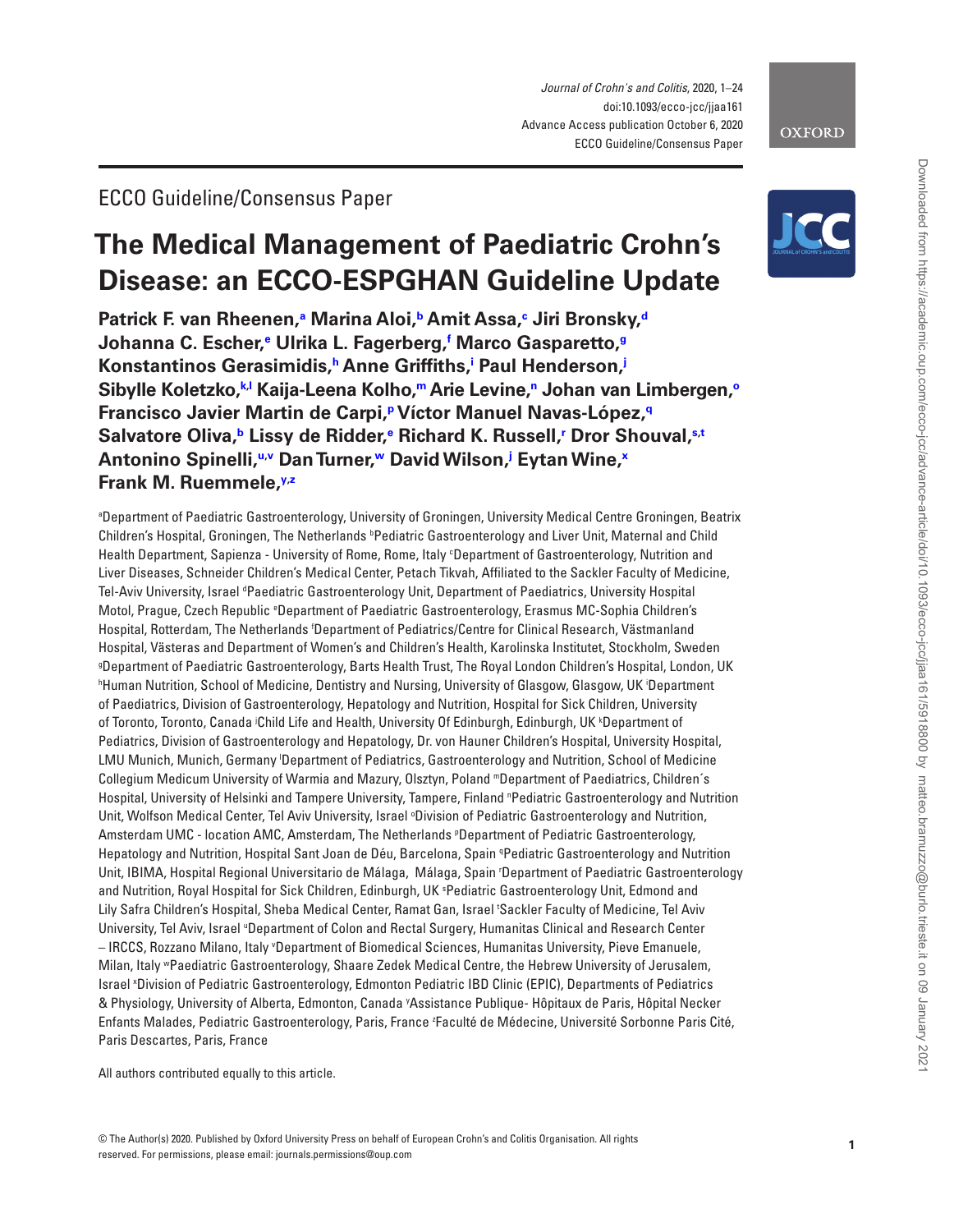Corresponding author: Patrick F. van Rheenen, MD, PhD, University of Groningen, University Medical Centre Groningen, Beatrix Children's Hospital, Department of Paediatric Gastroenterology, PO Box 30001, 9700 RB Groningen, The Netherlands. Tel.: +31-50-3614147; fax: +31-50-3611671; email: [p.f.van.rheenen@umcg.nl](mailto:p.f.van.rheenen@umcg.nl?subject=)

### **Abstract**

**Objective:** We aimed to provide an evidence-supported update of the ECCO-ESPGHAN guideline on the medical management of paediatric Crohn's disease [CD].

**Methods:** We formed 10 working groups and formulated 17 PICO-structured clinical questions [Patients, Intervention, Comparator, and Outcome]. A systematic literature search from January 1, 1991 to March 19, 2019 was conducted by a medical librarian using MEDLINE, EMBASE, and Cochrane Central databases. A shortlist of 30 provisional statements were further refined during a consensus meeting in Barcelona in October 2019 and subjected to a vote. In total 22 statements reached ≥ 80% agreement and were retained.

**Results:** We established that it was key to identify patients at high risk of a complicated disease course at the earliest opportunity, to reduce bowel damage. Patients with perianal disease, stricturing or penetrating behaviour, or severe growth retardation should be considered for up-front antitumour necrosis factor [TNF] agents in combination with an immunomodulator. Therapeutic drug monitoring to guide treatment changes is recommended over empirically escalating anti-TNF dose or switching therapies. Patients with low-risk luminal CD should be induced with exclusive enteral nutrition [EEN], or with corticosteroids when EEN is not an option, and require immunomodulatorbased maintenance therapy. Favourable outcomes rely on close monitoring of treatment response, with timely adjustments in therapy when treatment targets are not met. Serial faecal calprotectin measurements or small bowel imaging [ultrasound or magnetic resonance enterography] are more reliable markers of treatment response than clinical scores alone.

**Conclusions:** We present state-of-the-art guidance on the medical treatment and long-term management of children and adolescents with CD.

**Key Words:** Practice guideline; Crohn's disease/therapy; child; algorithms

### **1. Introduction**

Approximately 10% of patients with Crohn's disease [CD] are diagnosed before their 17th birthday.<sup>1</sup> The past decade has seen significant advances in the care of children with CD. With an expanding therapeutic armamentarium, there has been a shift of therapeutic goals from symptom control alone towards mucosal and transmural healing with consequent reduction of bowel damage.

The objective of this evidence-based guideline update by the European Crohn's and Colitis Organisation [ECCO] and the Paediatric IBD Porto group of the European Society of Paediatric Gastroenterology, Hepatology And Nutrition [ESPGHAN] was to review existing data on the efficacy of available medical therapies and provide therapeutic algorithms for paediatric practice, including advice on how to monitor response to treatment. This guideline replaces the first ECCO-ESPGHAN guideline published in April 2014.[2](#page-16-1)

### **2. Methodology**

We followed the ECCO standard operating procedures for guideline development. After an open call for interest, ECCO and ESPGHAN selected a panel of 25 paediatric inflammatory bowel disease [IBD] experts who were supported by a medical librarian and a webmaster for the online guideline platform. A core group of six paediatric IBD opinion leaders identified 10 domains within the medical treatment of CD which should be addressed by this guideline. Ten working groups were then formed. All panellists were assigned to one or two

working groups, coordinated by working group leaders, all under the supervision of the two guideline coordinators [PFvR, FMR]. The working groups formulated a series of specific questions using the PICO format [Population, Intervention, Comparator, Outcomes] which were deemed to be clinically relevant [\[Supplementary File](http://academic.oup.com/ecco-jcc/article-lookup/doi/10.1093/ecco-jcc/jjaa161#supplementary-data) [1, available as Supplementary data at ECCO](http://academic.oup.com/ecco-jcc/article-lookup/doi/10.1093/ecco-jcc/jjaa161#supplementary-data)*-JCC* online]. A systematic search of the literature relevant to the clinical questions from 1 January 1991 to 19 March 2019 was then conducted by a medical librarian using MEDLINE, EMBASE, and Cochrane Central databases. Focused top-up searches were performed until 1 March 2020 to provide evidence as up to date as possible. Two working group members independently assessed the relevance of each abstract against predefined inclusion criteria. Eligible publications were randomised controlled trials [RCTs], cohort studies, and case-control studies that followed patients with luminal or perianal fistulising CD. Publications presented only in abstract form were excluded. In the case of positive concordance between physician screeners, the full-text manuscript of each eligible publication was obtained. Disagreements were resolved by discussion. The criteria of the Oxford Centre for Evidence-Based Medicine were used to assess the level of evidence [[https://www.cebm.net/wp-content/up](https://www.cebm.net/wp-content/uploads/2014/06/CEBM-Levels-of-Evidence-2.1.pdf)[loads/2014/06/CEBM-Levels-of-Evidence-2.1.pdf\]](https://www.cebm.net/wp-content/uploads/2014/06/CEBM-Levels-of-Evidence-2.1.pdf). The evidence was downgraded if the publication did not address the PICO question directly in terms of patients, interventions, and outcomes. An exception to this rule was the situation where observational paediatric studies supported the findings of adult randomised trials. In this case, the evidence was not downgraded.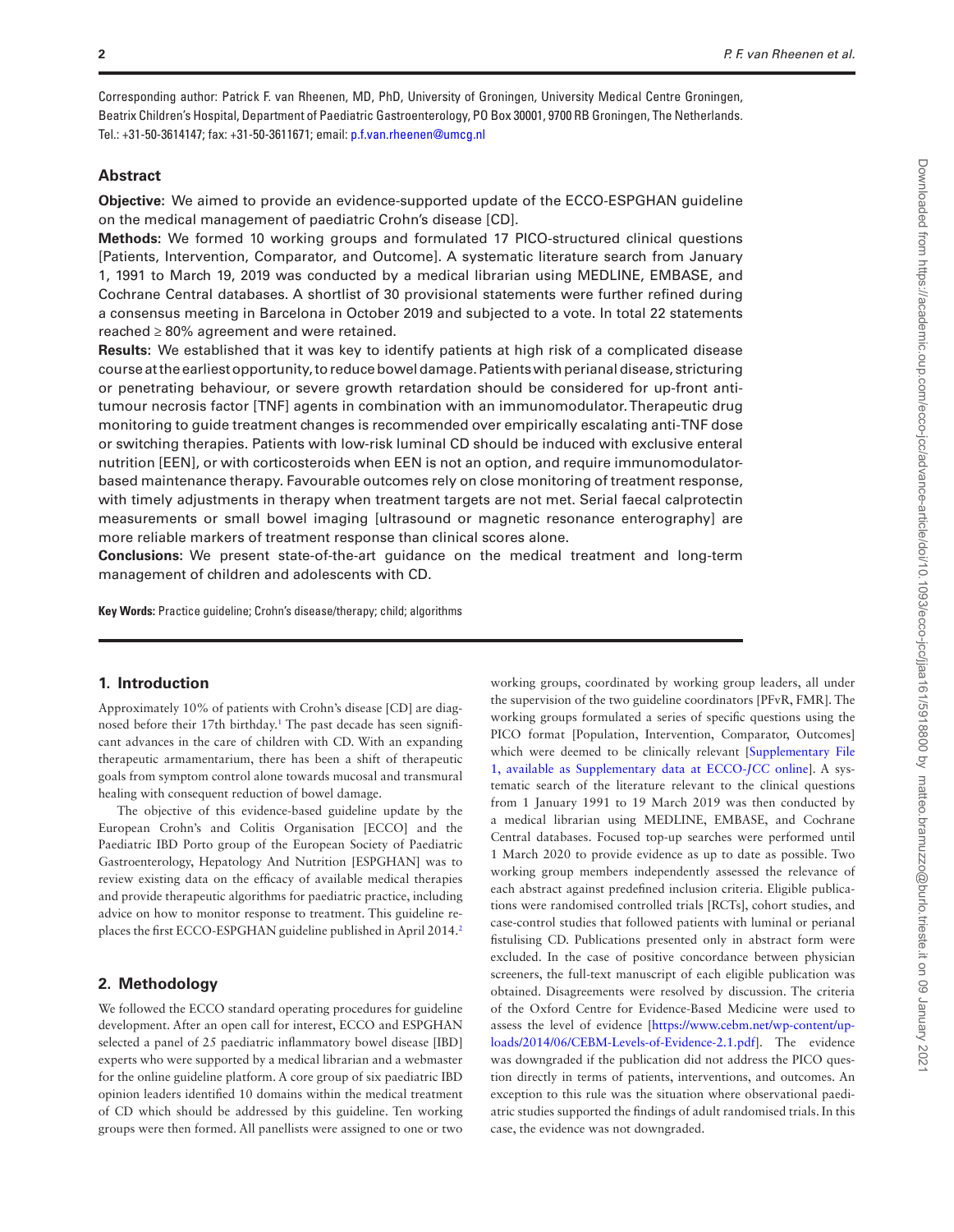

<span id="page-2-0"></span>Figure 1. Summary flowchart of medical management of paediatric luminal Crohn's disease. The numbers displayed in the boxes refer to the statements in this guideline.

Each working group reviewed the selected full-text manuscripts, created evidence tables, and generated provisional guideline statements. The provisional statements and the supporting evidence tables were then submitted to an online platform. Using a Delphi consensus process, two online voting rounds were conducted to shortlist the provisional statements that were deemed to be of clinical importance for the medical treatment of CD. The first round involved all guideline panellists, and for the second voting round all national representatives of ECCO and an international sounding board [applicants who showed an interest in being part of the panel, but were not selected for this position] were also invited to vote. Thirty provisional statements emerged

from this iterative process and were discussed among panellists during a consensus meeting in Barcelona in October 2019. Some statements were further refined during this meeting and then subjected to a vote. The statement was considered as final when at least 80% agreement was reached during voting. Eight provisional statements were ultimately rejected with the remaining 22 statements contained in this guideline. Each statement is framed and followed by a discussion of the evidence. Practical guidance sections complement the evidence by providing additional information not covered by the statements. Summary flowcharts of medical management and drug monitoring are shown in [Figures 1](#page-2-0) and [2.](#page-3-0)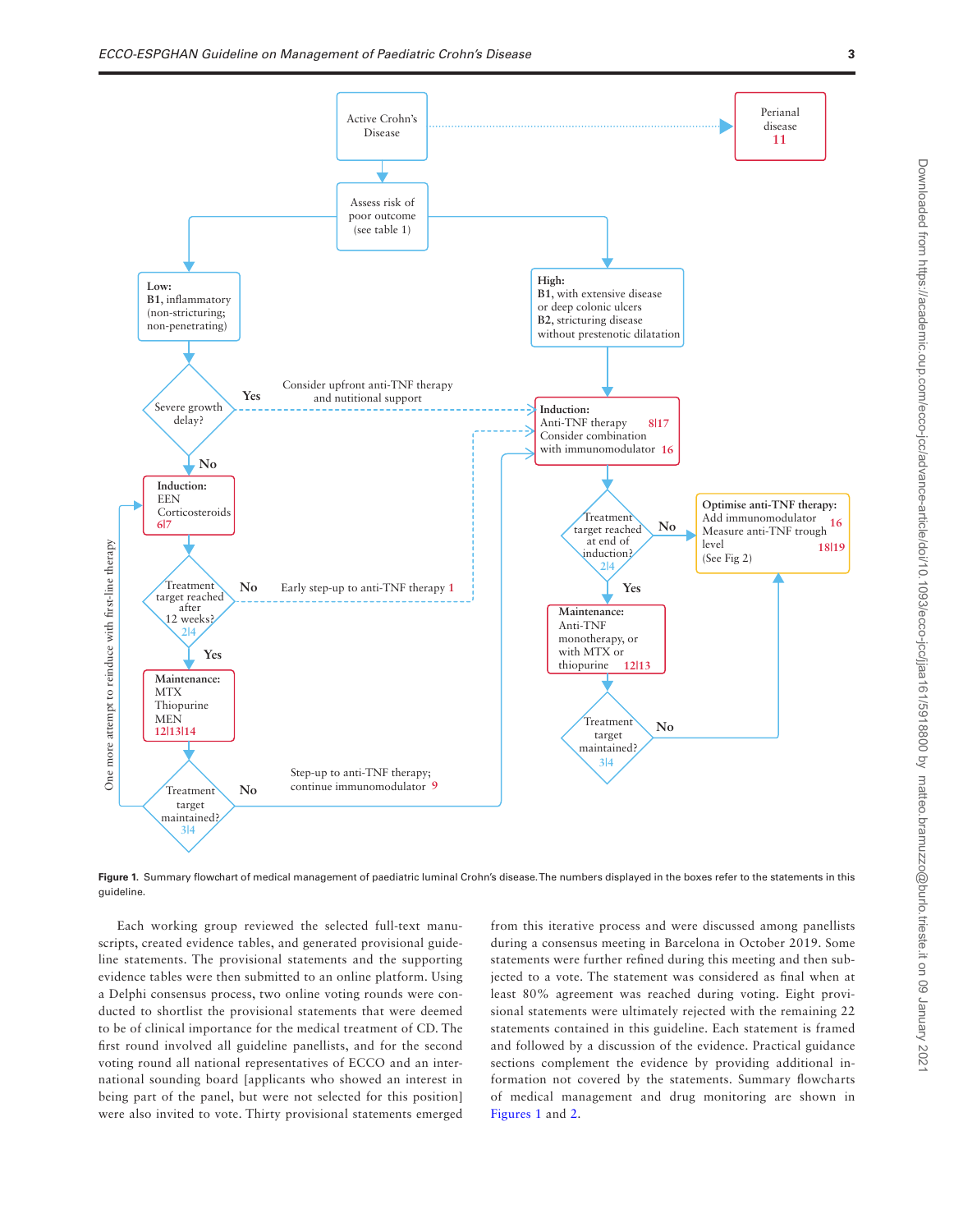

<span id="page-3-0"></span>**Figure 2.** Anti-tumour necrosis factor [TNF] therapeutic drug monitoring.

<span id="page-3-1"></span>

| Table 1. Predictors of poor outcome in paediatric Crohn's disease and suggested induction therapy. |  |  |  |  |
|----------------------------------------------------------------------------------------------------|--|--|--|--|
|----------------------------------------------------------------------------------------------------|--|--|--|--|

| Paris classification<br>[at diagnosis] |                                       | <b>Additional risk factors</b>                                                  | <b>Risk stratification</b> | Suggested induction therapy                                                                |  |
|----------------------------------------|---------------------------------------|---------------------------------------------------------------------------------|----------------------------|--------------------------------------------------------------------------------------------|--|
| <b>B1</b>                              | Inflammatory                          | None                                                                            | Low                        | Exclusive enteral nutrition; corticosteroids                                               |  |
| B1                                     | [non-stricturing,<br>non-penetrating] | No clinical and biochemical remission<br>12 weeks after start induction therapy | Medium                     | Consider accelerated step-up to anti-TNF<br>therapy                                        |  |
| $B1 + G1$                              |                                       | Growth delay                                                                    | Medium                     | Exclusive enteral nutrition; consider<br>up-front anti-TNF therapy                         |  |
| B1<br>$[L3 + L4]$                      |                                       | Extensive disease <sup>a</sup> or<br>deep colonic ulcers                        | High                       | Up-front anti-TNF therapy                                                                  |  |
| $B1 + p$                               |                                       | Perianal disease                                                                | High                       | Up-front anti-TNF therapy in combin-<br>ation with antibiotic therapy, surgery, or<br>both |  |
| B <sub>2</sub>                         | Stricturing disease <sup>b</sup>      | None                                                                            | High                       | Up-front anti-TNF therapy                                                                  |  |
|                                        |                                       | Prestenotic dilatation, obstructive<br>signs or symptoms, or both               | High                       | Bowel resection in combination with<br>postoperative anti-TNF therapy                      |  |
| B <sub>3</sub>                         | Penetrating disease <sup>c</sup>      |                                                                                 | High                       | Surgery in combination with<br>postoperative anti-TNF therapy                              |  |

TNF, tumour necrosis factor.

a Defined as pan-enteric inflammation [ie, involvement of proximal small bowel, terminal ileum, and colon].

b Defined as the occurrence of constant luminal narrowing demonstrated by radiological or endoscopic examination.

c Defined as the occurrence of bowel perforation, intra-abdominal fistulae, inflammatory masses, and/or abscesses at any time in the course of the disease [not the result of surgical complications].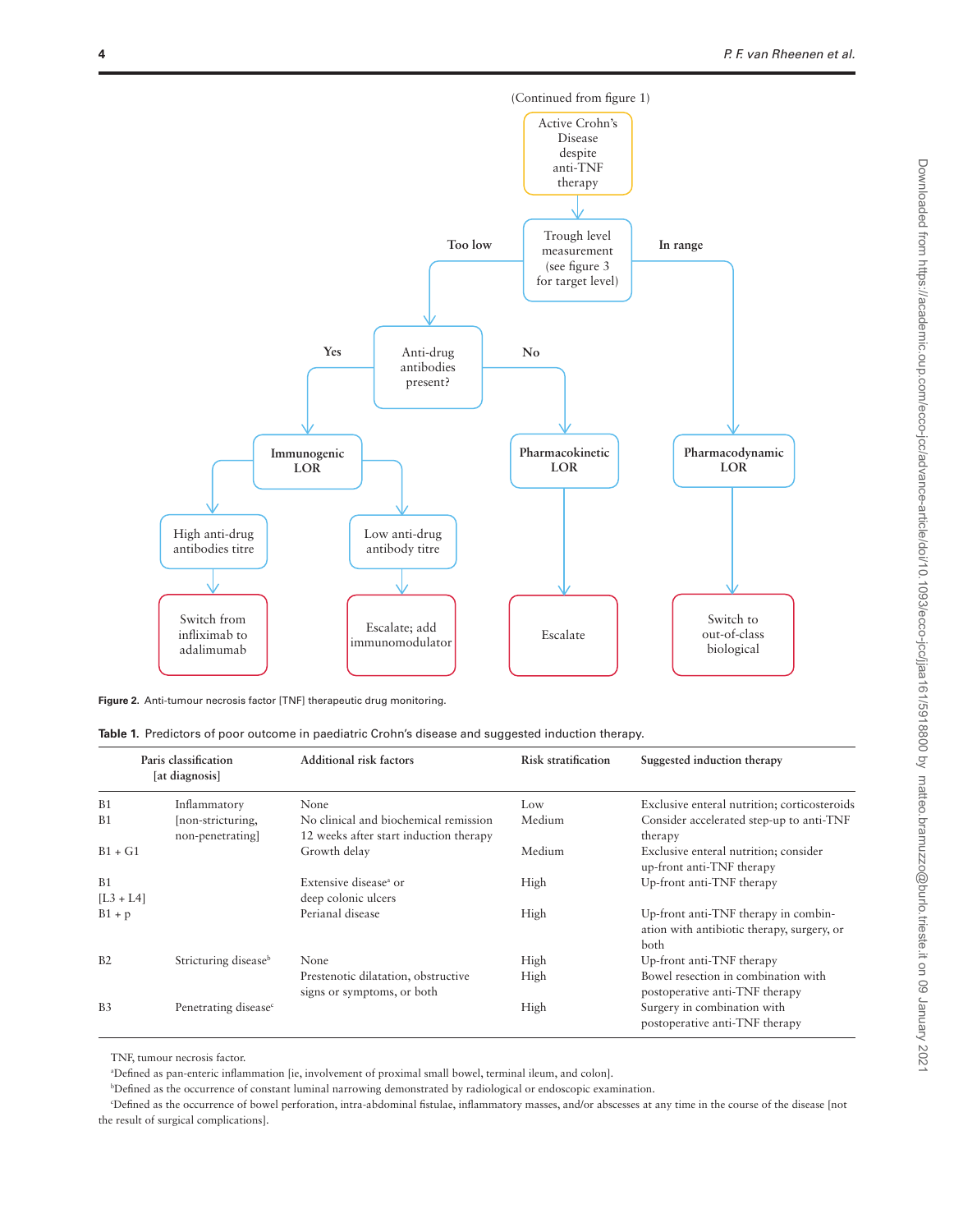### **3. Key Points in the Medical Treatment of Paediatric CD**

There is increasing evidence that the treatment plan for a paediatric patient with CD should be individualised. The plan should consider factors such as age, disease location, disease behaviour, presence of growth delay, potential side effects of medications, and quality of life. A key point in designing an optimal treatment plan is the identification of patients at high risk of a complicated disease course, with the overall aim to obtain rapid control of inflammation to reduce long-term bowel damage. The previous paediatric CD guidelines introduced the notion of predictors of poor outcome [POPOs] that were mainly expert-driven.<sup>[2](#page-16-1)</sup> Since then, some of the initially proposed POPOs have been validated, such as disease behaviour [B2, stricturing disease; B3, penetrating disease; p, perianal involvement] or non-response to adequate induction therapy [see section 4].

### **4. Risk Stratification of Patients**

### **ECCO-ESPGHAN statement 1**

Patients with newly diagnosed Crohn's disease [CD] who do not achieve clinical and biochemical remission after induction therapy are at risk of a more complicated disease course. Level of evidence [LoE]: 3 | Agreement: 92%.

### Evidence

Few studies have adequately addressed the issue of predicting disease outcomes in patients with paediatric-onset CD at diagnosis. [Table 1](#page-3-1) presents predictors for poor outcome, defined as either the early need for surgery or risk for rapid progression of bowel damage. Whereas these predictors should be considered when choosing the appropriate induction therapy, it should be noted that these features are not consistently recognised across all studies.

Several observational studies following newly diagnosed paediatric patients with CD have consistently shown that failure to reach clinical and biochemical remission after induction therapy is a predictor for poor outcome. The GROWTH CD study, a multicentre study with 222 treatment-naïve paediatric CD patients followed for 52 weeks, demonstrated that patients with Paediatric Crohn's Disease Activity Index [PCDAI] >5 [*p =* 0.012], C-reactive protein [CRP]  $>20$  mg/L [ $p = 0.019$ ], and faecal calprotectin  $> 400$  µg/g  $[p = 0.001]$  at Week 12 after starting induction therapy were at higher risk of relapse at the end of the observation period.<sup>3</sup> A subset of patients from the same cohort were followed for 104 weeks to evaluate predictors for early surgery. Again, active disease at Week 12 appeared to be a risk factor, as well as stricturing [B2] disease at diagnosis.[4](#page-16-3) Approximately 26% of children presenting with stricturing disease at diagnosis required early surgery in the first 2 years after diagnosis compared with 8% of patients without stricturing disease  $[p \le 0.001]$ . Additionally, a Dutch cohort of newonset CD showed that achieving low levels of faecal calprotectin [i.e. <250 µg/g] within the first 12 weeks after induction with corticosteroids or exclusive enteral nutrition [EEN] was associated with a favourable disease course in the first year, compared with higher calprotectin concentrations.<sup>5</sup>

Data from the RISK study<sup>6</sup> suggested that early anti-tumour necrosis factor [TNF] treatment may prevent progression to penetrating [B3] disease, but does not have added value in preventing stricturing

complications. Nonetheless, the number of patients developing the B3 phenotype was small, indicating a high number-needed-to-treat value. A pro-fibrotic signature detected with RNA sequencing of ileal biopsies taken during diagnostic colonoscopy predicted future stricturing complications, with a sensitivity of 69% and a specificity of 71%. Another potentially useful predictor for stricturing and penetrating disease is presence of antibodies against one or more microbial antigens, including *Escherichia coli* outer membrane porin C [OmpC], *Saccharomyces cerevisiae* [ASCA], and antiflagellin [CBir1]. However, the results of these studies were heterogeneous.<sup>[7](#page-16-6)-[10](#page-17-0)</sup>

### **5. Treatment Targets and Monitoring Response**

Achieving endoscopic or mucosal healing [MH] in response to in-duction therapy is associated with favourable long-term outcomes.<sup>[11](#page-17-1)</sup> Endoscopic response is commonly defined by a decrease in Simple Endoscopic Score for Crohn's Disease [SES-CD] or Crohn's Disease Endoscopic Index of severity [CDEIS] of at least 50% from baseline.[12](#page-17-2)[,13](#page-17-3) MH is usually defined as the absence of macroscopic inflammation or an SES-CD <3 points. Normal histology has been gaining increasing attention as a possible treatment target, $14$  but there is no evidence that histological remission is superior to MH in achieving long-term clinically important outcomes. Moreover, there are 14 different numerical histological indices in CD, and there is no consensus on how to standardise the assessment. Thus, although histological remission is considered a 'deeper' remission than merely mucosal healing, it is currently still controversial as a treatment target in CD.

### 5.1. Faecal calprotectin

### **ECCO-ESPGHAN statement 2**

In patients with luminal CD following induction therapy, a decrease of faecal calprotectin in the context of clinical improvement can be used as a marker of treatment response. LoE: 3 | Agreement: 100%.

### **Evidence**

There is no evidence-based consensus of when best to re-evaluate disease activity after initiation of induction therapy; repeat endoscopies to evaluate resolution of inflammation are impractical. There is an increasing demand to replace invasive procedures with surrogate non-invasive markers. High-quality evidence for serial measurement of faecal calprotectin as a non-invasive diagnostic strategy to determine resolution of inflammation comes from adult studies.[15](#page-17-5)[–18](#page-17-6) In these studies, stool testing and ileocolonoscopy were performed simultaneously to evaluate success of induction therapy. Low levels of faecal calprotectin [below 150 to 250 μg/g] corresponded well with endoscopic remission, and a failure to reach these levels often reflected ongoing intestinal inflammation. Several obser-vational paediatric studies support these findings.<sup>5,[19](#page-17-7)-23</sup> In all studies, calprotectin values were longitudinally tracked in children following induction therapy. In one study, treatment success was predefined as a calprotectin result <250 μg/g in combination with absence of symptoms.<sup>5</sup> Patients who achieved this target within 12 weeks had a higher probability of sustained remission during the first year. The other five paediatric studies did not define a target range, but interpreted a falling trend in calprotectin combined with a reduction of symptoms as a proxy marker for treatment success.<sup>19-[23](#page-17-8)</sup>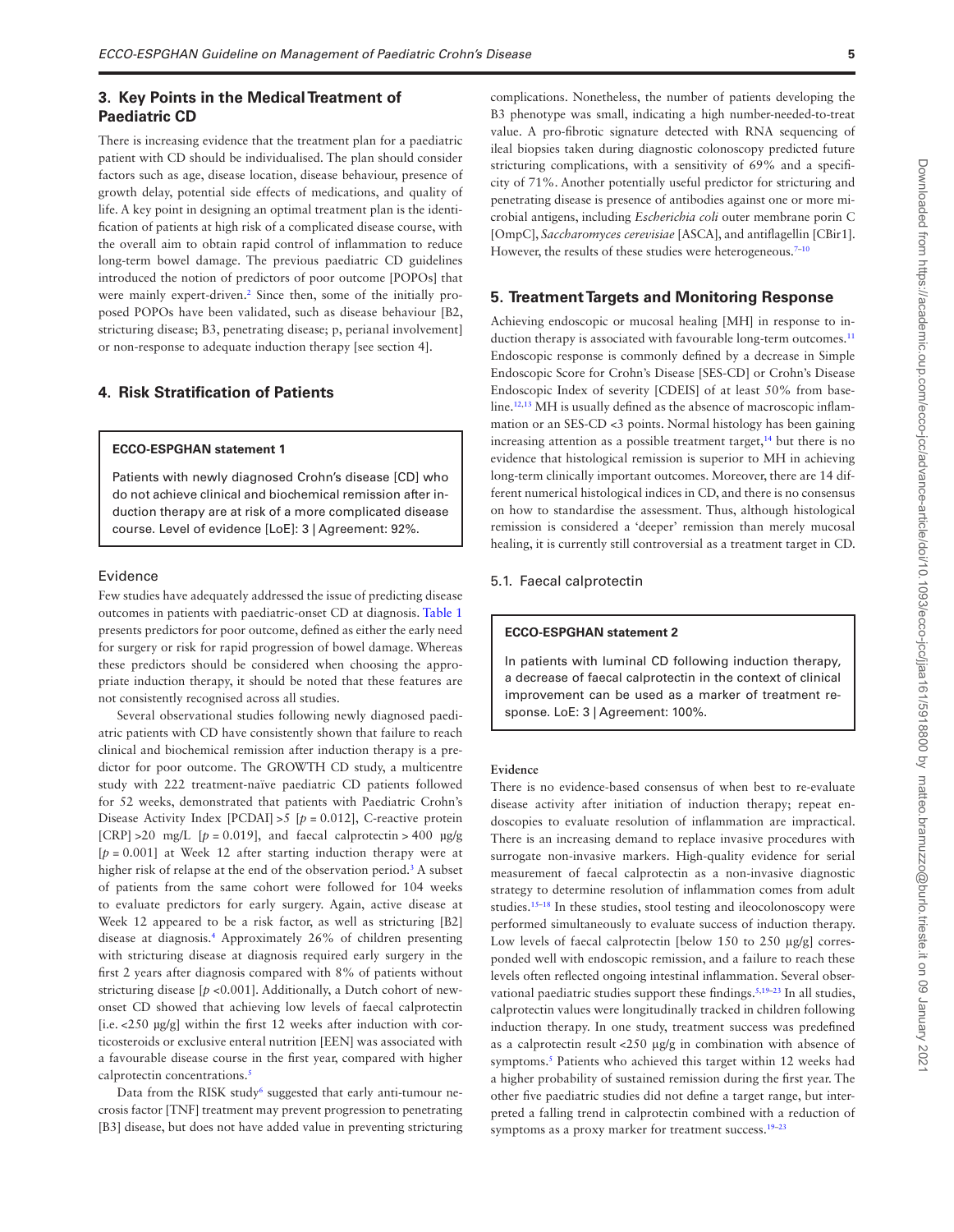### **Practical guidance**

There is no linear correlation between calprotectin levels and the severity or extent of mucosal inflammation. Although a decrease of calprotectin during induction therapy [eg, from 2000 to 1000 μg/g] may be statistically significant, the latter result is still indicative of active disease. A decrease of calprotectin within the high range should therefore not be considered a true treatment response. On the other hand, a decrease of faecal calprotectin to <250 μg/g [which is the upper limit of the target range] could be considered a reliable indicator of treatment success. The closer the calprotectin value gets to 50 μg/g, the higher the likelihood for complete endoscopic healing.

From birth, normal calprotectin levels exhibit a downward trend with increasing age to reach 'adult' levels around the age of 5 years[.24,](#page-17-9)[25](#page-17-10) Other issues around the use of faecal calprotectin for disease monitoring include the lack of agreement between different test kits and limited protein stability at room temperature.<sup>[26](#page-17-11),27</sup> Currently, the best advisable standard for pre-analytical calprotectin handling is refrigeration of the filled stool container until delivery to the laboratory.[27](#page-17-12) The diagnostic gain of measuring calprotectin in patients with inflammation localised to the colon is well recognised, but the marker was thought to be less sensitive in isolated smallbowel disease. A meta-analysis addressing adult patients with active small-bowel CD seen on capsule endoscopy demonstrated that the diagnostic accuracy of faecal calprotectin is also meaningful for detection of inflammation in the small bowel.<sup>28</sup>

### **ECCO-ESPGHAN statement 3**

In patients with luminal CD in clinical remission, a significant rise of faecal calprotectin should trigger further investigations and consideration of treatment escalation. LoE: 3 | Agreement: 92%.

### **Evidence**

The utility of periodic calprotectin measurements in children with inactive CD was recently evaluated in two prospective, single-centre cohort studies. In the first study of children receiving infliximab maintenance therapy, a calprotectin level >250 μg/g measured in stool obtained before each infusion was a reliable predictor of clinical relapse in the next 3 months.<sup>29</sup> In the other study, children with new-onset luminal CD were followed over time with periodic measurements of calprotectin.<sup>[5](#page-16-4)</sup> Patients in clinical remission with an upward trend of calprotectin crossing the 250 μg/g margin were considered to have recurrence of disease activity and had a treatment intensification. Time to recurrence, defined as the time from the first calprotectin measurement below 250 μg/g until treatment intensification, was longer in children in whom initial induction treatment had been successful within 12 weeks.

In the multicentre ImageKids study, 151 children with new-onset or established CD underwent magnetic resonance enterography [MRE], ileocolonoscopy, and faecal calprotectin measurement. The best suitable calprotectin threshold to predict mucosal healing was 300 μg/g, but a lower cut-off [<100 μg/g] was needed to identify children with 'deep healing' [ie, a combination of mucosal and trans-mural healing].<sup>[30](#page-17-15)</sup>

### **Practical guidance**

Repeat faecal calprotectin measurements in patients in clinical remission [tight control] makes it possible to identify a disease flare early.

Several studies have shown that an increase in faecal calprotectin precedes the recurrence of symptoms by 2 to 3 months.<sup>31</sup> Nonetheless, pre-emptive treatment escalation based solely on faecal calprotectin results is currently not recommended. Both adult and paediatric studies have shown that the combination of faecal calprotectin with CRP is superior to faecal calprotectin alone. The landmark CALM trial on the treat-to-target strategy in adult CD showed that faecal calprotectin levels <250 μg/g, in combination with Crohn's disease activity score  $[CDAI] < 150$  and  $CRP < 5$  mg/L, can be used as a treatment target, with step-by-step dose escalation of adalimumab until these levels are reached.<sup>[17](#page-17-17)</sup> Using this strategy enhanced mucosal endoscopic healing compared with reliance on symptoms alone to guide treatment. In another adult study, the combination of faecal calprotectin with CRP was superior in detecting endoscopic disease activity compared with using faecal calprotectin alone.<sup>[32](#page-17-18)</sup> This has also been shown in the paediatric ImageKids and comparator cohorts while developing the MINI [Mucosal Inflammation Noninvasive Index][.33](#page-17-19) This composite score was statistically more accurate in detecting endoscopic healing than faecal calprotectin alone, albeit with a modest clinical benefit.

Unlike endoscopic assessment, periodic measuring of faecal calprotectin and CRP is feasible also in children. Calprotectin monitoring has clinical benefit particularly in teenage patients, who tend to under-report complaints, and in those who have irritable bowel syndrome in addition to IBD.<sup>34</sup> To minimise misinterpretation of calprotectin changes over time, it is prudent to use calprotectin assays from the same manufacturer.<sup>35</sup>

### 5.2. Small-bowel imaging: magnetic resonance enterography and intestinal ultrasound

### **ECCO-ESPGHAN statement 4**

In patients with luminal CD, assessment of transmural involvement by bowel ultrasound or magnetic resonance imaging can be used as a marker of treatment response. LoE: 3 | Agreement: 100%.

### **Evidence**

Cross-sectional imaging techniques, including magnetic resonance enterography [MRE] and intestinal ultrasound [IUS], can be used to periodically evaluate the effect of therapy on the bowel wall.<sup>36</sup> MRE is currently the modality of choice to evaluate small-bowel involvement.[37](#page-17-23)[,38](#page-17-24) In a recently published diagnostic meta-analysis, the sensitivity and specificity of MRE to identify active CD in children was 83% (95% confidence interval [CI]: 75%–89%) and 93% [95% CI: 90%–95%], respectively[.39](#page-17-25)

Active inflammation is best described by features that include wall enhancement, mucosal ulcers, and wall T2 hyperintensity, whereas damage is best recognised by the presence of a fibrotic stricture, abscess, or fistula[.40](#page-17-26)

Both MRE and IUS are non-invasive imaging techniques without ionising radiation; IUS has the additional advantages of low costs and easier access. The downside is that the interpretation of IUS strongly depends on the operator's skills and experience.<sup>[41](#page-17-27)</sup> Among the features that can be evaluated during IUS, parietal thickness <3 mm better predicts transmural healing than colour Doppler grade and the percent increase of parietal enhancement.<sup>42</sup> In a prospective paediatric study comparing the diagnostic performance of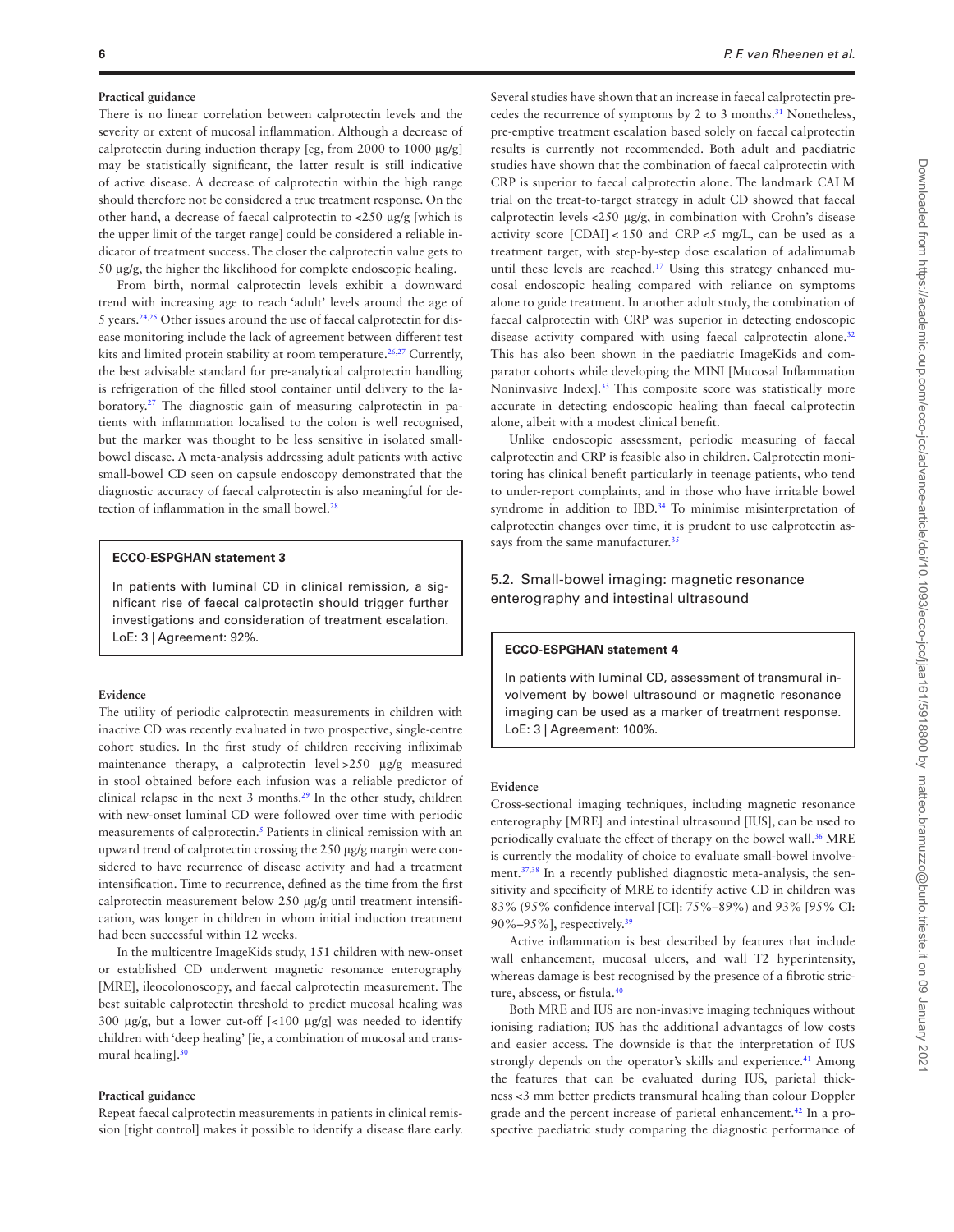MRE, IUS, and capsule endoscopy to assess small-bowel activity, no significant differences in the accuracy of the three imaging modalities were reported.<sup>43</sup>

### **Practical guidance**

Adequate bowel preparation is required for MRE to promote good intestinal loop distension. Cooperative children may be able to drink sufficient volumes of oral contrast, but others require temporary placement of a nasojejunal tube for administration. Many centres now use a small-volume lactulose protocol that has significantly improved compliance.[44](#page-17-30) MRE can be completed without sedation in the majority of children  $\geq 9$  years,<sup>45</sup> whereas for young children sedation or general anaesthesia is likely to be required.[46](#page-17-32) There have been recent reports of gadolinium deposits in the human body, particularly in the brain, especially after repeated intravenous administration.[47](#page-17-33) The use of gadolinium-based MRI contrast agents should therefore be carefully individualised, especially when future repetition of small-bowel imaging is anticipated.

### 5.3. Clinical disease activity scores

### **ECCO-ESPGHAN statement 5**

In patients with luminal CD, clinical scores alone [PCDAI, wPCDAI, shPCDAI, abbrPCDAI] do not adequately reflect mucosal healing. LoE: 3 | Agreement: 100%.

### **Evidence**

Clinical disease activity scores are not accurate in assessing mucosal inflammation, as has been found both for the CDAI in adults<sup>48</sup> and for the various versions of the PCDAI in children.<sup>21,[49](#page-18-1)</sup> Approximately half of patients in clinical remission will still have residual mucosal ulceration. Therefore, although the weighted PCDAI has better diagnostic accuracy for clinical remission com-pared with the other PCDAI versions,<sup>[49](#page-18-1),50</sup> if MH is the treatment target, clinical assessment alone is insufficient for assessing therapeutic effect.

### **Practical guidance**

A composite score of faecal calprotectin, CRP, and clinical score is currently considered to be the best suitable non-invasive test to evaluate MH in paediatric CD.

### **6. Induction Therapy in Luminal CD**

6.1. Exclusive enteral nutrition

### **ECCO-ESPGHAN statement 6**

In children with active luminal CD, dietary therapy with exclusive enteral nutrition [EEN] is recommended as first line for induction of remission. LoE: 2 | Agreement: 92%.

### **Evidence**

EEN involves the use of a complete liquid formula as the sole source of food for 6 to 8 weeks. Several meta-analyses have compared the efficacy of EEN with corticosteroid induction therapy in paediatric

patients with luminal CD, and concluded that there was no statistical difference in clinical remission in the intention-to-treat analysis.<sup>51,[52](#page-18-4)</sup> When only those patients who completed the treatment originally allocated were compared [per-protocol analysis], a slightly [but statistically significant] larger proportion of patients on EEN reached clinical remission[.52](#page-18-4) However, patients on EEN were more likely to withdraw from the allocated treatment than those on corticosteroid therapy. The most common reason for withdrawal included unpalatable formulations and poor acceptance of a nasogastric tube. Frequently reported side effects by patients on EEN included diarrhoea and vomiting. In paediatric CD patients with an extended period of nutrition deprivation, re-introduction of calories may lead to refeeding syndrome.<sup>53</sup>

An Italian RCT that was included in two meta-analyses failed to show a significant difference in clinical remission rates between EEN and corticosteroid therapy. However, a significant differ-ence in mucosal healing in favour of EEN was observed.<sup>[54](#page-18-6)</sup> These findings were recently replicated in a French RCT that included 19 children with CD and demonstrated a 89% mucosal healing rate with EEN compared with 17% upon induction therapy with corticosteroids.<sup>[55](#page-18-7)</sup>

When asked, patients would have a preference for a solid foodbased dietary induction rather than liquid diet.<sup>56</sup> Until recently, more palatable and sustainable dietary strategies with similar efficacy to EEN were not available. Recently, several more tolerable food-based diets were introduced, including CD-TREAT<sup>57</sup> and the Crohn's Disease Exclusion Diet [CDED].<sup>58</sup> In a head-to-head RCT, paediatric CD patients tolerated the CDED coupled with partial enteral nutrition [PEN] better than EEN, and a larger proportion had sustained clinical remission at Week 12[.58](#page-18-10) Replication studies, including data on mucosal healing, are required before strong recommendations can be made.

### **Practical guidance**

Paediatric CD patients with purely inflammatory disease behaviour [B1] and low-to-medium risk at diagnosis [see [Table 1](#page-3-1)] are eligible for EEN; this choice can be independent of disease location. There is no difference in efficacy between the elemental and nonelemental formulas, nor between diets of similar protein composition with different fat composition, nor between bolus oral feeding and continuous enteral feeding.<sup>[51](#page-18-3),59</sup> Considering the reduced palatability, the risk of early withdrawal, and the high costs associated

<span id="page-6-0"></span>**Table 2.** Prednisone or prednisolone tapering scheme [once-daily administration].

|                | Body weight       |                 |                 |  |
|----------------|-------------------|-----------------|-----------------|--|
| Week           | $10 - 20$ kg      | $20 - 30$ kg    | $>$ 30 kg       |  |
| $1 - 3$        | $20 \text{ mg}$   | $30 \text{ mg}$ | $40 \text{ mg}$ |  |
| 4              | $15 \text{ mg}$   | $25 \text{ mg}$ | $35 \text{ mg}$ |  |
| 5              | $15 \text{ mg}$   | $20 \text{ mg}$ | $30 \text{ mg}$ |  |
| 6              | $12.5 \text{ mg}$ | $15 \text{ mg}$ | $25 \text{ mg}$ |  |
| $\overline{7}$ | $10 \text{ mg}$   | $15 \text{ mg}$ | $20 \text{ mg}$ |  |
| 8              | $7.5 \text{ mg}$  | $10 \text{ mg}$ | $15 \text{ mg}$ |  |
| 9              | $5 \text{ mg}$    | $10 \text{ mg}$ | $10 \text{ mg}$ |  |
| 10             | $2.5 \text{ mg}$  | $5 \text{ mg}$  | $5 \text{ mg}$  |  |

As tapering schemes are largely based on empirical recommendations rather than on clinical trials, large variability exists among physicians. Shortening each stage from 7 to 5 days or any other tapering modification may be considered individually.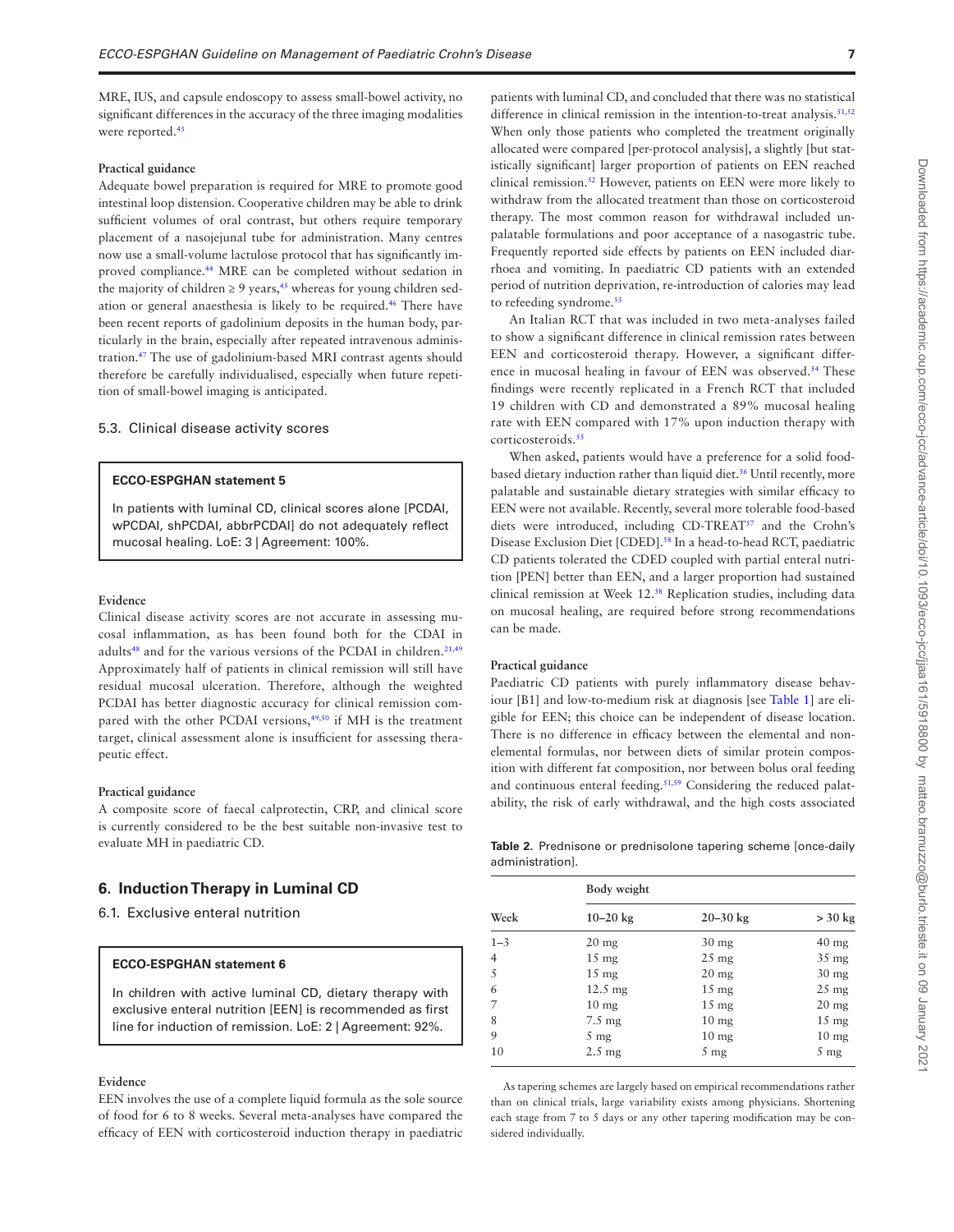with elemental diets, the primary choice of a polymeric formula is justifiable. Use of a nasogastric feeding tube may be considered to overcome aversion to the formula or not achieving the required daily intake. Food-based diets may be alternatives for patients who cannot tolerate EEN.

### 6.2. Corticosteroids

### **ECCO-ESPGHAN statement 7**

In children with active luminal CD, when EEN is not an option, corticosteroids may be considered for inducing remission. LoE: 3 | Agreement: 94%.

### **Evidence**

If EEN is poorly tolerated or is ineffective after 2 to 4 weeks of good compliance, systemic corticosteroids may be considered for inducing remission. Although corticosteroids have been used for decades to induce clinical remission in CD, surprisingly little evidence exists for their use in children.<sup>3, [60,](#page-18-12) [61](#page-18-13)</sup> Corticosteroid use varies greatly between centres and countries and possibly depends on local expertise, bias, and health economic arguments.<sup>[62,](#page-18-14)[63](#page-18-15)</sup> Corticosteroid use has been associated with increased risk of infection and elevated risk of intraabdominal or pelvic abscesses,<sup>64,65</sup> but when asked, the side effects of most importance to users are weight gain, insomnia, and Cushingoid facies.<sup>66</sup>

### **Practical guidance**

The prednisolone starting dose is weight-dependent [see [Table 2](#page-6-0)] and should be tapered once clinical remission is reached, but not later than 4 weeks after initiation. In the case of mild ileocaecal disease [L1], if EEN is insufficiently effective, treatment with ileal-release budesonide is preferable to prednisolone. For patients > 40 kg, the initial dose of budesonide is 9 mg once daily for 6 weeks and then tapered as follows: 6 mg once daily for 2 weeks, 3 mg once daily for 2 weeks. Doses up to 12 mg have been used for the first 4 weeks.<sup>67</sup> There is no evidence of benefit for budesonide in more distal colonic inflammation. The likelihood of adverse events with budesonide is lower than with conventional corticosteroids.<sup>[68](#page-18-20)</sup>

Patients who require major surgery while taking supraphysiological doses [>50% of prednisolone starting dose; [Table 2\]](#page-6-0) for 3 weeks or more should be assumed to have adrenal insufficiency [AI] and will need additional peri-operative hydrocortisone coverage. Patients with unclear adrenal suppression [ie, those who are in the last few weeks of their tapering scheme or those who finished corticosteroid therapy in the past 3 months] should be considered for endocrinologist counselling and preoperative hypothal-amic-pituitary-adrenal axis testing.<sup>69,[70](#page-18-22)</sup>

### 6.3. Anti-TNF therapy

### **ECCO-ESPGHAN statement 8**

In new-onset patients with high risk for a complicated disease course, anti-TNF therapy is recommended for inducing remission. LoE: 3 | Agreement: 92%.

### **Evidence**

Of all licensed drug therapies, anti-TNF agents [eg, infliximab and adalimumab] are highly effective to induce both clinical and endoscopic remission and therefore have had a significant impact on the care of paediatric patients since their registration studies. $71,72$  $71,72$ A propensity-score matched analysis of the RISK study suggested that early anti-TNF monotherapy [within <3 months after diagnosis] had higher corticosteroid- and surgery-free remission rates at 1 year than induction with EEN or corticosteroids followed by immunomodulator therapy[.73](#page-18-25)

As discussed in section 4 in connection with risk stratification, early treatment with anti-TNF agents was associated with a significantly lower risk of developing penetrating [B3] complications but did not seem to reduce the risk for stricturing [B2] complications[.6](#page-16-5) Comparison of top-down [first-line infliximab; discontinuation when endoscopic remission was reached after 1 year] with step-up treatment in a South Korean cohort  $[n = 76]$  found that deep remission and mucosal healing rates were higher in the topdown group.[74](#page-18-26)[,75](#page-18-27) Although promising, these studies are limited by the non-randomised trial design and relatively short follow-up. The TISKIDS trial<sup>76</sup> has now been reported in abstract form and is the first head-to-head comparison of top-down infliximab and first-line EEN or corticosteroids in children with moderate to severe CD.[77](#page-18-29) At 52 weeks, the primary end-point of clinical remission [wPCDAI <12.5 points without need for treatment escalation] was achieved in 41% on top-down infliximab versus 12% on conservative treatment  $[p = 0.002]$ . These data provide support for infliximab as first-line treatment option. The panellists recommend anti-TNF therapy as primary induction and maintenance therapy in children with a high risk of poor outcomes [see [Table 1\]](#page-3-1). Anti-TNF agents should be considered early in the treatment plan in patients with severe growth delay or in those who do not reach clinical [PCDAI <10] and biochemical remission [faecal calprotectin <250 μg/g] after induction with EEN or corticosteroids.

### **Practical guidance**

Intravenous administration of infliximab is usually at 5 mg/kg with three induction doses over 6 weeks [Weeks 0-2-6], followed by maintenance therapy of 5 mg/kg every 8 weeks. However, there is ample evidence<sup>78</sup> that children < 30  $kg$ , and those with extensive disease and low serum albumin levels, require higher induction doses up to 10 mg/kg, shorter dosing intervals, or both, to reach target trough levels [see section 9.2].

Adalimumab is administered subcutaneously. For patients > 40 kg, the first induction dose is 160 mg, followed by 80 mg at Week 2, and then followed by a maintenance dose of 40 mg every other week. For patients <40 kg, the drug label recommends 80 mg at Week 0, 40 mg at Week 2, and 20 mg from Week 4 onwards; but in view of the evidence on underdosing of young children, higher doses may be required in specific cases. Weekly injections should be considered in patients losing response or with low trough levels [see section 9.2].

### **ECCO-ESPGHAN statement 9**

In patients with active CD who fail to achieve or maintain remission with an immunomodulator, anti-TNF agents are recommended for induction and maintenance of remission. LoE: 2 | Agreement: 96%.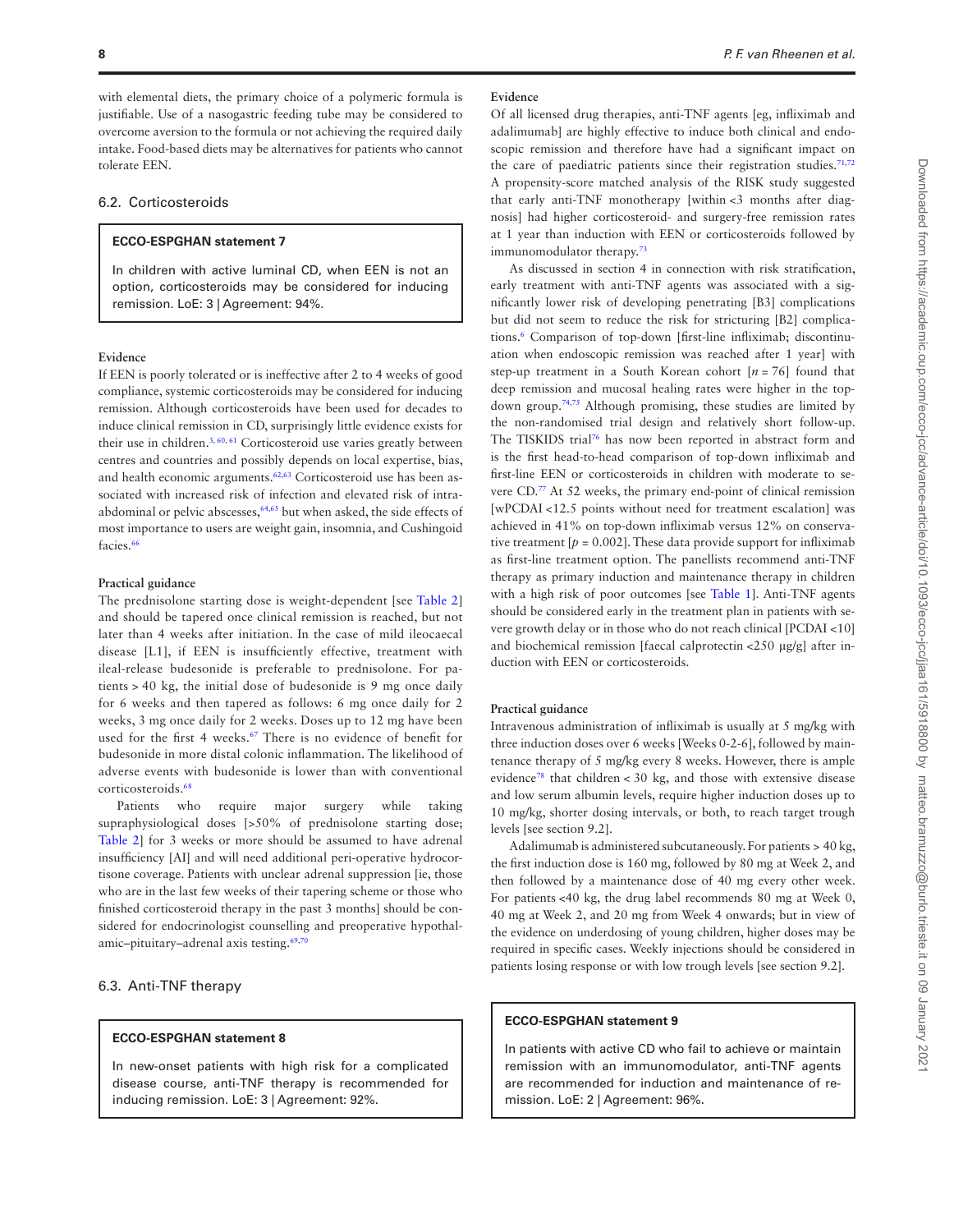## Downloaded from https://academic.oup.com/ecco-jcc/advance-article/doi/10.1093/ecco-jcc/jjaa161/5918800 by matteo.bramuzzo@burlo.trieste.it on 09 January 202 Downloaded from https://academic.oup.com/ecco-jcc/advance-article/doi/10.1093/ecco-jcc/jjaa161/5918800 by matteo.bramuzzo@burlo.trieste.it on 09 January 2021

### **Evidence**

The median disease duration in paediatric patients who participated in the initial infliximab and adalimumab RCTs [REACH and IMAgINE, respectively $]^{71,72}$  $]^{71,72}$  $]^{71,72}$  was approximately 2 years. They were eligible when they had active CD [ie, PCDAI >30] despite corticosteroids and immunomodulator use. Accordingly, the evidence of efficacy of anti-TNF agents in this category of patients is stronger than in any other patient category.

The REACH study included 112 children with CD who received a standard infliximab induction and then one of two maintenance schedules every 8 or 12 weeks. At 54 weeks, remission rates were 56% versus 23.5%, respectively.[71](#page-18-23) In an open-label extension study, 80% of those who initially responded had at most mild disease at last follow-up.[79](#page-18-31) The IMAgINE study provided weight-based induction with adalimumab and then randomised patients to high- versus low-dose weight-based maintenance. Similar remission rates were observed at 26 weeks [39% and 29%, respectively; not significant, NS].<sup>72</sup> More recent 'real-life', retrospective, or registry studies suggest higher remission and durability rates than those reported in the original RCTs. For example, high durability was shown for 180 patients receiving infliximab for CD, where 86% remained on this therapy for a median of 86 weeks. However, 57% required dose escalation.<sup>80</sup> This reflects the need for paediatric-specific dosing and drug monitoring, as detailed in section 9.

### 6.4. Thalidomide

### **Evidence**

Although thalidomide use to induce remission in CD has some support, a systematic review of 12 thalidomide studies [two RCTs, 10 case series] found only one study of sufficient methodological quality.[81](#page-18-33) In this paediatric RCT, the effect of thalidomide versus placebo was evaluated in patients with active CD refractory to immunosuppressive medications[.82](#page-18-34) Thalidomide was effective for the induction of remission in paediatric CD, and in a follow-up study the majority of patients who reached clinical remission had endoscopic and histological healing at 12 months.<sup>83</sup> Further evidence is needed to confirm the generalisability of these findings.

### **Practical guidance**

Due to the numerous potential side effects, such as sedation [32%] and peripheral neuropathy [20%], and its teratogenicity, thalidomide as induction therapy is restricted to a very selected cohort of paediatric CD patients, such as those who are intolerant to parenterally administered therapies despite psychological support or those refractory to several biologics. Thalidomide starting doses of 50 mg daily orally are usually administered in adult patients and then subsequently increased according to response and tolerance; this seems appropriate also for adolescents with CD. Reduced doses should be considered for young children. Pregnancy testing must be performed in young women with CD before starting and while on thalidomide. Contraception is mandatory in young women with CD starting thalidomide if there is any likelihood of sexual activity.

### 6.5. Thiopurines

### **ECCO-ESPGHAN statement 10**

In children with active CD, thiopurine monotherapy should not be used to induce remission. LoE: 4 | Agreement: 100%.

### **Evidence**

The effectiveness of thiopurines to induce remission in adult CD has been summarised in a Cochrane systematic review and meta-analysis of five placebo-controlled RCTs [small numbers, some methodological issues present] on 380 patients. Thiopurines were no more effective than placebo in inducing remission (risk ratio[RR]: 0.87; 95% CI: 0.71–1.06), with remission rates of 48% and 37%, respectively.[84](#page-18-36) The evidence base is weak in paediatric CD, with merely extrapolated evidence if the thiopurine was started at the same time as corticosteroids to induce remission.

## **7. Induction Therapy in Fistulising Perianal CD**

### **ECCO-ESPGHAN statement 11**

In patients with fistulising perianal disease, anti-TNF therapy is recommended as the primary induction and maintenance therapy, in combination with antibiotic therapy, surgical treatment, or both. LoE: 3 | Agreement: 100%.

### Evidence

Within the group of perianal abnormalities in CD, non-fistulising and fistulising lesions can be seen. The non-fistulising lesions, including fissures and skin tags, will improve on medical treatment alone. On the other hand, fistulising lesions [abscesses and fistulas] may require potent medical and surgical intervention. The various surgical techniques are described in two recently published consensus guidelines on surgery for CD.<sup>[85](#page-18-37),86</sup> Currently, the most efficacious treatment for fistulising perianal disease is anti-TNF therapy.[87](#page-19-0)[,88](#page-19-1) Before anti-TNF therapy is initiated, symptomatic fistulas require collections to be drained using loose non-cutting setons. This allows the inflammation around the tract to subside and prevents abscess recurrence.

Antibiotics [ciprofloxacin or metronidazole] can be used as an adjuvant, but not as a sole treatment. Patients treated with both ciprofloxacin and anti-TNF agents had better outcomes than anti-TNF agents alone.<sup>89</sup> In complex fistulas, anti-TNF failure is common, with a risk for the need of a diverting ostomy.<sup>90-[92](#page-19-4)</sup>

### Practical guidance

The usual daily doses for metronidazole are 30 mg/kg/day orally in two to three divided doses, and for ciprofloxacin 20 mg/kg/day orally in two divided doses. If healing is not optimal, anti-TNF dosing should be adjusted guided by trough level measurements [see section 9.2 on the optimisation of anti-TNF therapy] before changing to another therapy. Higher infliximab doses may be beneficial for perianal fistulising disease, with target trough levels >12.7 μg/mL associated with better response.<sup>93</sup> Ustekinumab may be attempted in children and adolescents with active perianal fistulising disease refractory to anti-TNF agents, but the quality of evidence for a significant effect for this indication in adults is low and data are sparse.<sup>94-[96](#page-19-7)</sup> In a large adult cohort with active perianal Crohn's disease, the success rate of vedolizumab was low.<sup>97</sup>

### **8. Maintenance Therapy**

### 8.1. Methotrexate

### **ECCO-ESPGHAN statement 12**

Methotrexate can be used to maintain clinical remission as a first-choice immunomodulator, or after thiopurine failure or intolerance. LoE: 3 | Agreement: 96%.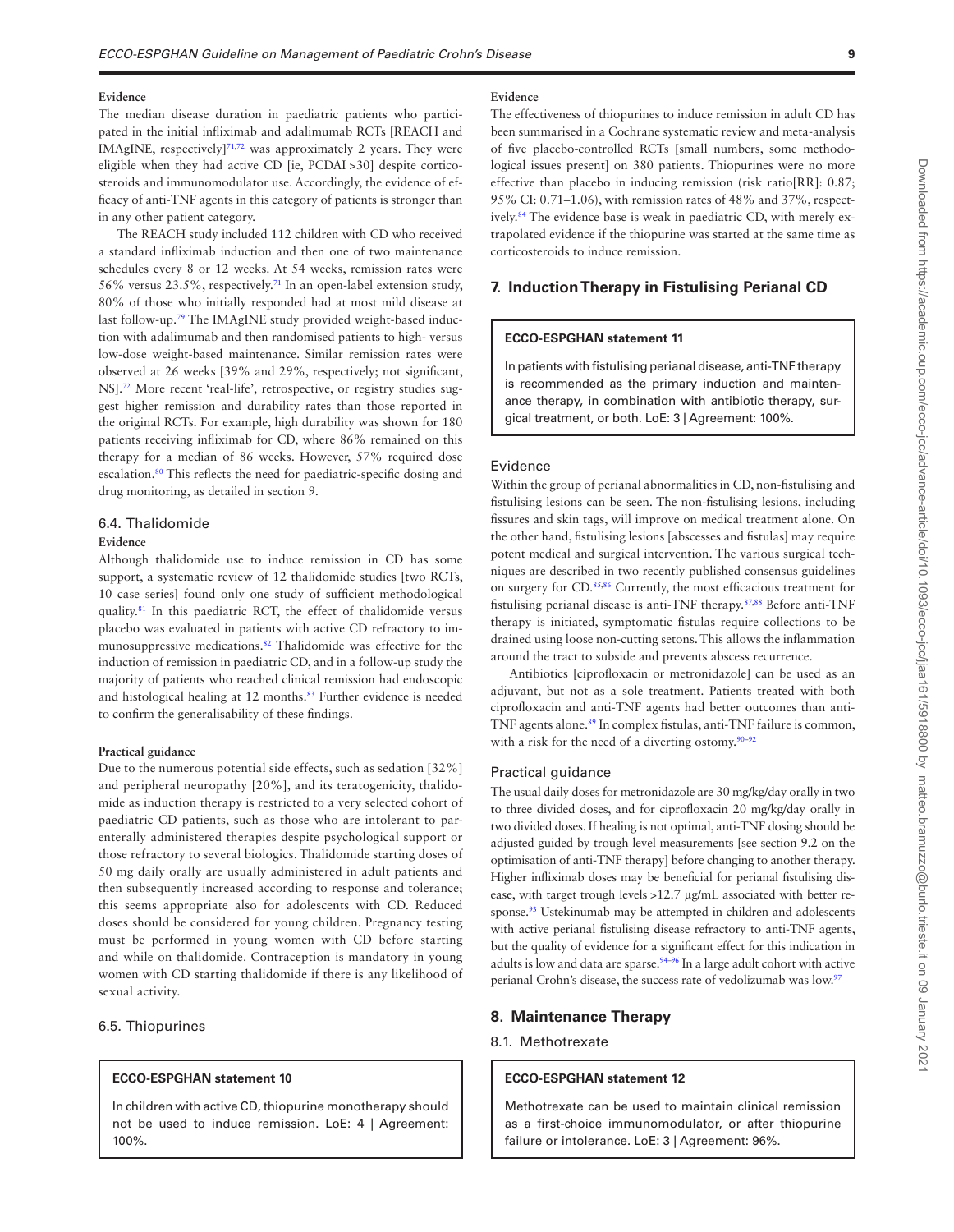### **Evidence**

The effectiveness of methotrexate to maintain remission in adult CD has been summarised in a Cochrane review of five RCTs involving 333 patients. Weekly intramuscular or subcutaneous [SC] administration of 15 mg methotrexate was significantly more effective than placebo in maintaining clinical remission [RR: 1.67; 95% CI: 1.05– 2.67], whereas low-dose oral methotrexate [12.5 mg] was not more effective than placebo.<sup>98</sup>

The evidence base is weaker in paediatric CD; there are no RCTs and almost all publications are on methotrexate use after thiopurine failure or intolerance. A systematic review of six observational studies of methotrexate use to maintain remission in 409 paediatric CD patients evaluated three retrospective cohort studies of 314 patients by meta-analysis, and revealed a pooled maintenance clinical remission rate of 37.1% [95% CI: 29.5%-45.5%] at 12 months.<sup>[99](#page-19-10)</sup> A systematic review without meta-analysis of 10 observational studies [using less rigorous exclusion criteria for studies] showed a maintenance clinical remission rate of 25–53% at 12 months and mean durations of remission of 21–24 months.<sup>[100](#page-19-11)</sup> In terms of safety, adverse events most often included nausea and vomiting, elevated liver function tests, headache, infections, and haematological toxicity[.100](#page-19-11) A systematic review of hepatotoxicity in paediatric IBD patients on methotrexate revealed abnormal liver biochemistry in 10% and drug discontinuation due to hepatotoxicity in 5%[.101](#page-19-12)

The only head-to-head comparison of methotrexate and azathioprine was in a small RCT of 54 adult CD patients with chronic active disease, randomised [after induction with prednisolone for at least 12 weeks] to receive methotrexate or azathioprine for a 6-month period. The quality of evidence was very low due to multiple methodological concerns, and there were no differences observed with respect to remission rate after 3 [methotrexate 44%, azathioprine  $33\%$ ;  $p = 0.28$ ] and 6 [methotrexate 56%, azathioprine 63%;  $p = 0.39$ ] months, respectively.<sup>[102](#page-19-13)</sup> Paediatric CD studies have all been observational, with 11 retrospective cohort studies or case series reporting on the sequential use of methotrexate after thiopurine failure [non-response, loss of response, intolerance, or non-adherence].[103](#page-19-14)–[113](#page-19-15) In contrast, there have been no studies reporting on the sequential use of thiopurine after methotrexate failure. The change in immunomodulator practice in North America has, however, been driven by concerns around relative safety rather than relative effectiveness.

### **Practical guidance**

Intramuscular and SC routes have similar pharmacokinetics; however, self-injecting via an SC route may be easier and better tolerated by patients. Accordingly, methotrexate is usually administered in practice SC once weekly at a dose of 15 mg/m2 [body surface area] to a maximum dose of 25 mg. If sustained clinical remission with mucosal healing is achieved, an attempt can be made to decrease the dose to 10 mg/m2 once a week to a maximum of 15 mg. No therapeutic drug monitoring [TDM] is available for methotrexate. Oral administration of folate [5 mg 24–72 h after methotrexate once weekly or 1 mg once daily for 5 days per week] is advised to reduce hepatotoxicity and gastrointestinal side-effects.<sup>114</sup> There were no differences between oral and SC groups, in terms of sustained corticosteroid-free remission at 12 months, in a retrospective cohort study with propensity scoring for sub-group [mode of methotrexate administration] analyses of 226 paediatric CD patients, and no dif-ferences in need for treatment escalation or adverse effects.<sup>[103](#page-19-14)</sup> Many centres will switch from SC to oral methotrexate once effectiveness

has been demonstrated by 4 months. This obviates potentially painful injections and is more convenient, less expensive, and has no evidence of more adverse effects. The option exists to switch back to the SC route due to lost effectiveness or intolerance.<sup>100[,110](#page-19-17)</sup>

Nausea and vomiting are major problems both at start of methotrexate therapy and during maintenance use; administration of ondansetron 1 hour before dosing, and for 1 [occasionally more] days afterwards from the outset, may reduce nausea and improve tolerance.[115](#page-19-18) Methotrexate is teratogenic and is strictly contraindicated in pregnancy; an effective birth control method [if appropriate] must be used during therapy in CD and for 6 months after drug discontinuation.

### 8.2. Thiopurines

### **ECCO-ESPGHAN statement 13**

In patients who have reached remission, thiopurines [azathioprine or 6-mercaptopurine] can be used to maintain remission. LoE: 3 | Agreement: 88%.

### **Evidence**

The effectiveness of thiopurines [azathioprine or 6-mercaptopurine] to maintain remission in adult CD has been summarised in a Cochrane review of six RCTs with 489 patients. Azathioprine was significantly more effective than placebo in maintaining steroid-free remission in CD [RR: 1.19; 95% CI 1.05–1.34], giving a number needed to treat for additional beneficial outcome of nine.[116](#page-19-19) At the same time, azathioprine users had a significantly greater risk of adverse events, such as pancreatitis, leukopenia, nausea, and infection [RR: 1.29; 95% CI: 1.02–1.64] and serious adverse events [RR: 2.45; 95% CI: 1.22–4.90].

The evidence in paediatric CD is weaker, with just one small RCT of early use of 6-mercaptopurine which had several methodological limitations. This study showed a shorter duration of steroid use in 6-mercaptopurine versus placebo, lower cumulative steroid dose at 6, 12, and 18 months, and lower relapse rate [9% vs 47%;  $p = 0.007$ <sup>[[61](#page-18-13)</sup>]. The remaining published studies were observational and reported 12-month corticosteroid-free remission rates of 23% to 60%.[73,](#page-18-25)[117](#page-19-20)[–121](#page-19-21)

### **Practical guidance**

The maximum effectiveness of thiopurines may require 8–16 weeks. The recommended azathioprine dose is 2.0–2.5 mg/kg and 1.0–1.5 mg/kg once daily for its prodrug, 6-mercaptopurine. The full thiopurine dose may be prescribed from the outset without the need for gradual dose increase. Haematological toxicity occurs in 2–14% of cases, typically in the first months of treatment. Pancreatitis develops in up to 7% of patients, is usually idiosyncratic, occurs within the first weeks after treatment initiation, and typically requires cessation of the drug.[122](#page-19-22) Increased transaminases up to twice the upper limit of normal may be transient or resolve after drug tapering or discontinuation. If newly raised transaminases are observed, treatment should be discontinued and thiopurine metabolites should be assessed, if available. Thiopurines should be withheld until transaminases are in the normal range again; if unresolved, further investigations for liver disease should be performed. In patients with nausea and vomiting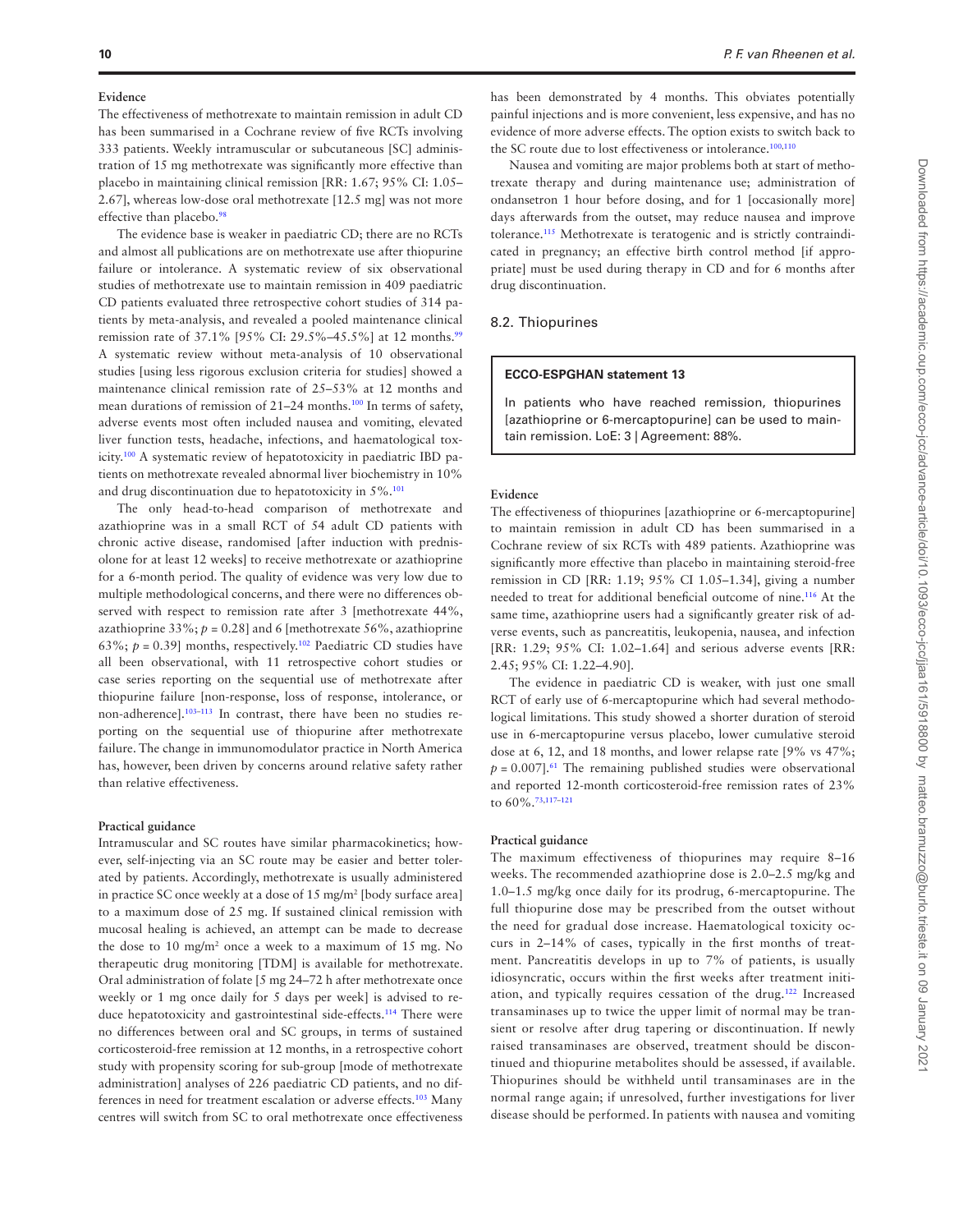due to azathioprine therapy, interventions include split dosing, switch to 6-mercaptopurine, and use of low-dose thiopurine in combination with allopurinol [see 8.2.2.].

### **8.2.1. Pre-treatment genotyping**

Variants in the gene encoding thiopurine S-methyltransferase [TPMT] alter its enzymatic activity. Patients with low or absent TPMT activity are at an increased risk of developing severe, life-threatening myelotoxicity from thiopurines if conventional doses are given. Three RCTs that included more than 1100 IBD patients did not demonstrate clinical benefit of TPMT gene testing before drug initiation, but up-front thiopurine dose reduction in those with heterozygosity led to an 89% risk reduction of haematological adverse drug reactions.[123](#page-19-23)–[125](#page-19-24) In addition to considering testing for TPMT gene variants prior to initiation of thiopurines, testing for NUDT15 variants can also be considered, particularly in patients of Asian origin.[126,](#page-19-25)[127](#page-19-26) Pre-treatment genotyping does not replace haematological safety monitoring, but could be considered as an addition to optimise thiopurine treatment. CD patients initiating thiopurine therapy should have baseline complete blood counts and liver enzymes measurements. Close blood and liver monitoring should be performed monthly in the first 3 months and then at least once every 3 months thereafter. Thiopurine dose reduction is required in patients who are heterozygous for TPMT or with intermediate enzymatic activity.

### **8.2.2. Thiopurine metabolite testing**

In patients on thiopurine maintenance therapy, determining metabolite levels (6-thioguanine nucleotides [6-TGN] and 6-methylmercaptopurine [6-MMP]) with TDM can guide management. Metabolite testing is helpful in patients with suboptimal response, for evaluation of cytopenia or elevated liver enzymes, for monitoring compliance, and for optimising drug dosing. Desired ranges are shown in [Table 3](#page-10-0). In children with suboptimal 6-TGN levels and high 6-MMP values, addition of allopurinol can be considered at 50 mg once daily with thiopurine dose reduced to 25–33% of original; this will harmonise metabolite levels and increase corticosteroid-free remission rates[.128](#page-20-0)[–130](#page-20-1)

### <span id="page-10-0"></span>**Table 3.** Interpretation of thiopurine metabolite profiles.

**8.2.3. Thiopurines and cancer risk**

The absolute risk of malignancy in IBD patients treated with thiopurines is small but cannot be neglected. The main risk identified in different studies of IBD patients treated with thiopurines is for developing lymphomas (including the extremely rare but devastating hepatosplenic T cell lymphoma [HSTCL] which occurs predominantly in young males) and non-melanoma skin cancers. In the CESAME trial that included 19 486 adult IBD patients, the multivariate-adjusted hazard ratio [HR] of lymphoproliferative disorders between patients receiving thiopurines and those who had never received these drugs was 5.28 [95% CI: 2.01-13.9].<sup>133</sup> Another meta-analysis revealed a pooled standard incidence ratio for lymphoma of 4.92 [95% CI: 3.10–7.78] for thiopurine-exposed patients, especially in young men.[134](#page-20-3) Importantly, the increased risk does not appear to persist after discontinuation of therapy. Finally, in a nationwide French cohort of 189 289 IBD patients, the risk of lymphoma was higher among those exposed to thiopurine monotherapy [adjusted HR: 2.60; 95% CI: 1.96–3.44], was equivalent to anti-TNF monotherapy [adjusted HR; 2.41, 95% CI: 1.60–3.64], and was higher for those on combination therapy with anti-TNF agents [adjusted HR 6.11; 95% CI: 3.46–10.8]. However, the absolute incidence rate was low.[135](#page-20-4) In a prospective survey of paediatric IBD patients in 25 countries over 42 months, 20 of 21 cases with a haematopoietic malignancy were exposed to thiopurines, and 15 were exposed in the last 3 months preceding diagnosis.<sup>136</sup> These findings support the observations made in 5766 participants in another prospective registry of long-term outcomes of paediatric IBD patients. Thirteen of 15 patients who developed a malignancy, and all five patients who developed haemophagocytic lymphohistiocytosis [HLH], had been exposed to thiopurines; 10 patients with malignancy had also been exposed to a biologic agent.[137](#page-20-6) Risk factors for the development of HSTCL include male gender, age <35 years, and at least 2 years of thiopurine exposure.[138](#page-20-7) All patients started on thiopurines, alone or in combination with biologic agents, should be counselled on the risk of lymphoma, though the absolute risk increase is extremely low. There are concerns that a primary infection with Epstein‐Barr virus [EBV] during thiopurine therapy increases the risk for HLH and lymphoma[.139](#page-20-8) In a consensus guideline on the management of opportunistic infections in patients with IBD, ECCO

| <b>ROIG O</b> . This protation or throparmo motabolity promos. |                                     |                                        |                                                           |                                                                                                                        |
|----------------------------------------------------------------|-------------------------------------|----------------------------------------|-----------------------------------------------------------|------------------------------------------------------------------------------------------------------------------------|
| $6-TGN$<br>[pmol/ $8\times10^8$ RBC] <sup>a</sup>              | $6-MMP$<br>$[pmol/8\times10^8$ RBC] | Dose-dependent<br>adverse event        | Interpretation                                            | Recommendation                                                                                                         |
| Low<br>$\left[230\right]$                                      | Normal<br>$\left[55700\right]$      |                                        | Under-dosing<br>or low compli-<br>ance                    | Increase compliance or thiopurine dose as appropriate                                                                  |
| Low<br>$\left[230\right]$                                      | High<br>$\left[\geq 5700\right]$    | Hepatotoxicity<br>and others           | TPMT hyper-<br>metaboliser                                | Consider allopurinol co-treatment and thiopurine dose<br>reduction to 25-33% of standard dose, or change<br>medication |
| Therapeutic<br>$[230 - 450]$                                   | Normal or high                      | Refractoriness                         | Therapy failure                                           | If clinically resistant, change medication                                                                             |
| High<br>$[-450]$                                               | Normal                              | Myelosuppression                       | Low TPMT<br>activity [het-<br>erozygote or<br>homozygote] | Change drug category if homozygote, or reduce dose<br>to half if heterozygote                                          |
| High                                                           | High                                | Myelosuppression<br>and hepatotoxicity | Overdosing                                                | Reduce dose and if clinically resistant, change drug<br>category                                                       |

TGN, 6-thioguanine nucleotides; RBC, red blood cells; 6-MMP, 6-mercaptopurine; TPMT, thiopurine S-methyltransferase.

<sup>a</sup>The cut-off values given in this table are based on the method according to Lennard.<sup>131</sup> Higher cut-off values [therapeutic range of 6-TGN from 300 to 600 pmol/8×10<sup>8</sup> RBC] are necessary when analyses are bsed on the method of Dervieux and Boulieu.<sup>132</sup>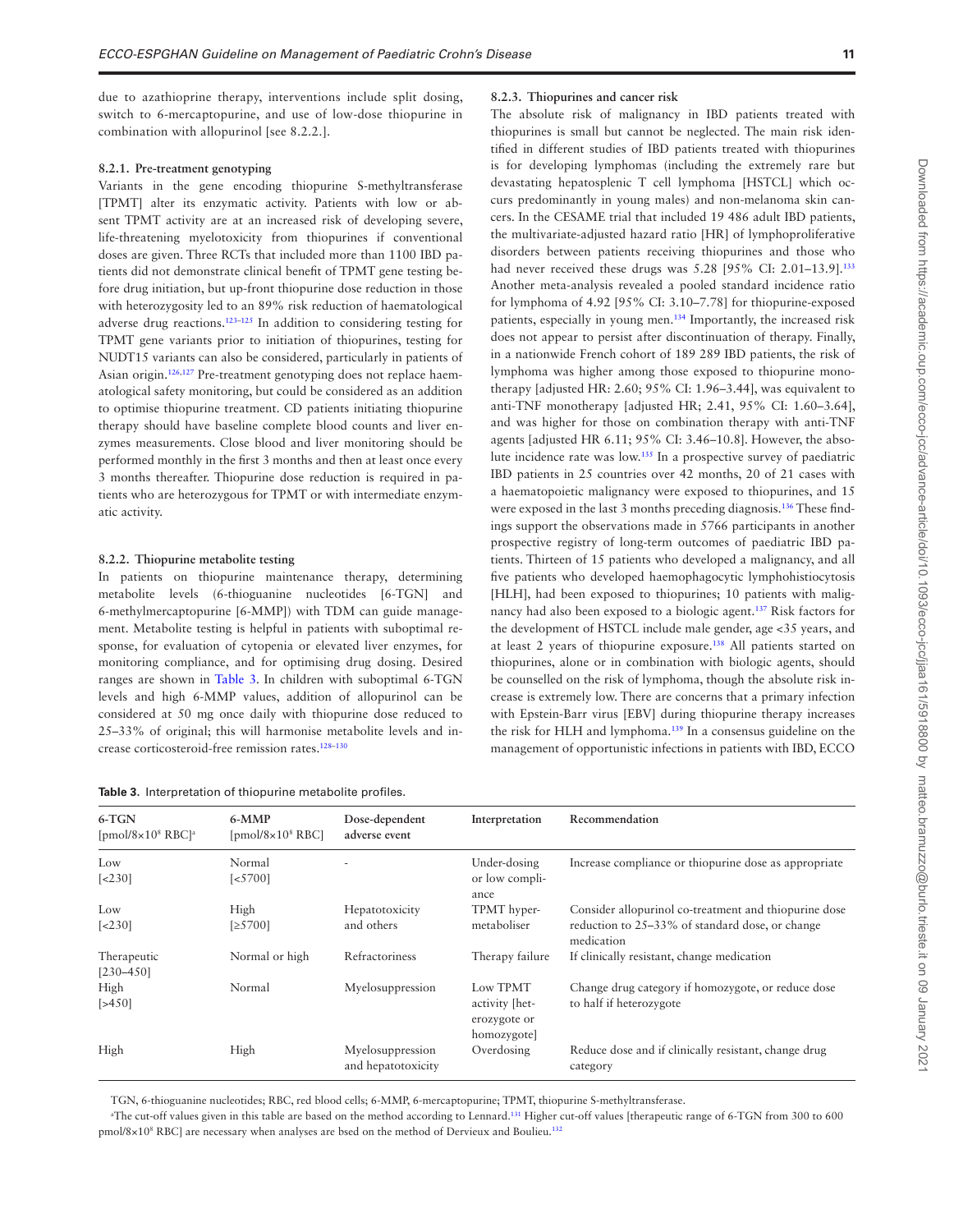recommended knowing the EBV serological status before beginning immunomodulatory treatment,<sup>140</sup> but routine testing has not been widely accepted in paediatric practice.<sup>[141](#page-20-12)</sup>

The benefits of long-term immunosuppressive regimens should be considered on an individual patient basis. To date, no such risk has been detected with low-dose once-weekly methotrexate as concomitant immunomodulator, a strategy that has been endorsed by other recent paediatric clinical practice guidelines.[142](#page-20-13)

Given the non-melanoma skin cancer risk, especially after several years of therapy, patients should be monitored routinely in clinic, including dermatological evaluation, and use sun protection measures.[143](#page-20-14)

### 8.3. Maintenance enteral nutrition

### **ECCO-ESPGHAN statement 14**

In children with low-risk CD who achieved clinical remission, monotherapy with maintenance enteral nutrition [at least 50% of daily energy requirements] can prolong remission. LoE: 3 | Agreement: 87%.

### **Evidence**

Maintenance enteral nutrition [MEN] refers to a proportion of diet provided by proprietary formula that is specifically used to reduce the risk of subsequent relapse after successful induction treatment, usually by EEN. Maintenance enteral nutrition [MEN] and partial enteral nutrition [PEN] are terms often used interchangeably in the literature, but in this guideline MEN will be used. The evidence for the clinical efficacy of MEN comes from RCTs [small numbers, methodological issues present] predominately performed in Japanese adults with CD. In a clinical trial in adult CD, for patients randomised to thiopurines or MEN [50% of total energy requirements ie, >900 kcal/day given as elemental formula], clinical relapse rates at 2 years were no different between the two groups and were significantly better than a third group with neither of these treatments.<sup>144</sup> In addition, in two studies comparing MEN for 1 year with free diet, the MEN-treated patients had lower endoscopic disease activity, lower mucosal inflammatory cytokine levels, and a significant reduction in relapse[.145,](#page-20-16)[146](#page-20-17) The same feeding regimen was also associated with a reduced risk for postoperative recurrence after bowel resection for CD.[147](#page-20-18) A meta-analysis of three Japanese studies concluded that MEN in combination with infliximab was more effective in maintaining clinical remission after 1 year than infliximab monotherapy.[148](#page-20-19) Several retrospective paediatric studies using 20–50% of daily requirements have been performed, but an analysis of the reports suggests that the findings are inconsistent.<sup>23[,149](#page-20-20)-153</sup> Notwithstanding the low-quality evidence base, the panellists concluded that the desirable effects of adherence to MEN probably outweigh the undesirable effects, and therefore made a conditional recommendation.

### **Practical guidance**

Adherence with MEN in the medium term is poor; hence lack of effect may be partially due to poor adherence rather than lack of efficacy per se. MEN may work well as a short-term bridge between treatments [eg, after EEN while waiting for immunosuppression to be fully effective, or as an adjunct to enhance the effect of other therapies, such as infliximab]. Despite elemental feeds being used in many studies, polymeric feeds as for EEN should be preferred for

MEN; an elemental diet is usually only indicated in the case of allergy to cow's milk protein.

### 8.4. Maintenance therapy after surgical resection

### **ECCO-ESPGHAN statement 15**

Following ileocaecal resection, patients should be monitored by endoscopy 6–12 months post-resection. In patients with high risk of recurrence, we recommend postoperative use of anti-TNF agents. LoE: 3 | Agreement: 100%.

### **Evidence**

Surgical resection in children with CD is usually reserved for those who are refractory to anti-TNF therapy, have stricturing [B2] disease with pre-stenotic dilatation, or penetrating [B3] disease. For most patients, surgery is not curative. Postoperative disease recurrence is common, but the risk can be reduced by using prophylactic medical therapy. Support for the postoperative use of anti-TNF therapy to reduce the risk of recurrence at the anastomosis comes from three RCTs conducted in adult patients with ileocolonic resections and primary anastomoses.<sup>[154](#page-20-22)-[156](#page-20-23)</sup>

In a proof-of-concept study from Pittsburgh [USA], 24 patients were randomly assigned to receive infliximab, administered within 4 weeks of surgery and continued for 1 year, or placebo. Indications for surgery included small-bowel obstruction [*n* = 2] and penetrating complications related to intra-abdominal abscess formation [*n* = 22]. The rate of endoscopic recurrence at 1 year was dramatically lower in the infliximab-treated group [9% vs  $85\%$ ;  $p = 0.0006$ ].<sup>154</sup> These findings paved the way for an international, multicentre, placebocontrolled RCT among 297 patients. At 18 months post-resection, a significantly smaller proportion of patients in the infliximab-treated group had endoscopic recurrence compared with the placebo group [30.6% vs 60.0%; *p <*0.001].[155](#page-20-24)

The multicentre POCER study provided evidence that early colonoscopy 6 months postoperatively, followed by treatment escalation in case of endoscopic recurrence, was superior in preventing endoscopic recurrence at 18 months compared with standard care [ie, no colonoscopy][.157](#page-20-25) In a secondary study among a subset of patients at high risk for disease recurrence, immediate and continuous postoperative treatment with adalimumab 40 mg every other week was superior to immediate and continuous daily thiopurine in preventing endoscopic recurrence at 6 months [21% vs 45%;  $p = 0.028$ ].<sup>[156](#page-20-23)</sup>

### **Practical guidance**

Endoscopic recurrence is an early signal for clinical recurrence. Mucosal lesions are usually seen proximal to the ileocolonic anastomosis. The Rutgeerts score [[Table 4\]](#page-12-0) is used in both paediatric and adult CD to assess the severity of inflammation in the neo-terminal ileum[.158](#page-20-26),[159](#page-20-27) Higher scores predict a higher risk of clinical recurrence and should trigger treatment escalation. The Rutgeerts score is simple to perform but has not been validated in children. If the anastomosis is not within reach of endoscopic examination, then disease recurrence may be evaluated with non-invasive modalities such as capsule endoscopy, MRE, and IUS<sup>160</sup> complemented with faecal calprotectin[.159](#page-20-27)[,161](#page-20-29)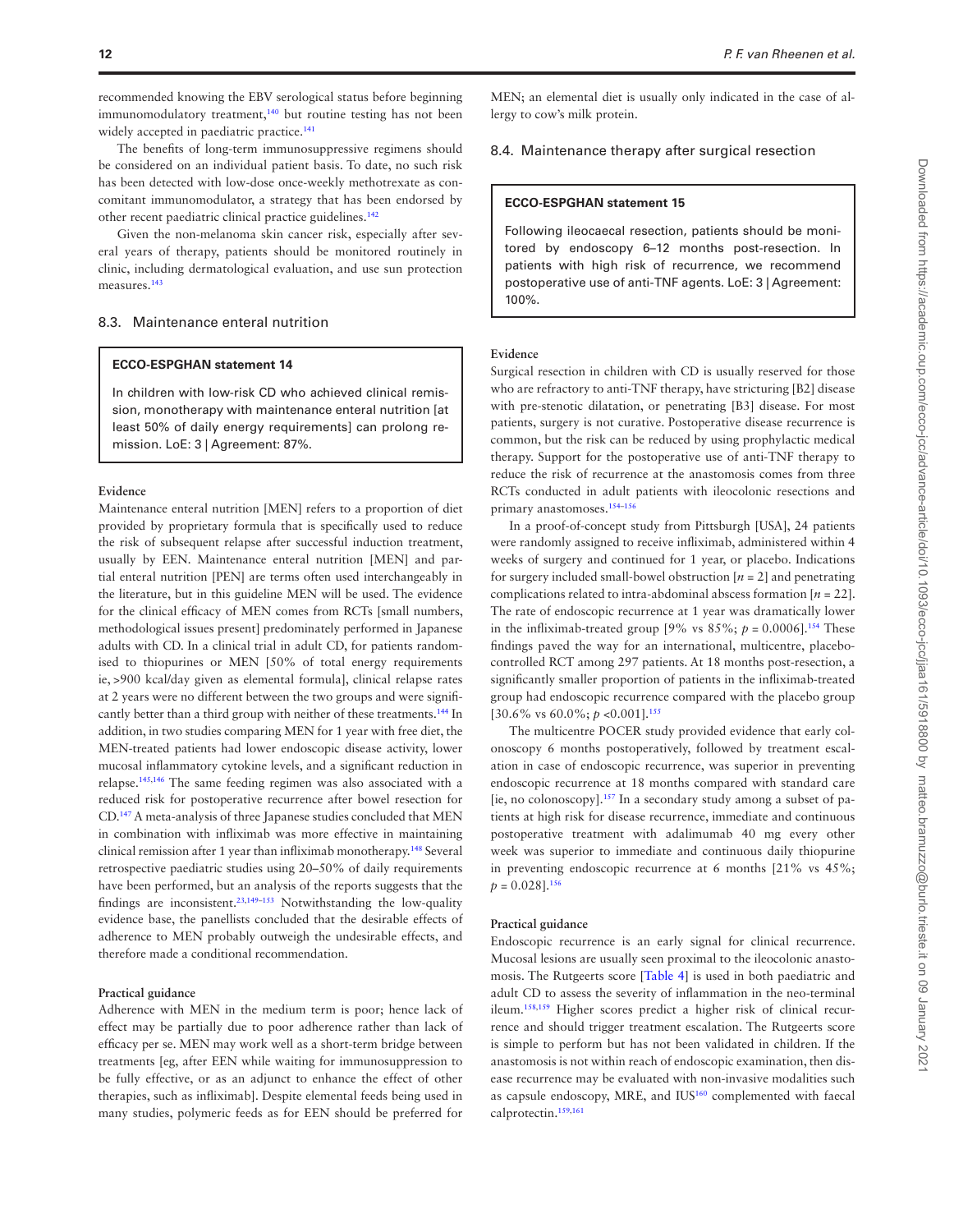| <b>Endoscopic remission</b> | i. No lesions in neo-terminal ileum                |
|-----------------------------|----------------------------------------------------|
|                             | $i_{1} \leq 5$ aphthous ulcers                     |
| Endoscopic recurrence       | $i, >5$ aphthous ulcers with normal                |
|                             | intervening mucosa, skip areas of larger le-       |
|                             | sions confined to ileocolonic anastomosis          |
|                             | <i>i</i> , Diffuse aphthous ileitis with diffusely |
|                             | inflamed mucosa                                    |
|                             | <i>i</i> , Diffuse inflammation with large ulcers, |
|                             | nodules, and/or stenosis                           |

<span id="page-12-0"></span>Table 4. Rutgeerts scoring system for endoscopic recurrence <sup>158</sup> of Crohn's Disease.

Most paediatric CD patients in real-world settings will receive maintenance therapy administered within 4 weeks from surgery. Anti-TNF naïve patients may use a thiopurine to reduce postoperative recurrence of disease activity. Endoscopic recurrence on thiopurine monotherapy should trigger a step-up to anti-TNF therapy. In patients who had been following anti-TNF therapy until shortly before the operation, continuation of the same medical therapy is advised, provided that no anti-drug antibodies were detected beforehand. Infliximab and adalimumab are probably equally effective in reducing postoperative recurrence.[162](#page-20-30)

In patients with diarrhoea following ileal resection, a therapeutic trial of bile acid sequestrants [ie, colestyramine or colesevelam] is appropriate, particularly when faecal calprotectin values are in the normal range and 7-hydroxycholestenone levels are elevated.

### **9. Optimisation of Anti-TNF Therapy**

9.1. Combination therapy with an immunomodulator

### **ECCO-ESPGHAN statement 16**

In patients starting with infliximab, we recommend combination therapy with an immunomodulator. LoE: 2 | Agreement: 96%.

### **Evidence**

Immunomodulators, including thiopurines and methotrexate, administered concomitantly with anti-TNF agents, reduce the likelihood of antidrug antibody [ADA] development. In the SONIC trial, a double-blind RCT that compared infliximab plus thiopurine versus infliximab alone in adults receiving steroid induction therapy, clinical remission rates at Week 26 and endoscopic improvement were higher with combination therapy [57% vs  $44\%$ ;  $p = 0.02$ ].<sup>[163](#page-20-31)</sup> Trough concentrations of infliximab in serum were higher and prevalence of ADA was lower with combination therapy. Administration of infliximab, however, was given precisely at 5 mg/kg every 8 weeks without optimising drug exposure via TDM. Indeed, a post-hoc analysis found clinical remission and endoscopic healing rates to be higher in higher quartiles of infliximab trough levels, irrespective of whether this greater exposure was achieved with or without con-comitant thiopurine use.<sup>[164](#page-20-32)</sup>

In the COMMIT trial, the combination of infliximab plus methotrexate was associated with a lower risk for ADA development [4% vs  $20\%$ ;  $p = 0.01$ ]. Combination therapy was also associated with a trend to higher median infliximab trough levels than infliximab

monotherapy  $[6.35 \text{ µg/mL}$  vs  $3.75 \text{ µg/mL}$ ;  $p = 0.08$ ].<sup>165</sup> The clinical efficacy of infliximab monotherapy and of combination therapy with methotrexate were comparable in this adult trial, where all patients also received full-dose steroids at induction.

Paediatric studies on combination versus monotherapy are limited to retrospective data and show a lower likelihood of secondary loss of response [LOR] due to ADA development<sup>166</sup> and a greater likelihood of remaining on infliximab over time<sup>[167](#page-21-2),[168](#page-21-3)</sup> when infliximab was initiated in combination with an immunomodulator. One open-label, paediatric trial randomised patients to combination therapy for 54 weeks or to combination therapy for 26 weeks followed by 26 weeks of anti-TNF monotherapy[.169](#page-21-4) At the end of the first year, there was no significant benefit of prolonged combination therapy. An adult follow-up study came to the same conclusion at the end of a 2-year observation period, with no difference between the groups in the likelihood of changing infliximab dosing or need to discontinue infliximab.[170](#page-21-5) The benefits of continued immunomodulation should be balanced against the increased risk of adverse events including cancers and lymphoma [see section 8.2.3.].

### **Practical guidance**

Either once-weekly oral or SC methotrexate or daily oral thiopurines reduce the likelihood of ADA development and the associated secondary LOR. Therefore patients with perianal disease, stricturing or penetrating behaviour, or severe growth retardation should be considered for up-front anti-TNF agents in combination with an immunomodulator. Lower thiopurine doses allowing achievement of 6-TGN levels around  $125$  pmol/8  $\times$  10<sup>8</sup> red blood cells [RBCs] may be sufficient to reduce the risk of anti-infliximab antibody development.[171](#page-21-6),[172](#page-21-7) Consideration should be given to stopping the concomitant immunomodulator after 6–12 months of combination therapy, provided that drug trough levels are well within the target range and treatment targets [eg, endoscopic and transmural healing] are achieved.

### **ECCO-ESPGHAN statement 17**

In patients naïve to anti-TNF agents, adalimumab monotherapy is an alternative to adalimumab combination therapy. LoE: 3 | Agreement: 85%.

### **Evidence**

In comparison with infliximab, there is less evidence to suggest concomitant immunomodulation when starting adalimumab. The openlabel DIAMOND trial compared the efficacy of a combination of adalimumab plus azathioprine and adalimumab monotherapy[.173](#page-21-8) Adult patients, all naive to immunomodulators and biologics at study baseline, had similar clinical remission rates at 26 weeks, irrespective of combination therapy or adalimumab monotherapy [68% vs 72%, respectively;  $p = 0.63$ ]. Six months after study baseline, the rate of endoscopic improvement was significantly higher with combination therapy, but not at 12 months.

Post-hoc analyses of cohort data from RCTs in adults did not show a significant benefit with combination adalimumab and immunomodulator therapy [thiopurine or methotrexate] over adalimumab alone for induction (odds ratio [OR]: 0.88; 95% CI: 0.60–1.27) or maintenance of remission [OR: 0.88; 95% CI: 0.58– 1.35].[174](#page-21-9) In a post-hoc analysis of the paediatric IMAgINE-1 RCT, in which over 60% of patients received concomitant thiopurine or methotrexate therapy along with adalimumab, there was no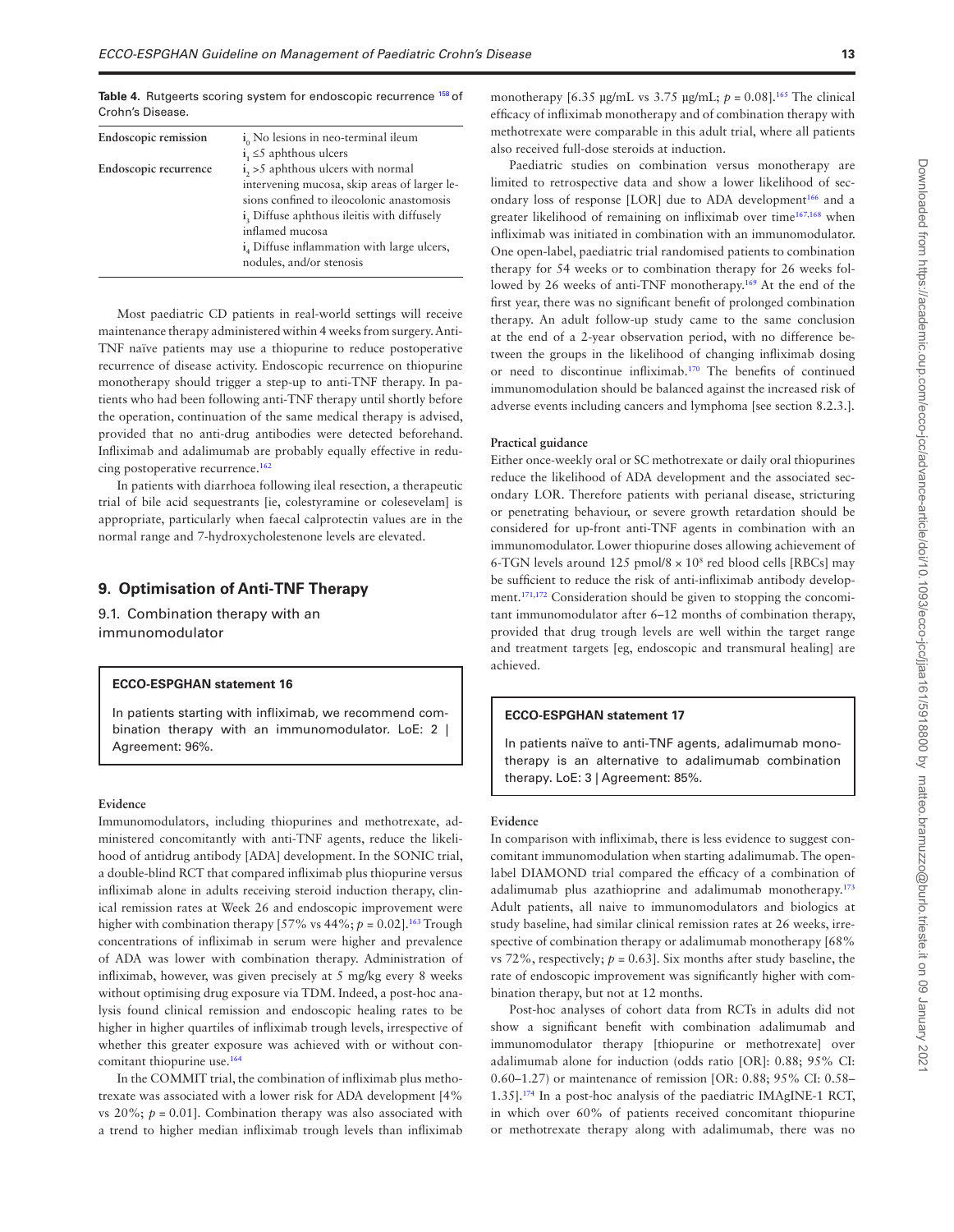Recently, in the PANTS cohort study of 1610 patients [14% aged <18 years] with active luminal disease starting their first anti-TNF biologic, the proportion of adalimumab-treated patients not in remission at Week 54 was not different for those receiving a concomitant immunomodulator [64.2%; 95% CI: 57.6–70.4] compared with those receiving monotherapy [69.8%; 95% CI: 63.1–75.9].<sup>176</sup> Nonetheless, the PANTS study confirmed that ADA development is also significantly reduced in adalimumab-treated patients on combination therapy but with a smaller effect size [HR: 3.21; 95% CI:  $2.61 - 3.95$ ].<sup>177</sup>

### **Practical guidance**

The available evidence overall suggests that adalimumab monotherapy is appropriate when started as a first anti-TNF agent. Although the data concerning adalimumab specifically as a second anti-TNF agent are very limited, it seems prudent to employ a concomitant immunomodulator when starting adalimumab in patients previously sensitised to infliximab or in high-risk patients when used as primary anti-TNF agent.

9.2. Therapeutic drug monitoring

### **ECCO-ESPGHAN statement 18**

In patients on anti-TNF agents, early proactive therapeutic drug monitoring [TDM] followed by dose optimisation is recommended. LoE: 2 | Agreement: 87.5%.

### **Evidence**

Anti-TNF agents are highly effective drugs for the treatment of paediatric CD, but 10–30% of patients do not respond to induction therapy [ie., primary non-responders] and approximately 50% of initial responders lose response at a later time [ie, secondary LOR]. Both primary non-response and secondary LOR in anti-TNF treated patients commonly result from either low trough concentration or high ADA titre or both.<sup>178-183</sup>

TDM involves measuring drug concentrations and interpreting these concentrations for adjusting further drug dosages to maintain drug concentrations within an optimal targeted therapeutic window. Measuring anti-TNF trough concentrations when LOR is observed is referred to as reactive TDM. This was shown to improve efficacy of adalimumab in adults.[184](#page-21-15) Several retrospective studies demonstrated that routine measurements of trough concentrations and ADA [ie, pro-active TDM] in adult patients with CD treated with infliximab<sup>185[,186](#page-21-17)</sup> and adalimumab<sup>186</sup> led to better clinical outcomes. The recently published PAILOT trial, a paediatric RCT, convincingly showed that proactive TDM in children who initially responded to adalimumab induction resulted in higher clinical remission rates compared with those managed with reactive TDM [82% and 48%, respectively;  $p = 0.002$ . Moreover, calprotectin levels declined to the target range of <150 μg/g in a higher percentage of patients in the proactive TDM cohort versus the reactive TDM group  $[42\% \text{ vs } 12.5\%, p = 0.003]$ .<sup>187</sup> Proactive TDM consequently resulted in higher treatment intensification rates, mainly early in the course of treatment. These findings emphasise the importance of early TDM in children with CD treated with anti-TNF agents, particularly in view of pharmacokinetic data implying that most paediatric patients are underdosed.<sup>188</sup>

### **Practical guidance**

Proactive TDM is of benefit when performed early in the course of treatment [post-induction]. We recommend that paediatric patients with CD treated with adalimumab have their first proactive TDM just before the third injection [ie, 4 weeks after the first dose]. Patients treated with infliximab should have their first proactive TDM just before the fourth infusion [ie, 14 weeks after the first dose]. Patients at risk for accelerated infliximab clearance during induction [ie, children <30 kg, those with extensive disease, and those with low serum albumin] may have their first proactive TDM at the second or third infusion.<sup>189</sup> The aim is to achieve trough concentrations in the therapeutic range, as specified in the following section.

### **ECCO-ESPGHAN statement 19**

In patients with active CD who are treated with anti-TNF agents, it is recommended to use TDM to guide treatment changes over empirically escalating the dose or switching therapies. LoE: 3 | Agreement: 96%.

### **Evidence**

There is a positive association between higher trough concentra-tions and better response to anti-TNF therapy in both adults<sup>190[,191](#page-21-22)</sup> and children.<sup>189[,192](#page-21-23)</sup> In patients with ongoing symptoms and a persistently increased calprotectin concentration at the end of infliximab induction therapy [ie, around 14 weeks], the decision pathway will be based on the trough level measurement[.193](#page-21-24)[–195](#page-21-25) Results below the therapeutic threshold require dose escalation, interval shortening, or both. These interventions were shown to improve treatment ef-ficacy in adults<sup>196</sup> and children<sup>[197](#page-21-27)</sup> while being cost-effective at the same time.<sup>198</sup> In patients with ongoing symptoms despite adequate drug levels, a switch to a different class of biologics [\[Figure 2\]](#page-3-0) or surgery is warranted.

In patients in whom active luminal disease subsided on anti-TNF agents but faecal calprotectin increased significantly during maintenance treatment, TDM can help guide the therapeutic strategy most likely to recapture response.

<<Figs 2 and 3 near here>>

### **Practical guidance**

In patients who experience primary non-response to anti-TNF agents, drug trough level [and ADA titre, if available] should be measured at the end of induction [ie, before the fourth infliximab infusion, or before the third adalimumab injection] and in patients with secondary LOR at the time of losing response. Treatment changes should be based on TDM results and the consequent stratification to immunogenic [presence of ADA], pharmacokinetic [low trough concentrations without ADA], and pharmacodynamic loss of response [adequate trough concentrations], as shown in [Figure 2.](#page-3-0) Target trough levels for anti-TNF agents are presented in [Figure 3.](#page-14-0) A minimal maintenance threshold of 5 µg/ml for infliximab and 7.5 µg/ml for adalimumab should be targeted for endoscopic healing.<sup>199</sup> Specific phenotypes, in particular perianal fistulising disease, may require even higher drug exposure for fistula healing  $[≥12.7 \mu g/ml$  infliximab].<sup>93</sup>

Patients with low ADA titres may restore response following dose escalation, addition of an immunomodulator, or both, whereas patients with high ADA titre should be switched in-class [from infliximab to adalimumab or vice versa]. Patients with low trough levels without ADA should have a dose increase, and patients with trough levels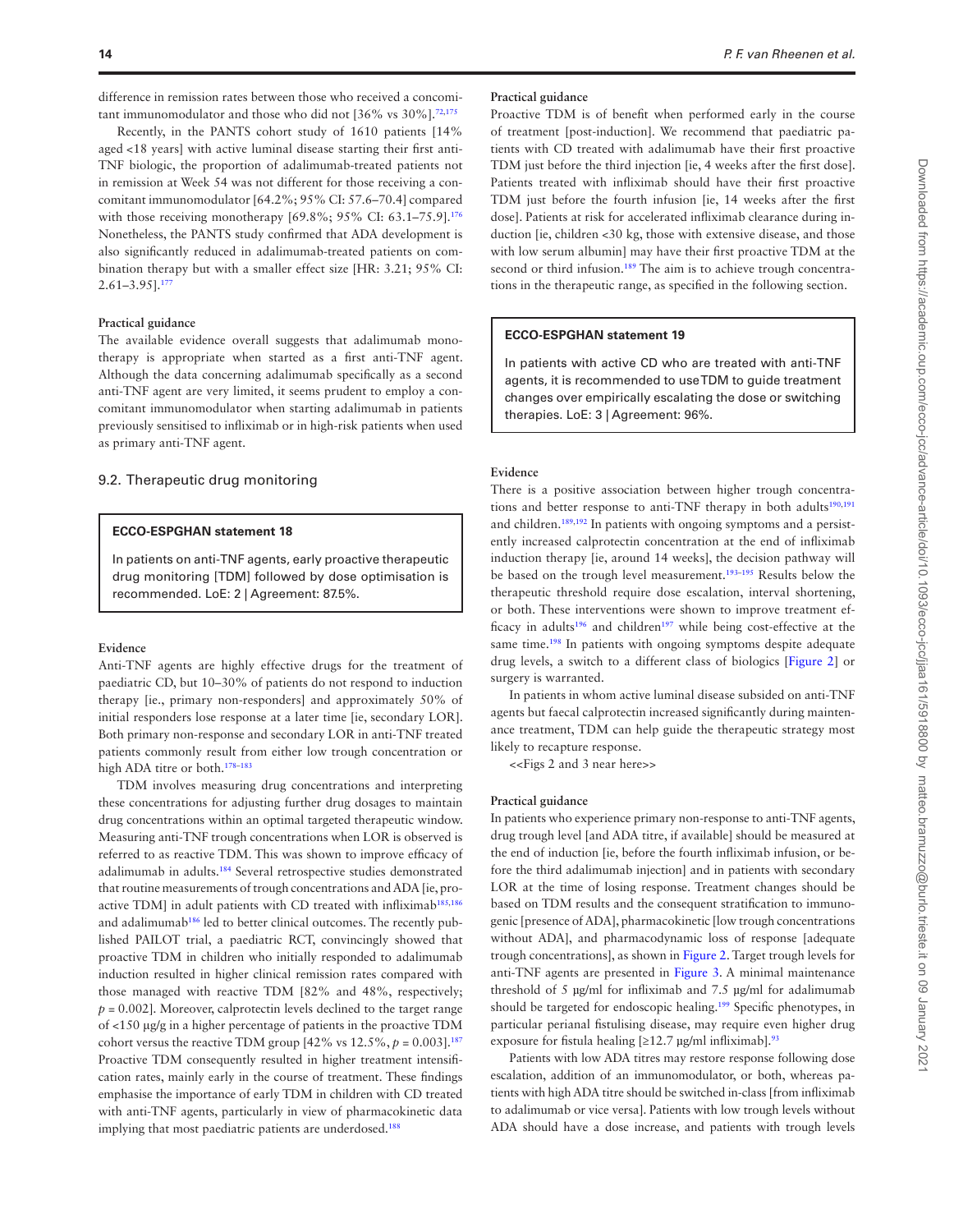

Figure 3. Target trough levels for anti-tumour necrosis factor TNF agents to achieve mucosal healing in luminal Crohn's disease [CD]. At the end of induction [ie, before the fourth infliximab infusion, or before the third adalimumab injection], the target trough level is ≥5 µg/ml for infliximab and ≥ 7.5 µg/ml for adalimumab. In patients at risk for accelerated infliximab clearance during induction, an infliximab concentration ≥25 and ≥15 µg/ml at infusion 2 and 3, respectively, are associated with better outcomes.<sup>189</sup>

that are well in range should be switched to an out-of-class biologic. Infliximab and adalimumab therapy should generally not be abandoned unless drug concentrations are greater than 10 µg/ml.<sup>195</sup>

### **10. Biologics After Anti-TNF Failure**

### **ECCO-ESPGHAN statement 20**

In patients who fail to achieve or maintain clinical remission on anti-TNF agents, despite anti-TNF dose optimisation and immunomodulator use, ustekinumab or vedolizumab can be considered. LoE: Adults: 1; Children: 4 | Agreement: 93%.

### 10.1. Ustekinumab

### **Evidence**

Ustekinumab, a monoclonal antibody targeting interleukin 12 and 23, has demonstrated efficacy for induction and maintenance of <span id="page-14-0"></span>clinical remission in randomised placebo-controlled trials conducted in adult patients with active CD, including those who had previously failed or were unable to tolerate anti-TNF therapy[.200](#page-21-30)–[202](#page-22-0) In the CERTIFI trial, response but not remission rate at Week 6 was higher with ustekinumab than placebo.<sup>201</sup> However, in the UNITI-1 trial among patients previously treated with anti-TNF agents, one intravenous infusion of ustekinumab at 6 mg/kg resulted in improved rates of both response [34%] and remission [21%] at Week 8 compared with placebo [22% and 7%, respectively].<sup>200</sup> In a substudy of UNITI-1 twhich examined endoscopic outcomes, mean change in SES-CD at week 8 with ustekinumab [-2.3 points] was better than with placebo  $[+0.2 \text{ points}]$ .<sup>[200](#page-21-30)</sup>

In the UNITI-IM maintenance trial, which included both anti-TNF naïve patients and those with previous anti-TNF exposure, significantly more patients were in remission with ustekinumab 90 mg SC every 8 weeks after 1 year of treatment compared with placebo [53% vs 36%]. However, in the subgroup of patients with previous anti-TNF failure, there were no significant differences in clinical remission rates between ustekinumab and placebo at 1 year[.200](#page-21-30) In a systematic review and meta-analysis of these trials involving in total 1947 adult patients, ustekinumab was significantly better than placebo for the outcome of inducing remission [RR: 0.91; 95% CI: 0.86–0.95].[203](#page-22-2)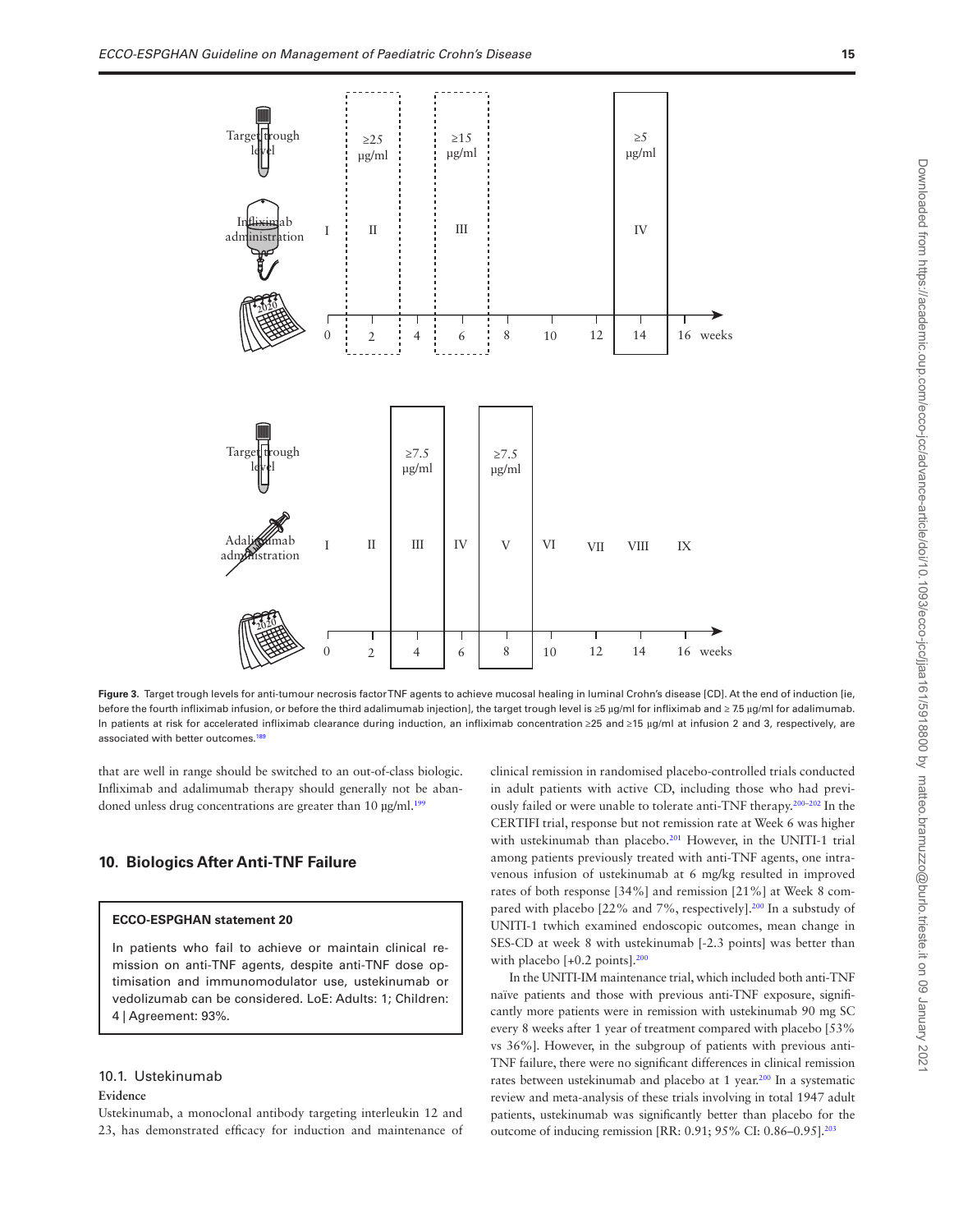Data on ustekinumab efficacy in paediatric CD are still limited. Dayan *et al*. retrospectively reviewed outcomes with ustekinumab therapy administered similarly to the UNITI trials in 52 patients with median age 16.8 years [IQR: 14, 18], 42 of whom had CD. Steroid-free clinical remission was achieved in 40% at Week 52[.204](#page-22-3) As observed in adult studies, higher remission rates were seen in biologic-naïve patients versus those with previous anti-TNF failure. Another multicentre retrospective study of 44 children, all previously exposed to anti-TNF agents, reported a 39% clinical remission rate at 12 months with SC ustekinumab induction and maintenance.<sup>[205](#page-22-4)</sup>

### **Practical guidance**

The first dose of ustekinumab is usually administered intravenously and is 6 mg/kg rounded to 130 mg [maximum 520 mg]. SC dosing starts at Week 8; adult patients receive a 90-mg injection. Children should receive a body surface area [BSA]-adjusted dose [considering a standard adult of 1.73 m<sup>2</sup>] every 8 weeks. Clinical benefit can be observed from 8 weeks following intravenous induction. The safety profile of ustekinumab in adult and in the limited paediatric studies is very good. Additional paediatric safety data come from an RCT and clinical experience among paediatric patients with psoriasis[.206](#page-22-5) The immunogenicity of ustekinumab is lo, and, although not assessed in a prospective RCT, concomitant administration of an immunomodulator does not appear to influence efficacy or durability of response. Target trough levels of ustekinumab are not yet well established.

### 10.2. Vedolizumab

### **Evidence**

Vedolizumab is a gut-selective humanised monoclonal antibody targeting the α4β7 integrin that is effective in patients with IBD who are refractory or intolerant to systemic steroids, immunomodulators, or anti-TNF agents.[207–](#page-22-6)[211](#page-22-7) Vedolizumab is effective in both CD and ulcerative colitis [UC], but is likely more effective in UC.<sup>212</sup> Of the 13 studies identified, six studies reported higher rates of clin-ical response in patients with UC,<sup>208, [212](#page-22-8)-[216](#page-22-10)</sup> six reported no differ-ence,<sup>217–[223](#page-22-12)</sup> and one reported higher rates of clinical response in CD.[224](#page-22-13) Mucosal healing is observed in 6–63% of CD patients who used vedolizumab,<sup>[213,](#page-22-14)[214,](#page-22-15)[223](#page-22-12)[,225](#page-22-16)-231</sup> which is lower than in UC [33-77%].[208,](#page-22-9)[213,](#page-22-14)[214](#page-22-15)[,223](#page-22-12)[,227](#page-22-18)[,229](#page-22-19)[,232](#page-22-20) Higher rates of clinical response are observed when vedolizumab is given as a first-line biologic treatment [ie, no previous anti-TNF therapy][.210](#page-22-21)[,233](#page-22-22)[,234](#page-22-23)

Antidrug antibody development is uncommon[.235](#page-22-24)[,236](#page-22-25) Severe adverse events leading to discontinuation of treatment with vedolizumab are rare [5-10%].<sup>210,[211](#page-22-7),[236](#page-22-25)</sup> Vedolizumab use is not associated with increased risk of opportunistic infections<sup>237-241</sup> or malignancy[.237](#page-22-26)[,239](#page-22-27)[–243](#page-23-1)

### **Practical guidance**

In patients ≥40 kg, vedolizumab should be administered intravenously at 300 mg with three induction doses over 6 weeks [Weeks 0-2-6], followed by maintenance therapy of 300 mg every 8 weeks. No specific guidelines exist for paediatric dosing. Younger paediatric patients may require an individualised dose of 6 mg/kg up to a maximum of 300 mg, or a BSA-based dose [considering a standard adult of 1.73 m<sup>2</sup>]. Response to vedolizumab can take time [ $\geq 16$ weeks]. Some centres prescribe oral corticosteroids as 'bridging therapy' while waiting for the effects of vedolizumab to manifest. Data from clinical trials and real-world evidence studies suggest that an exposure-efficacy relationship may exist for vedolizumab, but robust target vedolizumab trough levels are currently lacking.[244](#page-23-2) Dose

intensification by shortening the vedolizumab infusion interval to every 4 weeks may restore responsiveness in patients with LOR.<sup>245</sup>

### **11. Microbial Manipulation**

11.1. Probiotics

### **ECCO-ESPGHAN statement 21**

In patients with CD, probiotics should not be used to induce or maintain remission. LoE: 2 | Agreement: 100%.

### **Evidence**

In the only paediatric RCT available, *Lactobacillus rhamnosus* strain *GG* given in addition to standard maintenance therapy had numerically higher relapse rates compared with placebo, but no statistical significance was noted between the groups.<sup>246</sup> Similarly, Cochrane reviews on probiotics for induction or maintenance of remission in adult CD patients, $247,248$  $247,248$  $247,248$  and a more recent systematic review, $249$  did not find any benefit of probiotics in CD.

### 11.2. Antibiotics

### **Evidence**

In the only paediatric RCT, a combination of azithromycin and metronidazole for 8 weeks was more effective than metronidazole alone for induction of clinical remission at 8 weeks in mildto-moderate CD  $[66\%$  vs 39%;  $p = 0.025$ ]. However, the primary outcome measure, defined as a decrease in PCDAI >12.5 points, was not statistically different between groups  $[66\%$  vs  $45\%; p = 0.07]$ . Faecal calprotectin declined significantly in the combination group but not in the metronidazole group. However, levels in both groups remained high at 8 weeks.<sup>250</sup>

According to a recent Cochrane review in adults, the effect of antibiotics on both induction and maintenance of remission in CD is uncertain and adverse events were not increased with antibiotics compared with placebo.<sup>251</sup> The effect of antimycobacterial therapy is not clear in CD patients, due to the very low quality of evidence.<sup>252</sup>

### **Practical guidance**

A combination of antibiotics may be considered for induction of remission in mild-to-moderate paediatric CD where nutritional therapy is not an option. Various antibiotics were used in adult studies, but in the previously mentioned paediatric RCT, azithromycin 7.5 mg/kg [5 days/week for 4 weeks, dropping to 3 days/week for the second 4 weeks] and metronidazole 20 mg/kg/day [for 8 weeks] were used[.250](#page-23-8) In addition to bacterial infections complicating CD, antibiotics may also be considered when bacterial overgrowth is suspected and for perianal disease [see section 7].

### 11.3. Faecal microbiota transplantation

### **ECCO-ESPGHAN statement 22**

In patients with CD, faecal microbiota transplantation should not be used to induce or maintain remission. LoE: 2 | Agreement: 100%.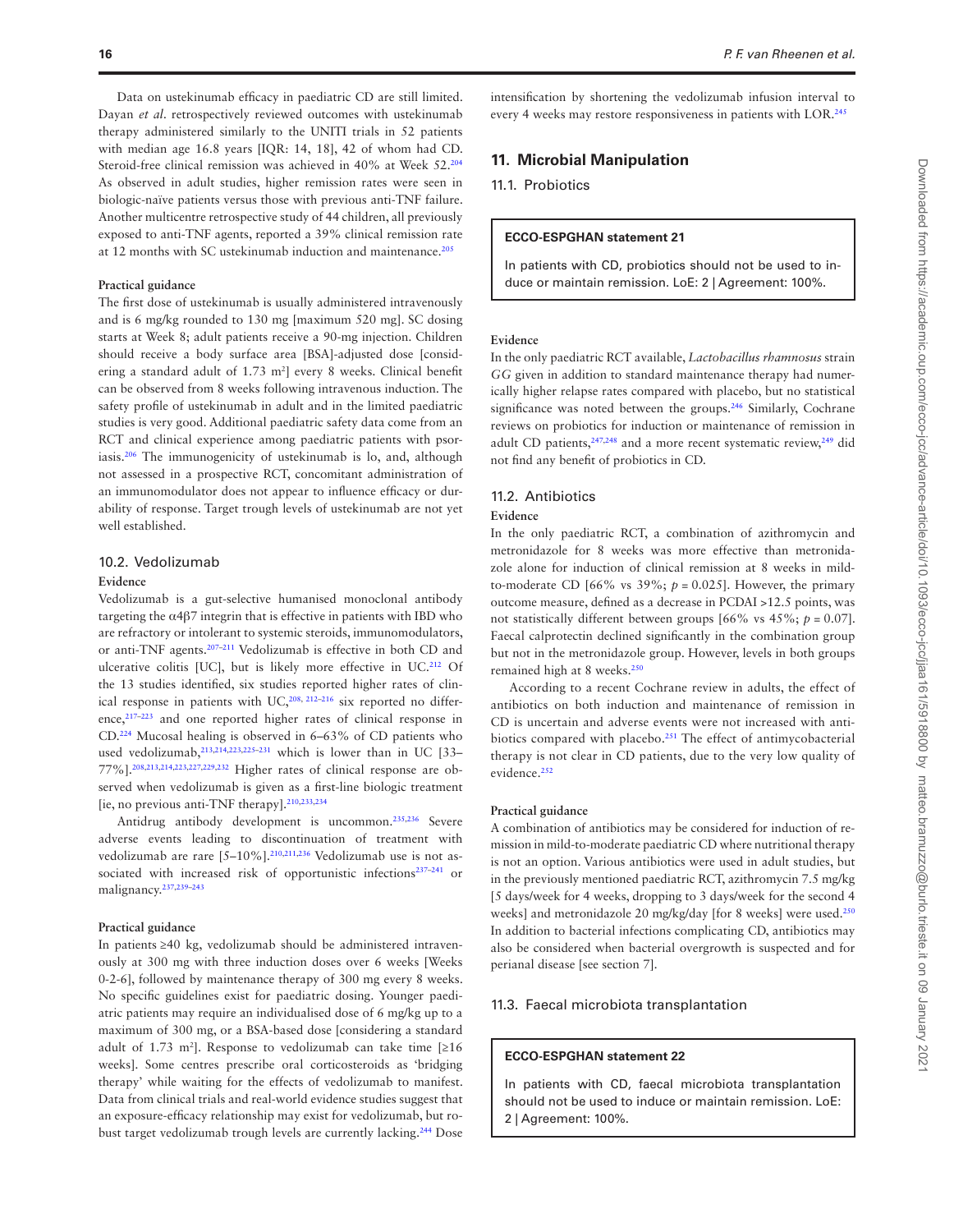# Downloaded from https://academic.oup.com/ecoo-jco/advance-article/doi/10.1093/ecoo-jcc/jjaa161/5918800 by matteo.bramuzzo@burlo.trieste.it on 09 January 202 Downloaded from https://academic.oup.com/ecco-jcc/advance-article/doi/10.1093/ecco-jcc/jjaa161/5918800 by matteo.bramuzzo@burlo.trieste.it on 09 January 2021

### **Evidence**

No RCTs evaluating faecal microbiota transplantation [FMT] in CD were identified in a Cochrane review.<sup>253</sup> In a recent systematic review including a case series of 94 children and adults with CD, FMT was associated with a short-term remission rate of 30% in total and 45% in children, but these findings should be interpreted with caution due to publication bias and heterogeneity[.254](#page-23-12) Only 20 children were reported in these case series.

### **12. Conclusion**

The aim of this ECCO-ESPGHAN guideline update is to guide clinicians' decisions with the best evidence available to achieve sustained remission and improve quality of life. Regular measurements of disease activity, timely drug interventions, monitoring the effect of treatment, and attention to the psychosocial aspects of CD are necessary to achieve these goals. It is up to every clinician to adapt these guidelines to local regulations and to the patient's individual characteristics and needs.

Both ECCO and ESPGHAN will disseminate these guidelines by educational activities [such as workshops, e-learning, and e-Guide] to ensure that they are integrated into clinical practice. The ECCO e-Guide will serve as a resource to examine how the statements can be implemented into daily clinical practice and patient care pathways.

### **Disclaimer**

The ECCO consensus guidelines are targeted at health care professionals only and are based on an international consensus process. Any treatment decisions are a matter for the individual clinician and may not be based exclusively on the content of the ECCO consensus guidelines. The European Crohn's and Colitis Organisation and/or any of its staff members and/or any consensus contributor may not be held liable for any information published in good faith in the ECCO consensus guidelines.

### **Funding**

This project was initiated, funded, and supported by the European Crohn's and Colitis Organisation and the European Society for Paediatric Gastroenterology Hepatology and Nutrition.

### **Conflict of Interest**

ECCO and ESPGHAN have diligently maintained a disclosure policy of potential conflicts of interests [CoI]. The conflict of interest declaration is based on a form used by the International Committee of Medical Journal Editors [ICMJE]. The CoI disclosures are not only stored at the ECCO Office and the editorial office of *JCC*, but are also open to public scrutiny on the ECCO website [\[https://www.ecco-ibd.eu/about-ecco/ecco-disclosures.html](https://www.ecco-ibd.eu/about-ecco/ecco-disclosures.html)], providing a comprehensive overview of potential conflicts of interest of the authors.

### **Author Contributions**

All authors participated sufficiently, intellectually, and practically in the work and take public responsibility for the content of the article, including the concept, design, data interpretation, and writing of the manuscript. All authors approved the final manuscript.

### **Acknowledgments**

We gratefully thank Paul Freudenberger for the literature search; Torsten Karge for the support on informatics and on the web

Guidelines platform; and Dauren Ramankulov and Julia Gabriel and the ECCO Office for logistical and coordination support. We would like to acknowledge the following groups who acted as external reviewers and reviewed and provided suggestions on the statements - ECCO National Representatives: Clas-Göran af Björkesten (Finland), Filiz Akyüz (Turkey), Raja Atreya (Germany), Giorgos Bamias (Greece), Dominik Bettenworth (Germany), Ante Bogut (Bosnia and Herzegovina), Mirjana Cvetkovic (Serbia), David Drobne (Slovenia), Pierre Ellul (Malta), Željko Krznarić (Croatia), Alexander Moschen (Austria), Alexander Potapov (Russia), Isadora Rosa (Portugal), Svetlana Turcan (Moldova), Willemijn van Dop (The Netherlands), Ana Isabel Vieira (Portugal), Stephanie Viennot (France), Matti Waterman (Israel); the ESPGHAN National Society Representatives: Almuthe Christina Hauer (Austria), Pauliina Hiltunen (Finland), Bart Koot (The Netherlands), Emmanuel Mas (France), Zrinjka Misak (Croatia), Pascal Müller (Switzerland), Rok Orel (Slovenia), Alexandra Papadopoulou (Greece), Carsten Posovsky (Germany), Panayota Protopapa (Cyprus), Ron Shaoul (Israel); and the additional experts: Patrizia Alvisi, Jorge Amil Dias, Stephan Buderus, Nick Croft, Andrew Day, Vikki Garick, Konstantinos Katsanos, Jaroslaw Kierkus, Fevronia Kiparissi, Sally Lawrence, Oren Ledder, Paolo Lionetti, Erasmo Miele, Nurulamin Noor, Claudio Romano, Isabel Scheers, Daniela Serban, Joanna Sieczkowska, Mirjana Stojsic.

### **Supplementary Data**

Supplementary data are available at *ECCO-JCC* online.

### **References**

- <span id="page-16-0"></span>1. Ghione S, Sarter H, Fumery M, *et al.*; EPIMAD Group. Dramatic increase in incidence of ulcerative colitis and Crohn's disease [1988-2011]: a population-based study of French adolescents. *Am J Gastroenterol* 2018;**113**:265–72.
- <span id="page-16-1"></span>2. Ruemmele FM, Veres G, Kolho KL, *et al.*; European Crohn's and Colitis Organisation; European Society of Paediatric Gastroenterology, Hepatology and Nutrition. Consensus guidelines of ECCO/ESPGHAN on the medical management of paediatric Crohn's disease. *J Crohns Colitis* 2014;**8**:1179–207.
- <span id="page-16-2"></span>3. Levine A, Turner D, Pfeffer Gik T, *et al.* Comparison of outcomes parameters for induction of remission in new onset pediatric Crohn's disease: evaluation of the Porto IBD group "growth relapse and outcomes with therapy" [GROWTH CD] study. *Inflamm Bowel Dis* 2014;**20**:278–85.
- <span id="page-16-3"></span>4. Levine A, Chanchlani N, Hussey S, *et al.* Complicated disease and response to initial therapy predicts early surgery in paediatric Crohn's disease: results from the Porto Group GROWTH Study. *J Crohns Colitis* 2020;**14**:71–8.
- <span id="page-16-4"></span>5. Haisma SM, Verkade HJ, Scheenstra R, van der Doef HPJ, Bodewes FAJA, van Rheenen PF. Time-to-reach target calprotectin level in newly diagnosed patients with inflammatory bowel disease. *J Pediatr Gastroenterol Nutr* 2019;**69**:466–73.
- <span id="page-16-5"></span>6. Kugathasan S, Denson LA, Walters TD, *et al.* Prediction of complicated disease course for children newly diagnosed with Crohn's disease: a multicentre inception cohort study. *Lancet* 2017;**389**:1710–8.
- <span id="page-16-6"></span>7. Gupta N, Cohen SA, Bostrom AG, *et al.* Risk factors for initial surgery in pediatric patients with Crohn's disease. *Gastroenterology* 2006;**130**:1069–77.
- 8. Rinawi F, Assa A, Hartman C, *et al.* Incidence of bowel surgery and associated risk factors in pediatric-onset Crohn's Disease. *Inflamm Bowel Dis* 2016;**22**:2917–23.
- 9. Dubinsky MC, Kugathasan S, Mei L, *et al.*; Western Regional Pediatric IBD Research Alliance; Pediatric IBD Collaborative Research Group; Wisconsin Pediatric IBD Alliance. Increased immune reactivity predicts aggressive complicating Crohn's disease in children. *Clin Gastroenterol Hepatol* 2008;**6**:1105–11.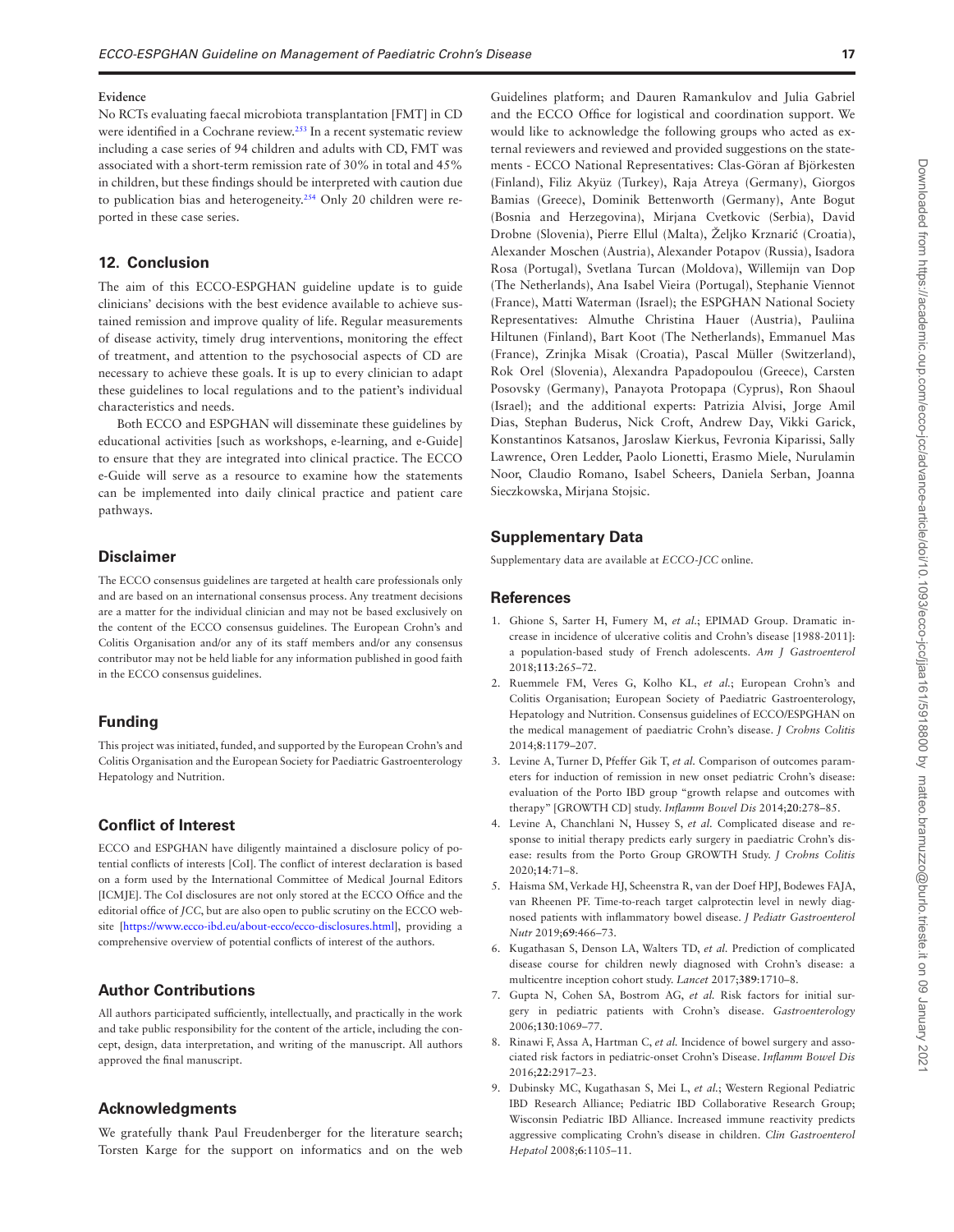<span id="page-17-0"></span>10. Amre DK, Lu SE, Costea F, Seidman EG. Utility of serological markers in predicting the early occurrence of complications and surgery in pediatric Crohn's disease patients. *Am J Gastroenterol* 2006;**101**:645–52.

<span id="page-17-1"></span>11. Peyrin-Biroulet L, Sandborn W, Sands BE, *et al.* Selecting Therapeutic Targets in Inflammatory Bowel Disease [STRIDE]: determining therapeutic goals for treat-to-target. *Am J Gastroenterol* 2015;**110**:1324–38.

- <span id="page-17-2"></span>12. Ferrante M, Colombel JF, Sandborn WJ, *et al.*; International Organization for the Study of Inflammatory Bowel Diseases. Validation of endoscopic activity scores in patients with Crohn's disease based on a post hoc analysis of data from SONIC. *Gastroenterology* 2013;**145**:978–86.e5.
- <span id="page-17-3"></span>13. Oliva S, Thomson M, de Ridder L, *et al.* Endoscopy in pediatric inflammatory bowel disease: a position paper on behalf of the Porto IBD Group of the European Society for Pediatric Gastroenterology, Hepatology and Nutrition. *J Pediatr Gastroenterol Nutr* 2018;**67**:414–30.
- <span id="page-17-4"></span>14. Fernandes MA, Verstraete SG, Garnett EA, Heyman MB. Addition of Histology to the Paris Classification of Pediatric Crohn Disease alters classification of disease location. *J Pediatr Gastroenterol Nutr* 2016;**62**:242–5.
- <span id="page-17-5"></span>15. Sipponen T, Savilahti E, Kärkkäinen P, *et al.* Fecal calprotectin, lactoferrin, and endoscopic disease activity in monitoring anti-TNF-alpha therapy for Crohn's disease. *Inflamm Bowel Dis* 2008;**14**:1392–8.
- 16. D'Haens G, Vermeire S, Lambrecht G, *et al.*; GETAID. Increasing infliximab dose based on symptoms, biomarkers, and serum drug concentrations does not increase clinical, endoscopic, and corticosteroid-free remission in patients with active luminal Crohn's Disease. *Gastroenterology* 2018;**154**:1343–51.e1.
- <span id="page-17-17"></span>17. Colombel JF, Panaccione R, Bossuyt P, *et al.* Effect of tight control management on Crohn's disease [CALM]: a multicentre, randomised, controlled phase 3 trial. *Lancet* 2018;**390**:2779–89.
- <span id="page-17-6"></span>18. Battat R, Kopylov U, Bessissow T, *et al.* Association between ustekinumab trough concentrations and clinical, biomarker, and endoscopic outcomes in patients with Crohn's Disease. *Clin Gastroenterol Hepatol* 2017;**15**:1427–34.e2.
- <span id="page-17-7"></span>19. Hämäläinen A, Sipponen T, Kolho KL. Infliximab in pediatric inflammatory bowel disease rapidly decreases fecal calprotectin levels. *World J Gastroenterol* 2011;**17**:5166–71.
- 20. Kolho KL, Sipponen T. The long-term outcome of anti-tumor necrosis factor-α therapy related to fecal calprotectin values during induction therapy in pediatric inflammatory bowel disease. *Scand J Gastroenterol* 2014;**49**:434–41.
- <span id="page-17-34"></span>21. Zubin G, Peter L. Predicting endoscopic Crohn's disease activity before and after induction therapy in children: a comprehensive assessment of PCDAI, CRP, and fecal calprotectin. *Inflamm Bowel Dis* 2015;**21**:1386–91.
- 22. Ziv-Baran T, Hussey S, Sladek M, *et al.* Response to treatment is more important than disease severity at diagnosis for prediction of early relapse in new-onset paediatric Crohn's disease. *Aliment Pharmacol Ther* 2018;**48**:1242–50.
- <span id="page-17-8"></span>23. Logan M, Clark CM, Ijaz UZ, *et al.* The reduction of faecal calprotectin during exclusive enteral nutrition is lost rapidly after food re-introduction. *Aliment Pharmacol Ther* 2019;**50**:664–74.
- <span id="page-17-9"></span>24. Oord T, Hornung N. Fecal calprotectin in healthy children. *Scand J Clin Lab Invest* 2014;**74**:254–8.
- <span id="page-17-10"></span>25. Rugtveit J, Fagerhol MK. Age-dependent variations in fecal calprotectin concentrations in children. *J Pediatr Gastroenterol Nutr* 2002;**34**:323–4; author reply 324–5.
- <span id="page-17-11"></span>26. Padoan A, D'Incà R, Scapellato ML, *et al.* Improving IBD diagnosis and monitoring by understanding preanalytical, analytical and biological fecal calprotectin variability. *Clin Chem Lab Med* 2018;**56**:1926–35.
- <span id="page-17-12"></span>27. Haisma SM, van Rheenen PF, Wagenmakers L, Muller Kobold A. Calprotectin instability may lead to undertreatment in children with IBD. *Arch Dis Child* 2019, Jan 17. doi: 10.1136/archdischild-2018-316584. [Epub ahead of print].
- <span id="page-17-13"></span>28. Kopylov U, Yung DE, Engel T, *et al.* Fecal calprotectin for the prediction of small-bowel Crohn's disease by capsule endoscopy: a systematic review and meta-analysis. *Eur J Gastroenterol Hepatol* 2016;**28**:1137–44.
- <span id="page-17-14"></span>29. Foster AJ, Smyth M, Lakhani A, Jung B, Brant RF, Jacobson K. Consecutive fecal calprotectin measurements for predicting relapse in pediatric Crohn's disease patients. *World J Gastroenterol* 2019;**25**:1266–77.
- <span id="page-17-15"></span>30. Weinstein-Nakar I, Focht G, Church P, *et al.*; ImageKids study group. Associations among mucosal and transmural healing and fecal level of calprotectin in children with Crohn's Disease. *Clin Gastroenterol Hepatol* 2018;**16**:1089–97.e4.
- <span id="page-17-16"></span>31. Heida A, Park KT, van Rheenen PF. Clinical utility of fecal calprotectin monitoring in asymptomatic patients with inflammatory bowel disease: a systematic review and practical guide. *Inflamm Bowel Dis* 2017;**23**:894–902.
- <span id="page-17-18"></span>32. Minderhoud IM, Steyerberg EW, van Bodegraven AA, *et al.* Predicting endoscopic disease activity in Crohn's Disease: a new and validated noninvasive disease activity index [the Utrecht Activity Index]. *Inflamm Bowel Dis* 2015;**21**:2453–9.
- <span id="page-17-19"></span>33. Cozijnsen MA, Ben Shoham A, Kang B, *et al.* Development and validation of the mucosal inflammation noninvasive index for pediatric Crohn's Disease. *Clin Gastroenterol Hepatol* 2020;**18**:133‐40.
- <span id="page-17-20"></span>34. van Rheenen PF. Role of fecal calprotectin testing to predict relapse in teenagers with inflammatory bowel disease who report full disease control. *Inflamm Bowel Dis* 2012;**18**:2018–25.
- <span id="page-17-21"></span>35. Haisma SM, Galaurchi A, Almahwzi S, Adekanmi Balogun JA, Muller Kobold AC, van Rheenen PF. Head-to-head comparison of three stool calprotectin tests for home use. *PLoS One* 2019;**14**:e0214751.
- <span id="page-17-22"></span>36. Bouguen G, Levesque BG, Feagan BG, *et al.* Treat to target: a proposed new paradigm for the management of Crohn's disease. *Clin Gastroenterol Hepatol* 2015;**13**:1042–50.e2.
- <span id="page-17-23"></span>37. Levine A, Koletzko S, Turner D, *et al.*; European Society of Pediatric Gastroenterology, Hepatology, and Nutrition. ESPGHAN revised porto criteria for the diagnosis of inflammatory bowel disease in children and adolescents. *J Pediatr Gastroenterol Nutr* 2014;**58**:795–806.
- <span id="page-17-24"></span>38. Maaser C, Sturm A, Vavricka SR, *et al.*; European Crohn's and Colitis Organisation [ECCO] and the European Society of Gastrointestinal and Abdominal Radiology [ESGAR]. ECCO-ESGAR Guideline for Diagnostic Assessment in IBD Part 1: Initial diagnosis, monitoring of known IBD, detection of complications. *J Crohns Colitis* 2019;**13**:144–64.
- <span id="page-17-25"></span>39. Yoon HM, Suh CH, Kim JR, *et al.* Diagnostic performance of magnetic resonance enterography for detection of active inflammation in children and adolescents with inflammatory bowel disease: a systematic review and diagnostic meta-analysis. *JAMA Pediatr* 2017;**171**:1208–16.
- <span id="page-17-26"></span>40. Church PC, Turner D, Feldman BM, *et al.*; ImageKids Study Group. Systematic review with meta-analysis: magnetic resonance enterography signs for the detection of inflammation and intestinal damage in Crohn's disease. *Aliment Pharmacol Ther* 2015;**41**:153–66.
- <span id="page-17-27"></span>41. Calabrese E, Maaser C, Zorzi F, *et al.* Bowel ultrasonography in the management of Crohn's disease. a review with recommendations of an international panel of experts. *Inflamm Bowel Dis* 2016;**22**:1168–83.
- <span id="page-17-28"></span>42. Moreno N, Ripollés T, Paredes JM, *et al.* Usefulness of abdominal ultrasonography in the analysis of endoscopic activity in patients with Crohn's disease: changes following treatment with immunomodulators and/or anti-TNF antibodies. *J Crohns Colitis* 2014;**8**:1079–87.
- <span id="page-17-29"></span>43. Aloi M, Di Nardo G, Romano G, *et al.* Magnetic resonance enterography, small-intestine contrast US, and capsule endoscopy to evaluate the small bowel in pediatric Crohn's disease: a prospective, blinded, comparison study. *Gastrointest Endosc* 2015;**81**:420–7.
- <span id="page-17-30"></span>44. Giles E, Barclay AR, Chippington S, Wilson DC. Systematic review: MRI enterography for assessment of small bowel involvement in paediatric Crohn's disease. *Aliment Pharmacol Ther* 2013;**37**:1121–31.
- <span id="page-17-31"></span>45. Absah I, Bruining DH, Matsumoto JM, *et al.* MR enterography in pediatric inflammatory bowel disease: retrospective assessment of patient tolerance, image quality, and initial performance estimates. *AJR Am J Roentgenol* 2012;**199**:W367–75.
- <span id="page-17-32"></span>46. Sadigh S, Chopra M, Sury MR, Shah N, Olsen ØE, Watson TA. Paediatric magnetic resonance enteroclysis under general anaesthesia ‐ initial experience. *Pediatr Radiol* 2017;**47**:877–83.
- <span id="page-17-33"></span>47. Riccabona M, Lobo ML, Augdal TA, *et al.* European Society of Paediatric Radiology Abdominal Imaging Task Force recommendations in paediatric uroradiology, part X: how to perform paediatric gastrointestinal ultrasonography, use gadolinium as a contrast agent in children, follow up paediatric testicular microlithiasis, and an update on paediatric contrastenhanced ultrasound. *Pediatr Radiol* 2018;**48**:1528–36.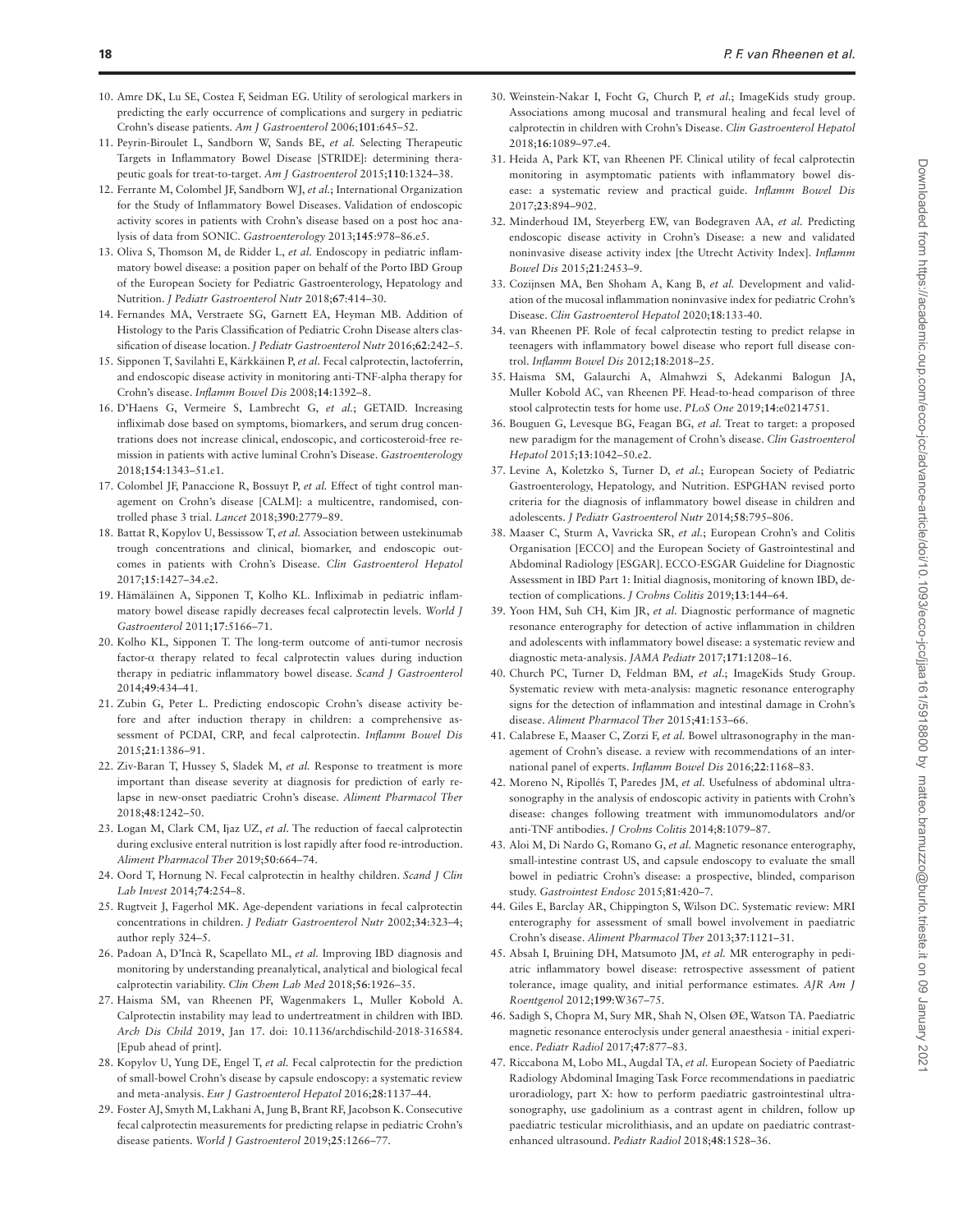- <span id="page-18-0"></span>48. Peyrin-Biroulet L, Reinisch W, Colombel JF, *et al.* Clinical disease activity, C-reactive protein normalisation and mucosal healing in Crohn's disease in the SONIC trial. *Gut* 2014;**63**:88–95.
- <span id="page-18-1"></span>49. Turner D, Levine A, Walters TD, *et al.* Which PCDAI version best reflects intestinal inflammation in pediatric Crohn Disease? *J Pediatr Gastroenterol Nutr* 2017;**64**:254–60.
- <span id="page-18-2"></span>50. Turner D, Griffiths AM, Walters TD, *et al.* Mathematical weighting of the pediatric Crohn's disease activity index [PCDAI] and comparison with its other short versions. *Inflamm Bowel Dis* 2012;**18**:55–62.
- <span id="page-18-3"></span>51. Narula N, Dhillon A, Zhang D, Sherlock ME, Tondeur M, Zachos M. Enteral nutritional therapy for induction of remission in Crohn's disease. *Cochrane Database Syst. Rev* 2018;**2018**:CD000542.
- <span id="page-18-4"></span>52. Swaminath A, Feathers A, Ananthakrishnan AN, Falzon L, Li Ferry S. Systematic review with meta-analysis: enteral nutrition therapy for the induction of remission in paediatric Crohn's disease. *Aliment Pharmacol Ther* 2017;**46**:645–56.
- <span id="page-18-5"></span>53. da Silva JSV, Seres DS, Sabino K, *et al.*; Parenteral Nutrition Safety and Clinical Practice Committees, American Society for Parenteral and Enteral Nutrition. ASPEN Consensus Recommendations for Refeeding Syndrome. *Nutr Clin Pract* 2020;**35**:178–95.
- <span id="page-18-6"></span>54. Borrelli O, Cordischi L, Cirulli M, *et al.* Polymeric diet alone versus corticosteroids in the treatment of active pediatric Crohn's disease: a randomized controlled open-label trial. *Clin Gastroenterol Hepatol* 2006;**4**:744–53.
- <span id="page-18-7"></span>55. Pigneur B, Lepage P, Mondot S, *et al.* Mucosal healing and bacterial composition in response to enteral nutrition vs steroid-based induction therapy-a randomised prospective clinical trial in children with Crohn's disease. *J Crohns Colitis* 2019;**13**:846–55.
- <span id="page-18-8"></span>56. Svolos V, Gerasimidis K, Buchanan E, *et al.* Dietary treatment of Crohn's disease: perceptions of families with children treated by exclusive enteral nutrition, a questionnaire survey. *BMC Gastroenterol* 2017;**17**:14.
- <span id="page-18-9"></span>57. Svolos V, Hansen R, Nichols B, *et al.* Treatment of active Crohn's disease with an ordinary food-based diet that replicates exclusive enteral nutrition. *Gastroenterology* 2019;**156**:1354–67.e6.
- <span id="page-18-10"></span>58. Levine A, Wine E, Assa A, *et al.* Crohn's disease exclusion diet plus partial enteral nutrition induces sustained remission in a randomized controlled trial. *Gastroenterology* 2019;**157**:440–50.e8.
- <span id="page-18-11"></span>59. Rubio A, Pigneur B, Garnier-Lengliné H, *et al.* The efficacy of exclusive nutritional therapy in paediatric Crohn's disease, comparing fractionated oral vs. continuous enteral feeding. *Aliment Pharmacol Ther* 2011;**33**:1332–9.
- <span id="page-18-12"></span>[]60. Escher JC; European Collaborative Research Group on Budesonide in Paediatric IBD. Budesonide versus prednisolone for the treatment of active Crohn's disease in children: a randomized, double-blind, controlled, multicentre trial. *Eur J Gastroenterol Hepatol* 2004;**16**:47–54.
- <span id="page-18-13"></span>61. Markowitz J, Grancher K, Kohn N, Lesser M, Daum F. A multicenter trial of 6-mercaptopurine and prednisone in children with newly diagnosed Crohn's disease. *Gastroenterology* 2000;**119**:895–902.
- <span id="page-18-14"></span>62. Krishnakumar C, Ballengee CR, Liu C, *et al.* Variation in care in the management of children with Crohn's disease: data from a multicenter inception cohort study. *Inflamm Bowel Dis* 2019;**25**:1208–17.
- <span id="page-18-15"></span>63. Cohen-Dolev N, Sladek M, Hussey S, *et al.* Differences in outcomes over time with exclusive enteral nutrition compared with steroids in children with mild to moderate crohn's Disease: results from the GROWTH CD Study. *J Crohns Colitis* 2018;**12**:306–12.
- <span id="page-18-16"></span>64. Agrawal A, Durrani S, Leiper K, Ellis A, Morris AI, Rhodes JM. Effect of systemic corticosteroid therapy on risk for intra-abdominal or pelvic abscess in non-operated Crohn's disease. *Clin Gastroenterol Hepatol* 2005;**3**:1215–20.
- <span id="page-18-17"></span>65. Singh S, Facciorusso A, Dulai PS, Jairath V, Sandborn WJ. Comparative risk of serious infections with biologic and/or immunosuppressive therapy in patients with inflammatory bowel diseases: a systematic review and meta-Analysis. *Clin Gastroenterol Hepatol* 2020;**18**:69–81.e3.
- <span id="page-18-18"></span>66. Costello R, Patel R, Humphreys J, McBeth J, Dixon WG. Patient perceptions of glucocorticoid side effects: a cross-sectional survey of users in an online health community. *BMJ Open* 2017;**7**:e014603.
- <span id="page-18-19"></span>67. Levine A, Kori M, Dinari G, *et al.*; Israeli Pediatric Budesonide Study Group. Comparison of two dosing methods for induction of response and

remission with oral budesonide in active pediatric Crohn's disease: a randomized placebo-controlled trial. *Inflamm Bowel Dis* 2009;**15**:1055–61.

- <span id="page-18-20"></span>68. Kuenzig ME, Rezaie A, Kaplan GG, *et al.* Budesonide for the induction and maintenance of remission in Crohn's Disease: systematic review and meta-analysis for the Cochrane Collaboration. *J Can Assoc Gastroenterol* 2018;**1**:159–73.
- <span id="page-18-21"></span>69. Hicks CW, Wick EC, Salvatori R, Ha CY. Perioperative corticosteroid management for patients with inflammatory bowel disease. *Inflamm Bowel Dis* 2015;**21**:221–8.
- <span id="page-18-22"></span>70. Sidoroff M, Kolho KL. Screening for adrenal suppression in children with inflammatory bowel disease discontinuing glucocorticoid therapy. *BMC Gastroenterol* 2014;**14**:51.
- <span id="page-18-23"></span>71. Hyams J, Crandall W, Kugathasan S, *et al.*; REACH Study Group. Induction and maintenance infliximab therapy for the treatment of moderate-tosevere Crohn's disease in children. *Gastroenterology* 2007;**132**:863–73; quiz 1165–6.
- <span id="page-18-24"></span>72. Hyams JS, Griffiths A, Markowitz J, *et al.* Safety and efficacy of adalimumab for moderate to severe Crohn's disease in children. *Gastroenterology* 2012;**143**:365–74.e2.
- <span id="page-18-25"></span>73. Walters TD, Kim MO, Denson LA, *et al.*; PRO-KIIDS Research Group. Increased effectiveness of early therapy with anti-tumor necrosis factor-α vs an immunomodulator in children with Crohn's disease. *Gastroenterology* 2014;**146**:383–91.
- <span id="page-18-26"></span>74. Kang B, Choi SY, Kim HS, Kim K, Lee YM, Choe YH. Mucosal healing in paediatric patients with moderate-to-severe luminal Crohn's disease under combined immunosuppression: escalation versus early treatment. *J Crohns Colitis* 2016;**10**:1279–86.
- <span id="page-18-27"></span>75. Lee YM, Kang B, Lee Y, Kim MJ, Choe YH. Infliximab "top-down" strategy is superior to "step-up" in maintaining long-term remission in the treatment of pediatric Crohn Disease. *J Pediatr Gastroenterol Nutr* 2015;**60**:737–43.
- <span id="page-18-28"></span>76. Cozijnsen MA, van Pieterson M, Samsom JN, Escher JC, de Ridder L. Top-down Infliximab Study in Kids with Crohn's disease [TISKids]: an international multicentre randomised controlled trial. *BMJ Open Gastroenterol* 2016;**3**:e000123.
- <span id="page-18-29"></span>77. Jongsma MA, Aardoom M, Cozijnsen M, *et al.* Top-down infliximab superior to step-up in children with moderate-to-severe Crohn's disease: A multicentre randomised controlled trial. *J Crohns Colitis* 2020;**14**[Suppl 1]:S039.
- <span id="page-18-30"></span>78. Winter DA, Joosse ME, de Wildt SN, Taminiau J, de Ridder L, Escher JC. Pharmacokinetics, pharmacodynamics, and immunogenicity of infliximab in pediatric inflammatory bowel disease: a systematic review and revised dosing considerations. *J Pediatr Gastroenterol Nutr* 2020;**70**:763–76.
- <span id="page-18-31"></span>79. Hyams J, Walters TD, Crandall W, *et al.* Safety and efficacy of maintenance infliximab therapy for moderate-to-severe Crohn's disease in children: REACH open-label extension. *Curr Med Res Opin* 2011;**27**:651–62.
- <span id="page-18-32"></span>80. deBruyn JC, Jacobson K, El-Matary W, *et al.* Long-term outcomes of infliximab use for pediatric Crohn Disease: A Canadian multicenter clinical practice experience. *J Pediatr Gastroenterol Nutr* 2018;**66**:268–73.
- <span id="page-18-33"></span>81. Yang C, Singh P, Singh H, Le ML, El-Matary W. Systematic review: thalidomide and thalidomide analogues for treatment of inflammatory bowel disease. *Aliment Pharmacol Ther* 2015;**41**:1079–93.
- <span id="page-18-34"></span>82. Lazzerini M, Martelossi S, Magazzù G, *et al.* Effect of thalidomide on clinical remission in children and adolescents with refractory Crohn disease: a randomized clinical trial. *JAMA* 2013;**310**:2164–73.
- <span id="page-18-35"></span>83. Lazzerini M, Villanacci V, Pellegrin MC, *et al.* Endoscopic and histologic healing in children with inflammatory bowel diseases treated with thalidomide. *Clin Gastroenterol Hepatol* 2017;**15**:1382–9.e1.
- <span id="page-18-36"></span>84. Chande N, Tsoulis DJ, MacDonald JK. Azathioprine or 6-mercaptopurine for induction of remission in Crohn's disease. *Cochrane Database Syst Rev* 2013;**2013**:CD000545.
- <span id="page-18-37"></span>85. Amil-Dias J, Kolacek S, Turner D, *et al.*; IBD Working Group of ESPGHAN [IBD Porto Group]. Surgical management of Crohn disease in children: guidelines from the Paediatric IBD Porto Group of ESPGHAN. *J Pediatr Gastroenterol Nutr* 2017;**64**:818–35.
- <span id="page-18-38"></span>86. Bemelman WA, Warusavitarne J, Sampietro GM, *et al.* ECCO-ESCP consensus on surgery for Crohn's disease. *J Crohns Colitis* 2018;**12**:1–16.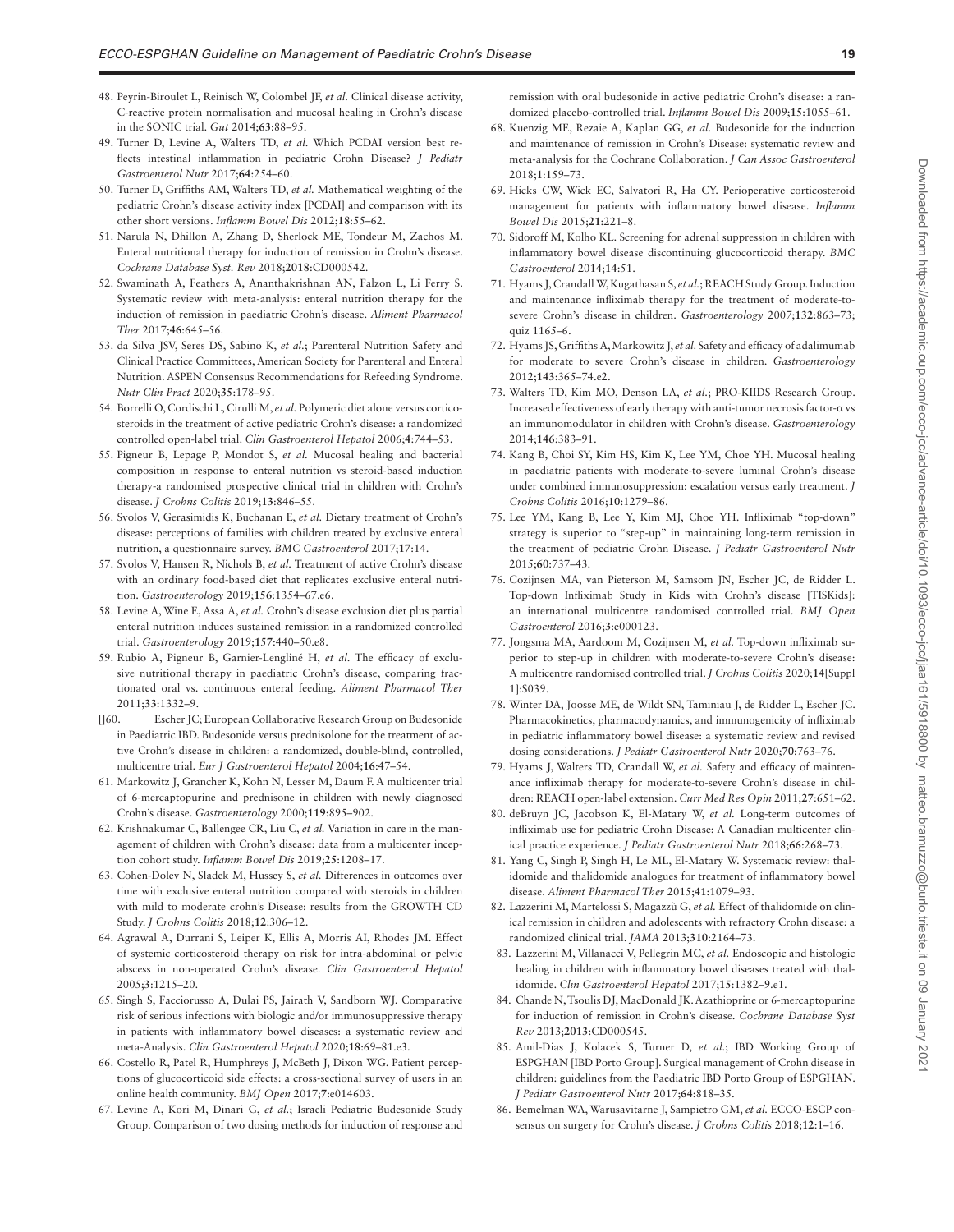- <span id="page-19-0"></span>87. Crandall W, Hyams J, Kugathasan S, *et al.* Infliximab therapy in children with concurrent perianal Crohn disease: observations from REACH. *J Pediatr Gastroenterol Nutr* 2009;**49**:183–90.
- <span id="page-19-1"></span>88. Ruemmele FM, Rosh J, Faubion WA, *et al.* Efficacy of adalimumab for treatment of perianal fistula in children with moderately to severely active Crohn's disease: Results from IMAgINE 1 and IMAgINE 2. *J Crohns Colitis* 2018;**12**:1249–54.
- <span id="page-19-2"></span>89. Khan KJ, Ullman TA, Ford AC, *et al.* Antibiotic therapy in inflammatory bowel disease: a systematic review and meta-analysis. *Am J Gastroenterol* 2011;**106**:661–73.
- <span id="page-19-3"></span>90. de Groof EJ, Sahami S, Lucas C, Ponsioen CY, Bemelman WA, Buskens CJ. Treatment of perianal fistula in Crohn's disease: a systematic review and meta-analysis comparing seton drainage and anti-tumour necrosis factor treatment. *Colorectal Dis* 2016;**18**:667–75.
- 91. Rosen MJ, Moulton DE, Koyama T, *et al.* Endoscopic ultrasound to guide the combined medical and surgical management of pediatric perianal Crohn's disease. *Inflamm Bowel Dis* 2010;**16**:461–8.
- <span id="page-19-4"></span>92. Schwartz DA, Wang A, Ozbay B, *et al.* Comparison of health care utilization and costs between patients with perianal fistulizing Crohn's disease treated with biologics with or without previous seton placement. *Inflamm Bowel Dis* 2017;**23**:1860–6.
- <span id="page-19-5"></span>93. El-Matary W, Walters TD, Huynh HQ, *et al.* Higher postinduction infliximab serum trough levels are associated with healing of fistulizing perianal Crohn's disease in children. *Inflamm Bowel Dis* 2019;**25**:150–5.
- <span id="page-19-6"></span>94. Lee MJ, Parker CE, Taylor SR, *et al.* Efficacy of medical therapies for fistulizing Crohn's disease: systematic review and meta-analysis. *Clin Gastroenterol Hepatol* 2018;**16**:1879–92.
- 95. Sands BE, Gasink C, Jacobstein D, *et al.* Fistula healing in pivotal studies of ustekinumab in Crohn's disease. *Gastroenterology* 2017;**152**:S185.
- <span id="page-19-7"></span>96. Biemans V, Van Der Meulen-De Jong A, Van Der Woude C, *et al.* Ustekinumab for Crohn's disease: a nationwide real-life observational cohort study [ICC case series]. *J Crohns Colitis* 2018;**12**[Suppl 1]:S55‐6.
- <span id="page-19-8"></span>97. Chapuis-Biron C, Bourrier A, Nachury M, *et al.*; GETAID BioLAP Study Group. Vedolizumab for perianal Crohn's disease: a multicentre cohort study in 151 patients. *Aliment Pharmacol Ther* 2020;**51**:719–27.
- <span id="page-19-9"></span>98. Patel V, Wang Y, MacDonald JK, McDonald JW, Chande N. Methotrexate for maintenance of remission in Crohn's disease. *Cochrane Database Syst Rev* 2014;**2014**:CD006884.
- <span id="page-19-10"></span>99. Colman RJ, Lawton RC, Dubinsky MC, Rubin DT. Methotrexate for the treatment of pediatric Crohn's disease: a systematic review and metaanalysis. *Inflamm Bowel Dis* 2018;**24**:2135–41.
- <span id="page-19-11"></span>100. Scherkenbach LA, Stumpf JL. Methotrexate for themManagement of Crohn's disease in children. *Ann Pharmacother* 2016;**50**:60–9.
- <span id="page-19-12"></span>101. Valentino PL, Church PC, Shah PS, *et al.* Hepatotoxicity caused by methotrexate therapy in children with inflammatory bowel disease: a systematic review and meta-analysis. *Inflamm Bowel Dis* 2014;**20**:47–59.
- <span id="page-19-13"></span>102. Ardizzone S, Bollani S, Manzionna G, Imbesi V, Colombo E, Bianchi Porro G. Comparison between methotrexate and azathioprine in the treatment of chronic active Crohn's disease: a randomised, investigator-blind study. *Dig Liver Dis* 2003;**35**:619–27.
- <span id="page-19-14"></span>103. Turner D, Doveh E, Cohen A, *et al.* Efficacy of oral methotrexate in paediatric Crohn's disease: a multicentre propensity score study. *Gut* 2015;**64**:1898–904.
- 104. Hojsak I, Mišak Z, Jadrešin O, Močić Pavić A, Kolaček S. Methotrexate is an efficient therapeutic alternative in children with thiopurine-resistant Crohn's disease. *Scand J Gastroenterol* 2015;**50**:1208–13.
- 105. Haisma SM, Lijftogt T, Kindermann A, *et al.* Methotrexate for maintaining remission in paediatric Crohn's patients with prior failure or intolerance to thiopurines: a multicentre cohort study. *J Crohns Colitis* 2015;**9**:305–11.
- 106. Sunseri W, Hyams JS, Lerer T, *et al.*; Pediatric Inflammatory Bowel Disease Collaborative Research Group. Retrospective cohort study of methotrexate use in the treatment of pediatric Crohn's disease. *Inflamm Bowel Dis* 2014;**20**:1341–5.
- 107. Willot S, Noble A, Deslandres C. Methotrexate in the treatment of inflammatory bowel disease: an 8-year retrospective study in a Canadian pediatric IBD center. *Inflamm Bowel Dis* 2011;**17**:2521–6.
- 108. Boyle B, Mackner L, Ross C, Moses J, Kumar S, Crandall W. A singlecenter experience with methotrexate after thiopurine therapy in pediatric Crohn disease. *J Pediatr Gastroenterol Nutr* 2010;**51**:714–7.
- 109. Weiss B, Lerner A, Shapiro R, *et al.* Methotrexate treatment in pediatric Crohn disease patients intolerant or resistant to purine analogues. *J Pediatr Gastroenterol Nutr* 2009;**48**:526–30.
- <span id="page-19-17"></span>110. Turner D, Grossman AB, Rosh J, *et al.* Methotrexate following unsuccessful thiopurine therapy in pediatric Crohn's disease. *Am J Gastroenterol* 2007;**102**:2804–12; quiz 2803, 2813.
- 111. Ravikumara M, Hinsberger A, Spray CH. Role of methotrexate in the management of Crohn disease. *J Pediatr Gastroenterol Nutr* 2007;**44**:427–30.
- 112. Uhlen S, Belbouab R, Narebski K, *et al.* Efficacy of methotrexate in pediatric Crohn's disease: a French multicenter study. *Inflamm Bowel Dis* 2006;**12**:1053–7.
- <span id="page-19-15"></span>113. Mack DR, Young R, Kaufman SS, Ramey L, Vanderhoof JA. Methotrexate in patients with Crohn's disease after 6-mercaptopurine. *J Pediatr* 1998;**132**:830–5.
- <span id="page-19-16"></span>114. Liu L, Liu S, Wang C, et al. Folate supplementation for methotrexate therapy in patients with rheumatoid arthritis: a systematic review. *J Clin Rheumatol* 2019;**25**:197–202.
- <span id="page-19-18"></span>115. Kempinska A, Benchimol EI, Mack A, Barkey J, Boland M, Mack DR. Short-course ondansetron for the prevention of methotrexate-induced nausea in children with Crohn disease. *J Pediatr Gastroenterol Nutr* 2011;**53**:389–93.
- <span id="page-19-19"></span>116. Chande N, Patton PH, Tsoulis DJ, Thomas BS, MacDonald JK. Azathioprine or 6-mercaptopurine for maintenance of remission in Crohn's disease. *Cochrane Database Syst Rev* 2015;**2015**: CD000067.
- <span id="page-19-20"></span>117. Boyle BM, Kappelman MD, Colletti RB, Baldassano RN, Milov DE, Crandall WV. Routine use of thiopurines in maintaining remission in pediatric Crohn's disease. *World J Gastroenterol* 2014;**20**:9185–90.
- 118. Riello L, Talbotec C, Garnier-Lengliné H, *et al.* Tolerance and efficacy of azathioprine in pediatric Crohn's disease. *Inflamm Bowel Dis* 2011;**17**:2138–43.
- 119. Punati J, Markowitz J, Lerer T, *et al.*; Pediatric IBD Collaborative Research Group. Effect of early immunomodulator use in moderate to severe pediatric Crohn disease. *Inflamm Bowel Dis* 2008;**14**:949–54.
- 120. Jaspers GJ, Verkade HJ, Escher JC, de Ridder L, Taminiau JA, Rings EH. Azathioprine maintains first remission in newly diagnosed pediatric Crohn's disease. *Inflamm Bowel Dis* 2006;**12**:831–6.
- <span id="page-19-21"></span>121. Banerjee S, Bishop WP. Evolution of thiopurine use in pediatric inflammatory bowel disease in an academic center. *J Pediatr Gastroenterol Nutr* 2006;**43**:324–30.
- <span id="page-19-22"></span>122. Teich N, Mohl W, Bokemeyer B, *et al.*; German IBD Study Group. Azathioprine-induced acute pancreatitis in patients with inflammatory bowel diseases—a prospective study on incidence and severity. *J Crohns Colitis* 2016;**10**:61–8.
- <span id="page-19-23"></span>123. Coenen MJ, de Jong DJ, van Marrewijk CJ, *et al.*; TOPIC Recruitment Team. Identification of patients with variants in TPMT and dose reduction reduces hematologic events during thiopurine treatment of inflammatory bowel disease. *Gastroenterology* 2015;**149**:907–17.e7.
- 124. Newman WG, Payne K, Tricker K, *et al.*; TARGET study recruitment team. A pragmatic randomized controlled trial of thiopurine methyltransferase genotyping prior to azathioprine treatment: the TARGET study. *Pharmacogenomics* 2011;**12**:815–26.
- <span id="page-19-24"></span>125. Sayani FA, Prosser C, Bailey RJ, Jacobs P, Fedorak RN. Thiopurine methyltransferase enzyme activity determination before treatment of inflammatory bowel disease with azathioprine: effect on cost and adverse events. *Can J Gastroenterol* 2005;**19**:147–51.
- <span id="page-19-25"></span>126. Yang SK, Hong M, Baek J, *et al.* A common missense variant in NUDT15 confers susceptibility to thiopurine-induced leukopenia. *Nat Genet* 2014;**46**:1017–20.
- <span id="page-19-26"></span>127. Walker GJ, Harrison JW, Heap GA, *et al.*; IBD Pharmacogenetics Study Group. Association of genetic variants in NUDT15 with thiopurineinduced myelosuppression in patients with inflammatory bowel disease. *JAMA* 2019;**321**:773–85.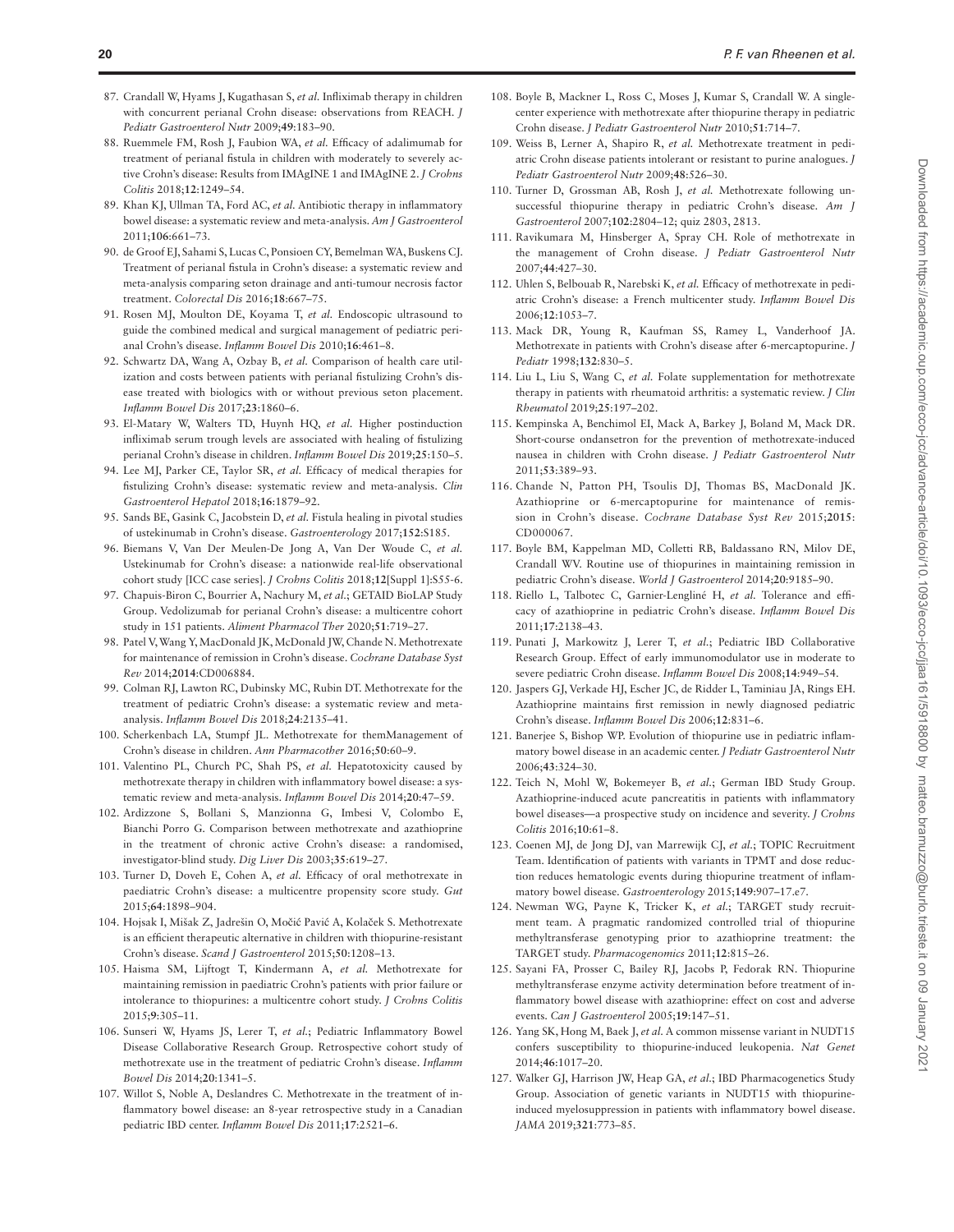- <span id="page-20-0"></span>128. Hoentjen F, Seinen ML, Hanauer SB, *et al.* Safety and effectiveness of long-term allopurinol-thiopurine maintenance treatment in inflammatory bowel disease. *Inflamm Bowel Dis* 2013;**19**:363–9.
- 129. Friedman AB, Brown SJ, Bampton P, *et al.* Randomised clinical trial: efficacy, safety and dosage of adjunctive allopurinol in azathioprine/ mercaptopurine nonresponders [AAA Study]. *Aliment Pharmacol Ther* 2018;**47**:1092–102.
- <span id="page-20-1"></span>130. Gerich ME, Quiros JA, Marcin JP, Tennyson L, Henthorn M, Prindiville TP. A prospective evaluation of the impact of allopurinol in pediatric and adult IBD patients with preferential metabolism of 6-mercaptopurine to 6-methylmercaptopurine. *J Crohns Colitis* 2010;**4**:546–52.
- <span id="page-20-9"></span>131. Lennard L. Assay of 6-thioinosinic acid and 6-thioguanine nucleotides, active metabolites of 6-mercaptopurine, in human red blood cells. *J Chromatogr* 1987;**423**:169–78.
- <span id="page-20-10"></span>132. Dervieux T, Boulieu R. Simultaneous determination of 6-thioguanine and methyl 6-mercaptopurine nucleotides of azathioprine in red blood cells by HPLC. *Clin Chem* 1998;**44**:551–5.
- <span id="page-20-2"></span>133. Beaugerie L, Brousse N, Bouvier AM, *et al.*; CESAME Study Group. Lymphoproliferative disorders in patients receiving thiopurines for inflammatory bowel disease: a prospective observational cohort study. *Lancet* 2009;**374**:1617–25.
- <span id="page-20-3"></span>134. Kotlyar DS, Lewis JD, Beaugerie L, *et al.* Risk of lymphoma in patients with inflammatory bowel disease treated with azathioprine and 6-mercaptopurine: a meta-analysis. *Clin Gastroenterol Hepatol* 2015;**13**:847–58.e4; quiz e48–50.
- <span id="page-20-4"></span>135. Lemaitre M, Kirchgesner J, Rudnichi A, *et al.* Association between use of thiopurines or tumor necrosis factor antagonists alone or in combination and risk of lymphoma in patients with inflammatory bowel disease. *JAMA* 2017;**318**:1679–86.
- <span id="page-20-5"></span>136. Joosse ME, Aardoom MA, Kemos P, *et al.*; Paediatric IBD Porto group of ESPGHAN. Malignancy and mortality in paediatric-onset inflammatory bowel disease: a 3-year prospective, multinational study from the paediatric IBD Porto group of ESPGHAN. *Aliment Pharmacol Ther* 2018;**48**:523–37.
- <span id="page-20-6"></span>137. Hyams JS, Dubinsky MC, Baldassano RN, *et al.* Infliximab is not associated with increased risk of malignancy or hemophagocytic lymphohistiocytosis in pediatric patients with inflammatory bowel disease. *Gastroenterology* 2017;**152**:1901–14.e3.
- <span id="page-20-7"></span>138. Kotlyar DS, Osterman MT, Diamond RH, *et al.* A systematic review of factors that contribute to hepatosplenic T-cell lymphoma in patients with inflammatory bowel disease. *Clin Gastroenterol Hepatol* 2011;**9**:36–41. e1.
- <span id="page-20-8"></span>139. de Francisco R, Castaño-García A, Martínez-González S, *et al.* Impact of Epstein-Barr virus serological status on clinical outcomes in adult patients with inflammatory bowel disease. *Aliment Pharmacol Ther* 2018;**48**:723–30.
- <span id="page-20-11"></span>140. Rahier JF, Magro F, Abreu C, *et al.*; European Crohn's and Colitis Organisation [ECCO]. Second European evidence-based consensus on the prevention, diagnosis and management of opportunistic infections in inflammatory bowel disease. *J Crohns Colitis* 2014;**8**:443–68.
- <span id="page-20-12"></span>141. Martinelli M, Giugliano FP, Strisciuglio C, *et al.* Vaccinations and immunization status in pediatric inflammatory bowel disease: a multicenter study from the Pediatric IBD Porto Group of the ESPGHAN. *Inflamm Bowel Dis* 2019 Nov 5. doi: 10.1093/ibd/izz264. Online ahead of print.
- <span id="page-20-13"></span>142. Mack DR, Benchimol EI, Critch J, *et al.* Canadian Association of Gastroenterology Clinical Practice Guideline for the Medical Management of Pediatric Luminal Crohn's Disease. *Gastroenterology* 2019;**157**:320–48.
- <span id="page-20-14"></span>143. Annese V, Beaugerie L, Egan L, *et al.*; ECCO. European evidence-based consensus: inflammatory bowel disease and malignancies. *J Crohns Colitis* 2015;**9**:945–65.
- <span id="page-20-15"></span>144. Hanai H, Iida T, Takeuchi K, *et al.* Nutritional therapy versus 6-mercaptopurine as maintenance therapy in patients with Crohn's disease. *Dig Liver Dis* 2012;**44**:649–54.
- <span id="page-20-16"></span>145. Yamamoto T, Nakahigashi M, Saniabadi AR, *et al.* Impacts of long-term enteral nutrition on clinical and endoscopic disease activities and

mucosal cytokines during remission in patients with Crohn's disease: a prospective study. *Inflamm Bowel Dis* 2007;**13**:1493–501.

- <span id="page-20-17"></span>146. Takagi S, Utsunomiya K, Kuriyama S, *et al.* Effectiveness of an 'half elemental diet' as maintenance therapy for Crohn's disease: A randomizedcontrolled trial. *Aliment Pharmacol Ther* 2006;**24**:1333–40.
- <span id="page-20-18"></span>147. Yamamoto T, Nakahigashi M, Umegae S, Kitagawa T, Matsumoto K. Impact of long-term enteral nutrition on clinical and endoscopic recurrence after resection for Crohn's disease: A prospective, non-randomized, parallel, controlled study. *Aliment Pharmacol Ther* 2007;**25**:67–72.
- <span id="page-20-19"></span>148. Nguyen DL, Palmer LB, Nguyen ET, McClave SA, Martindale RG, Bechtold ML. Specialized enteral nutrition therapy in Crohn's disease patients on maintenance infliximab therapy: a meta-analysis. *Therap Adv Gastroenterol* 2015;**8**:168–75.
- <span id="page-20-20"></span>149. Duncan H, Buchanan E, Cardigan T, *et al.* A retrospective study showing maintenance treatment options for paediatric CD in the first year following diagnosis after induction of remission with EEN: supplemental enteral nutrition is better than nothing! *BMC Gastroenterol* 2014;**14**:50.
- 150. Kim HJ, Kim Y, Cho JM, Oh SH, Kim KM. Therapeutic efficacy of oral enteral nutrition in pediatric Crohn's disease: a single center noncomparative retrospective study. *Yonsei Med J* 2016;**57**:1185–91.
- 151. Gavin J, Ashton JJ, Heather N, Marino LV, Beattie RM. Nutritional support in paediatric Crohn's disease: outcome at 12 months. *Acta Paediatr* 2018;**107**:156–62.
- 152. Wilschanski M, Sherman P, Pencharz P, Davis L, Corey M, Griffiths A. Supplementary enteral nutrition maintains remission in paediatric Crohn's disease. *Gut* 1996;**38**:543–8.
- <span id="page-20-21"></span>153. Schulman JM, Pritzker L, Shaoul R. Maintenance of remission with partial enteral nutrition therapy in pediatric Crohn's disease: a retrospective study. *Can J Gastroenterol Hepatol* 2017;**2017**:5873158.
- <span id="page-20-22"></span>154. Regueiro M, Schraut W, Baidoo L, *et al.* Infliximab prevents Crohn's disease recurrence after ileal resection. *Gastroenterology* 2009;**136**:441–50. e1; quiz 716.
- <span id="page-20-24"></span>155. Regueiro M, Feagan BG, Zou B, *et al.*; PREVENT Study Group. Infliximab reduces endoscopic, but not clinical, recurrence of Crohn's disease after ileocolonic resection. *Gastroenterology* 2016;**150**:1568–78.
- <span id="page-20-23"></span>156. De Cruz P, Kamm MA, Hamilton AL, *et al.* Efficacy of thiopurines and adalimumab in preventing Crohn's disease recurrence in high-risk patients ‐ a POCER study analysis. *Aliment Pharmacol Ther* 2015;**42**:867–79.
- <span id="page-20-25"></span>157. De Cruz P, Kamm MA, Hamilton AL, *et al.* Crohn's disease management after intestinal resection: a randomised trial. *Lancet* 2015;**385**:1406–17.
- <span id="page-20-26"></span>158. Rutgeerts P, Geboes K, Vantrappen G, Beyls J, Kerremans R, Hiele M. Predictability of the postoperative course of Crohn's disease. *Gastroenterology* 1990;**99**:956–63.
- <span id="page-20-27"></span>159. Hukkinen M, Pakarinen MP, Merras-Salmio L, Koivusalo A, Rintala R, Kolho KL. Fecal calprotectin in the prediction of postoperative recurrence of Crohn's disease in children and adolescents. *J Pediatr Surg* 2016;**51**:1467–72.
- <span id="page-20-28"></span>160. Yung DE, Har-Noy O, Tham YS, *et al.* Capsule endoscopy, magnetic resonance enterography, and small bowel ultrasound for evaluation of postoperative recurrence in Crohn's Disease: systematic review and meta-analysis. *Inflamm Bowel Dis* 2017;**24**:93–100.
- <span id="page-20-29"></span>161. Tham YS, Yung DE, Fay S, *et al.* Fecal calprotectin for detection of postoperative endoscopic recurrence in Crohn's disease: systematic review and meta-analysis. *Therap Adv Gastroenterol* 2018;**11**:1756284818785571.
- <span id="page-20-30"></span>162. Bakouny Z, Yared F, El Rassy E, *et al.* Comparative efficacy of anti-TNF therapies for the prevention of postoperative recurrence of Crohn's disease: a systematic review and network meta-analysis of prospective trials. *J Clin Gastroenterol* 2019;**53**:409–17.
- <span id="page-20-31"></span>163. Ruffolo C, Scarpa M, Bassi N. Infliximab, azathioprine, or combination therapy for Crohn's disease. *N Engl J Med* 2010;**363**:1086–7; author reply 1087–8.
- <span id="page-20-32"></span>164. Colombel JF, Adedokun OJ, Gasink C, *et al.* combination therapy with infliximab and azathioprine improves infliximab pharmacokinetic features and efficacy: a post hoc analysis. *Clin Gastroenterol Hepatol* 2019;**17**:1525–32.e1.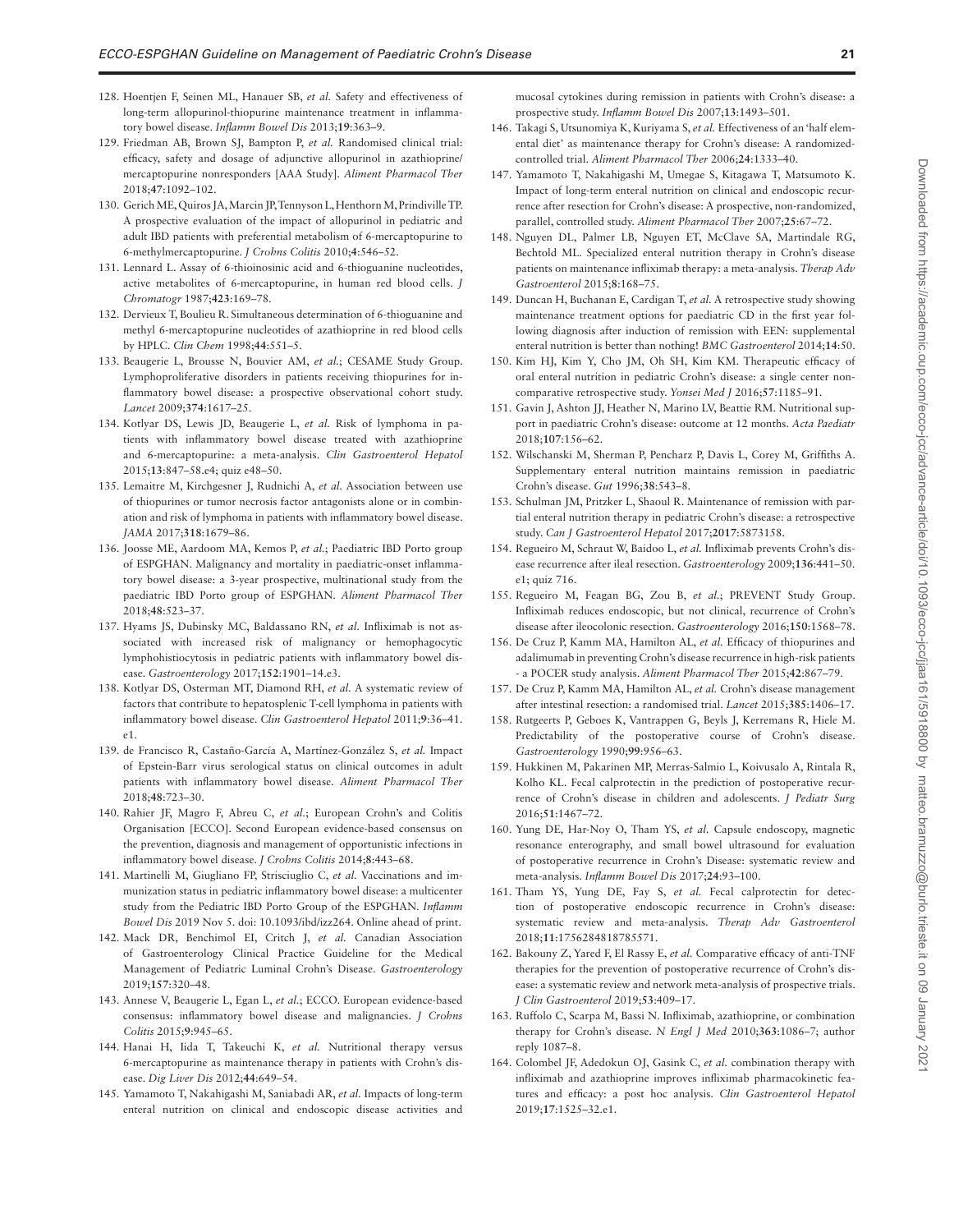- <span id="page-21-0"></span>165. Feagan BG, McDonald JW, Panaccione R, *et al.* Methotrexate in combination with infliximab is no more effective than infliximab alone in patients with Crohn's disease. *Gastroenterology* 2014;**146**:681–8.e1.
- <span id="page-21-1"></span>166. Church PC, Guan J, Walters TD, *et al.* Infliximab maintains durable response and facilitates catch-up growth in luminal pediatric Crohn's disease. *Inflamm Bowel Dis* 2014;**20**:1177–86.
- <span id="page-21-2"></span>167. Grossi V, Lerer T, Griffiths A, *et al.* Concomitant use of immunomodulators affects the durability of infliximab therapy in children with Crohn's Disease. *Clin Gastroenterol Hepatol* 2015;**13**:1748–56.
- <span id="page-21-3"></span>168. van Rheenen H, van Rheenen PF. Long-term efficacy of anti-tumor necrosis factor agents in pediatric luminal Crohn's disease: a systematic review of real-world evidence studies. *Pediatr Gastroenterol Hepatol Nutr* 2020;**23**:121–31.
- <span id="page-21-4"></span>169. Kierkuś J, Iwańczak B, Wegner A, *et al.* Monotherapy with infliximab versus combination therapy in the maintenance of clinical remission in children with moderate to severe Crohn disease. *J Pediatr Gastroenterol Nutr* 2015;**60**:580–5.
- <span id="page-21-5"></span>170. Van Assche G, Magdelaine-Beuzelin C, D'Haens G, *et al.* Withdrawal of immunosuppression in Crohn's disease treated with scheduled infliximab maintenance: a randomized trial. *Gastroenterology* 2008;**134**:1861–8.
- <span id="page-21-6"></span>171. Yarur AJ, Kubiliun MJ, Czul F, *et al.* Concentrations of 6-thioguanine nucleotide correlate with trough levels of infliximab in patients with inflammatory bowel disease on combination therapy. *Clin Gastroenterol Hepatol* 2015;**13**:1118–24.e3.
- <span id="page-21-7"></span>172. Roblin X, Boschetti G, Williet N, *et al.* Azathioprine dose reduction in inflammatory bowel disease patients on combination therapy: an openlabel, prospective and randomised clinical trial. *Aliment Pharmacol Ther* 2017;**46**:142–9.
- <span id="page-21-8"></span>173. Matsumoto T, Motoya S, Watanabe K, *et al.*; DIAMOND study group. Adalimumab monotherapy and a combination with azathioprine for Crohn's disease: a prospective, randomized trial. *J Crohns Colitis* 2016;**10**:1259–66.
- <span id="page-21-9"></span>174. Jones JL, Kaplan GG, Peyrin-Biroulet L, *et al.* Effects of concomitant immunomodulator therapy on efficacy and safety of anti-tumor necrosis factor therapy for Crohn's disease: a meta-analysis of placebo-controlled trials. *Clin Gastroenterol Hepatol* 2015;**13**:2233–40.e1–2; quiz e177–8.
- <span id="page-21-10"></span>175. Hyams JS, Dubinsky M, Rosh J, *et al.* The effects of concomitant immunomodulators on the pharmacokinetics, efficacy and safety of adalimumab in paediatric patients with Crohn's disease: a post hoc analysis. *Aliment Pharmacol Ther* 2019;**49**:155–64.
- <span id="page-21-11"></span>176. Kennedy NA, Heap GA, Green HD, *et al.*; UK Inflammatory Bowel Disease Pharmacogenetics Study Group. Predictors of anti-TNF treatment failure in anti-TNF-naive patients with active luminal Crohn's disease: a prospective, multicentre, cohort study. *Lancet Gastroenterol Hepatol* 2019;**4**:341–53.
- <span id="page-21-12"></span>177. Sazonovs A, Kennedy NA, Moutsianas L, *et al.*; PANTS Consortium. HLA-DQA1\*05 carriage associated with development of anti-drug antibodies to infliximab and adalimumab in patients with Crohn's Disease. *Gastroenterology* 2020;**158**:189–99.
- <span id="page-21-13"></span>178. Franca R, Curci D, Lucafò M, Decorti G, Stocco G. Therapeutic drug monitoring to improve outcome of anti-TNF drugs in pediatric inflammatory bowel disease. *Expert Opin Drug Metab Toxicol* 2019;**15**:527–39.
- 179. Nakase H, Motoya S, Matsumoto T, *et al.*; DIAMOND study group. Significance of measurement of serum trough level and anti-drug antibody of adalimumab as personalised pharmacokinetics in patients with Crohn's disease: a subanalysis of the DIAMOND trial. *Aliment Pharmacol Ther* 2017;**46**:873–82.
- 180. Bodini G, Giannini EG, Savarino V, *et al.* Infliximab trough levels and persistent vs transient antibodies measured early after induction predict long-term clinical remission in patients with inflammatory bowel disease. *Dig Liver Dis* 2018;**50**:452–6.
- 181. Bodini G, Giannini EG, Savarino V, *et al.* Adalimumab trough serum levels and anti-adalimumab antibodies in the long-term clinical outcome of patients with Crohn's disease. *Scand J Gastroenterol* 2016;**51**:1081–6.
- 182. Drobne D, Kurent T, Golob S, *et al.* Success and safety of high infliximab trough levels in inflammatory bowel disease. *Scand J Gastroenterol* 2018;**53**:940–6.
- <span id="page-21-14"></span>183. Merras-Salmio L, Kolho KL. Clinical use of infliximab trough levels and antibodies to infliximab in pediatric patients with inflammatory bowel disease. *J Pediatr Gastroenterol Nutr* 2017;**64**:272–8.
- <span id="page-21-15"></span>184. Restellini S, Chao CY, Lakatos PL, *et al.* Therapeutic drug monitoring guides the management of Crohn's patients with secondary loss of response to adalimumab. *Inflamm Bowel Dis* 2018;**24**:1531–8.
- <span id="page-21-16"></span>185. Papamichael K, Chachu KA, Vajravelu RK, *et al.* Improved long-term outcomes of patients with inflammatory bowel disease receiving proactive compared with reactive monitoring of serum concentrations of infliximab. *Clin Gastroenterol Hepatol* 2017;**15**:1580–8.e3.
- <span id="page-21-17"></span>186. Papamichael K, Juncadella A, Wong D, *et al.* Proactive therapeutic drug monitoring of adalimumab is associated with better long-term outcomes compared with standard of care in patients with inflammatory bowel disease. *J Crohns Colitis* 2019;**13**:976–81.
- <span id="page-21-18"></span>187. Assa A, Matar M, Turner D, *et al.* Proactive monitoring of adalimumab trough concentration associated with increased clinical remission in children with crohn's disease compared with reactive monitoring. *Gastroenterology* 2019;**157**:985–96.e2.
- <span id="page-21-19"></span>188. Frymoyer A, Piester TL, Park KT. Infliximab dosing strategies and predicted trough exposure in children with Crohn disease. *J Pediatr Gastroenterol Nutr* 2016;**62**:723–7.
- <span id="page-21-20"></span>189. Clarkston K, Tsai YT, Jackson K, Rosen MJ, Denson LA, Minar P. Development of infliximab target concentrations during induction in pediatric Crohn disease patients. *J Pediatr Gastroenterol Nutr* 2019;**69**:68–74.
- <span id="page-21-21"></span>190. Papamichael K, Rakowsky S, Rivera C, Cheifetz AS, Osterman MT. Association between serum infliximab trough concentrations during maintenance therapy and biochemical, endoscopic, and histologic remission in Crohn's Disease. *Inflamm Bowel Dis* 2018;**24**:2266–71.
- <span id="page-21-22"></span>191. Zittan E, Kabakchiev B, Milgrom R, *et al.* Higher adalimumab drug levels are associated with mucosal healing in patients with Crohn's disease. *J Crohns Colitis* 2016;**10**:510–5.
- <span id="page-21-23"></span>192. Hoekman DR, Brandse JF, de Meij TG, *et al.* The association of infliximab trough levels with disease activity in pediatric inflammatory bowel disease. *Scand J Gastroenterol* 2015;**50**:1110–7.
- <span id="page-21-24"></span>193. Papamichael K, Vajravelu RK, Osterman MT, Cheifetz AS. Long-term outcome of infliximab optimization for overcoming immunogenicity in patients with inflammatory bowel disease. *Dig Dis Sci* 2018;**63**:761–7.
- 194. Selinger CP, Lenti MV, Clark T, *et al.* Infliximab therapeutic drug monitoring changes clinical decisions in a virtual biologics clinic for inflammatory bowel disease. *Inflamm Bowel Dis* 2017;**23**:2083–8.
- <span id="page-21-25"></span>195. Roblin X, Rinaudo M, Del Tedesco E, *et al.* Development of an algorithm incorporating pharmacokinetics of adalimumab in inflammatory bowel diseases. *Am J Gastroenterol* 2014;**109**:1250–6.
- <span id="page-21-26"></span>196. Kelly OB, Donnell SO, Stempak JM, Steinhart AH, Silverberg MS. Therapeutic drug monitoring to guide infliximab dose adjustment is associated with better endoscopic outcomes than clinical decision making alone in active inflammatory bowel disease. *Inflamm Bowel Dis* 2017;**23**:1202–9.
- <span id="page-21-27"></span>197. Deora V, Kozak J, El-Kalla M, Huynh HQ, El-Matary W. Therapeutic drug monitoring was helpful in guiding the decision-making process for children receiving infliximab for inflammatory bowel disease. *Acta Paediatr* 2017;**106**:1863–7.
- <span id="page-21-28"></span>198. Martelli L, Olivera P, Roblin X, Attar A, Peyrin-Biroulet L. Costeffectiveness of drug monitoring of anti-TNF therapy in inflammatory bowel disease and rheumatoid arthritis: a systematic review. *J Gastroenterol* 2017;**52**:19–25.
- <span id="page-21-29"></span>199. Papamichael K, Cheifetz AS, Melmed GY, *et al.* Appropriate therapeutic drug monitoring of biologic agents for patients with inflammatory bowel diseases. *Clin Gastroenterol Hepatol* 2019;**17**:1655–68.e3.
- <span id="page-21-30"></span>200. Feagan BG, Sandborn WJ, Gasink C, *et al.*; UNITI–IM-UNITI Study Group. Ustekinumab as induction and maintenance therapy for Crohn's Disease. *N Engl J Med* 2016;**375**:1946–60.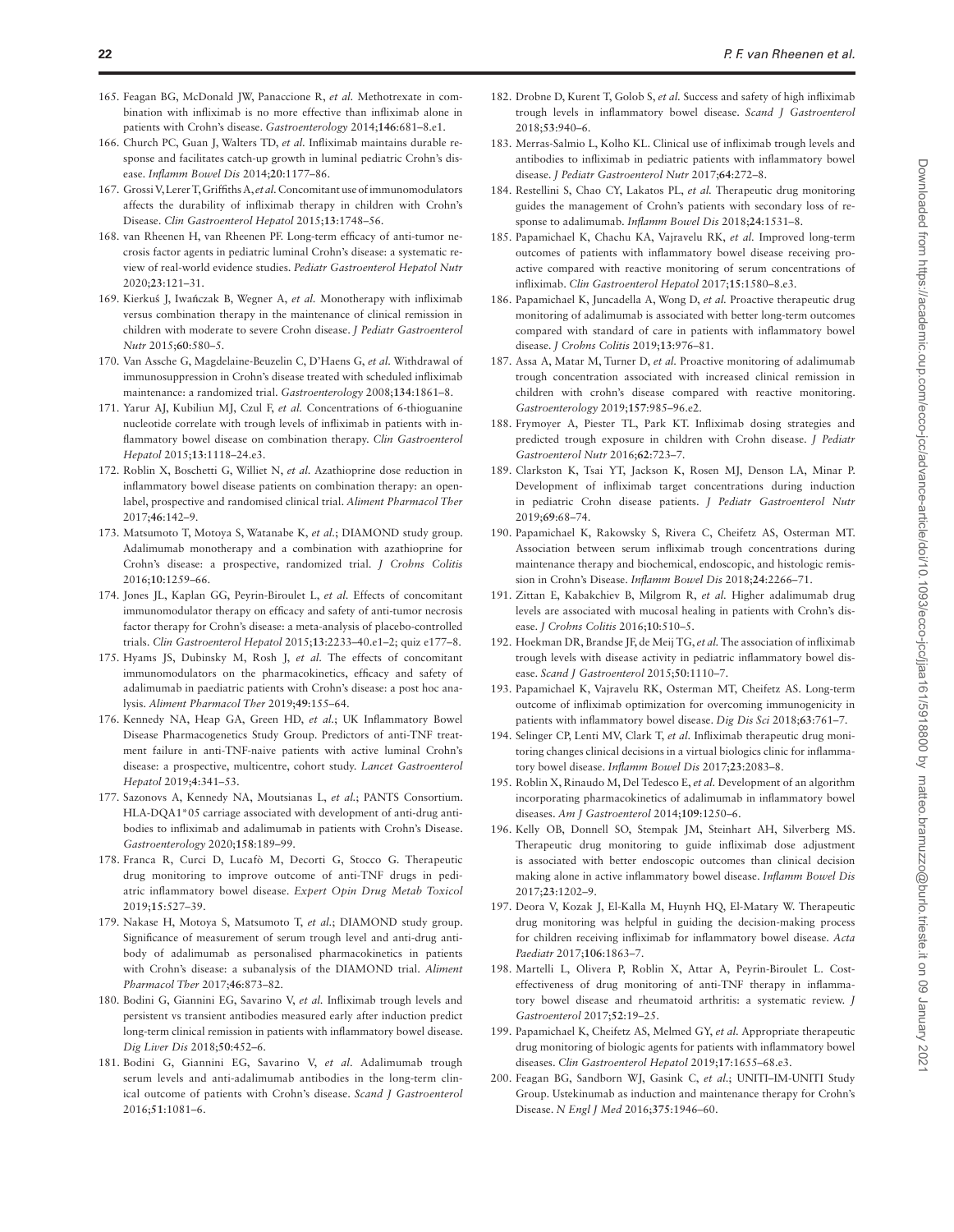- <span id="page-22-1"></span>201. Sandborn WJ, Gasink C, Gao LL, *et al.*; CERTIFI Study Group. Ustekinumab induction and maintenance therapy in refractory Crohn's disease. *N Engl J Med* 2012;**367**:1519–28.
- <span id="page-22-0"></span>202. Sandborn WJ, Feagan BG, Fedorak RN, *et al.*; Ustekinumab Crohn's Disease Study Group. A randomized trial of Ustekinumab, a human interleukin-12/23 monoclonal antibody, in patients with moderate-tosevere Crohn's disease. *Gastroenterology* 2008;**135**:1130–41.
- <span id="page-22-2"></span>203. MacDonald JK, Nguyen TM, Khanna R, Timmer A. Anti-IL-12/23p40 antibodies for induction of remission in Crohn's disease. *Cochrane Database Syst Rev* 2016;**11**:CD007572.
- <span id="page-22-3"></span>204. Dayan JR. Real world experience with ustekinumab in children and young adults at a tertiary care pediatric inflammatory bowel disease center. *J Pediatr Gastroenterol Nutr* 2019;**69**:61–7.
- <span id="page-22-4"></span>205. Chavannes M, Martinez-Vinson C, Hart L, *et al.* Management of paediatric patients with medically refractory Crohn's disease using ustekinumab: a multi-centred cohort study. *J Crohns Colitis* 2019;**13**:578–84.
- <span id="page-22-5"></span>206. Landells I, Marano C, Hsu MC, *et al.* Ustekinumab in adolescent patients age 12 to 17 years with moderate-to-severe plaque psoriasis: results of the randomized phase 3 CADMUS study. *J Am Acad Dermatol* 2015;**73**:594–603.
- <span id="page-22-6"></span>207. Conrad MA, Stein RE, Maxwell EC, *et al.* Vedolizumab therapy in severe pediatric inflammatory bowel disease. *Inflamm Bowel Dis* 2016;**22**:2425–31.
- <span id="page-22-9"></span>208. Ledder O, Assa A, Levine A, *et al.* Vedolizumab in paediatric inflammatory bowel disease: a retrospective multi-centre experience from the paediatric IBD Porto Group of ESPGHAN. *J Crohns Colitis* 2017;**11**:1230–7.
- 209. Sands BE, Feagan BG, Rutgeerts P, *et al.* Effects of vedolizumab induction therapy for patients with Crohn's disease in whom tumor necrosis factor antagonist treatment failed. *Gastroenterology* 2014;**147**:618–27.e3.
- <span id="page-22-21"></span>210. Sands BE, Sandborn WJ, Van Assche G, *et al.* Vedolizumab as induction and maintenance therapy for Crohn's disease in patients naïve to or who have failed tumor necrosis factor antagonist therapy. *Inflamm Bowel Dis* 2017;**23**:97–106.
- <span id="page-22-7"></span>211. Vermeire S, Loftus EV Jr, Colombel JF, *et al.* Long-term efficacy of vedolizumab for Crohn's disease. *J Crohns Colitis* 2017;**11**:412–24.
- <span id="page-22-8"></span>212. Yajnik V, Khan N, Dubinsky M, *et al.* Efficacy and safety of vedolizumab in ulcerative colitis and Crohn's disease patients stratified by age. *Adv Ther* 2017;**34**:542–59.
- <span id="page-22-14"></span>213. Christensen B, Colman RJ, Micic D, *et al.* Vedolizumab as induction and maintenance for inflammatory bowel disease: 12-month effectiveness and safety. *Inflamm Bowel Dis* 2018;**24**:849–60.
- <span id="page-22-15"></span>214. Kotze PG, Ma C, Almutairdi A, *et al.* Real-world clinical, endoscopic and radiographic efficacy of vedolizumab for the treatment of inflammatory bowel disease. *Aliment Pharmacol Ther* 2018;**48**:626–37.
- 215. Lenti MV, Levison S, Eliadou E, *et al.* A real-world, long-term experience on effectiveness and safety of vedolizumab in adult patients with inflammatory bowel disease: The Cross Pennine study. *Dig Liver Dis* 2018;**50**:1299–304.
- <span id="page-22-10"></span>216. Singh N, Rabizadeh S, Jossen J, *et al.* Multi-center experience of vedolizumab effectiveness in pediatric inflammatory bowel disease. *Inflamm Bowel Dis* 2016;**22**:2121–6.
- <span id="page-22-11"></span>217. Baumgart DC, Bokemeyer B, Drabik A, Stallmach A, Schreiber S; Vedolizumab Germany Consortium. Vedolizumab induction therapy for inflammatory bowel disease in clinical practice – a nationwide consecutive German cohort study. *Aliment Pharmacol Ther* 2016;**43**:1090–102.
- 218. Kopylov U, Avni-Biron I, Ron Y, *et al.* Effectiveness and safety of vedolizumab for maintenance treatment in inflammatory bowel disease ‐ the Israeli real world experience. *Dig Liver Dis* 2019;**51**:68–74.
- 219. Plevris N, Chuah CS, Allen RM, *et al.* Real-world effectiveness and safety of vedolizumab for the treatment of inflammatory bowel disease: The Scottish Vedolizumab Cohort. *J Crohns Colitis* 2019;**13**:1111–20.
- 220. Samaan MA, Pavlidis P, Johnston E, *et al.* Vedolizumab: early experience and medium-term outcomes from two UK tertiary IBD centres. *Frontline Gastroenterol* 2017;**8**:196–202.
- 221. Shelton E, Allegretti J, Stevens B, Lucci M, Ananthakrishnan A, Yajnik V. Efficacy of vedolizumab as induction therapy in refractory IBD patients: A multicentre cohort. *J Gastroenterol Hepatol* 2015;**30**[Suppl 3]:138–9.
- 222. Chaparro M, Garre A, Ricart E, *et al.*; GETECCU study group. Short and long-term effectiveness and safety of vedolizumab in inflammatory bowel disease: results from the ENEIDA registry. *Aliment Pharmacol Ther* 2018;**48**:839–51.
- <span id="page-22-12"></span>223. Schreiber S, Dignass A, Peyrin-Biroulet L, *et al.* Systematic review with meta-analysis: real-world effectiveness and safety of vedolizumab in patients with inflammatory bowel disease. *J Gastroenterol* 2018;**53**:1048–64.
- <span id="page-22-13"></span>224. Kopylov U, Verstockt B, Biedermann L, *et al.* Effectiveness and safety of vedolizumab in anti-TNF-naïve patients with inflammatory bowel disease-a multicenter retrospective European study. *Inflamm Bowel Dis* 2018;**24**:2442–51.
- <span id="page-22-16"></span>225. Cholapranee A, Hazlewood GS, Kaplan GG, Peyrin-Biroulet L, Ananthakrishnan AN. Systematic review with meta-analysis: comparative efficacy of biologics for induction and maintenance of mucosal healing in Crohn's disease and ulcerative colitis controlled trials. *Aliment Pharmacol Ther* 2017;**45**:1291–302.
- 226. Christensen B, Gibson PR, Micic D, *et al.* Safety and efficacy of combination treatment with calcineurin inhibitors and vedolizumab in patients with refractory inflammatory bowel disease. *Clin Gastroenterol Hepatol* 2019;**17**:486–93.
- <span id="page-22-18"></span>227. Engel T, Ungar B, Yung DE, Ben-Horin S, Eliakim R, Kopylov U. Vedolizumab in IBD—lessons from real-world experience; a systematic review and pooled analysis. *J Crohns Colitis* 2018;**12**:245–57.
- 228. Noman M, Ferrante M, Bisschops R, *et al.* Vedolizumab induces long-term mucosal healing in patients with Crohn's disease and ulcerative colitis. *J Crohns Colitis* 2017;**11**:1085–9.
- <span id="page-22-19"></span>229. Vivio EE, Kanuri N, Gilbertsen JJ, *et al.* Vedolizumab effectiveness and safety over the first year of use in an IBD clinical practice. *J Crohns Colitis* 2016;**10**:402–9.
- 230. Yarur AJ, Bruss A, Naik S, *et al.* Vedolizumab concentrations are associated with long-term endoscopic remission in patients with inflammatory bowel diseases. *Dig Dis Sci* 2019;**64**:1651–9.
- <span id="page-22-17"></span>231. Ylisaukko-Oja T, Aaltonen J, Nuutinen H, *et al.* High treatment persistence rate and significant endoscopic healing among real-life patients treated with vedolizumab ‐ a Finnish Nationwide Inflammatory Bowel Disease Cohort Study [FINVEDO]. *Scand J Gastroenterol* 2018;**53**:158–67.
- <span id="page-22-20"></span>232. Dreesen E, Verstockt B, Bian S, *et al.* Evidence to support monitoring of vedolizumab trough concentrations in patients with inflammatory bowel diseases. *Clin Gastroenterol Hepatol* 2018;**16**:1937–46.e8.
- <span id="page-22-22"></span>233. Feagan BG, Lasch K, Lissoos T, *et al.* Rapid response to vedolizumab therapy in biologic-naive patients with inflammatory bowel diseases. *Clin Gastroenterol Hepatol* 2019;**17**:130–8.e7.
- <span id="page-22-23"></span>234. Rosario M, French JL, Dirks NL, *et al.* Exposure-efficacy relationships for vedolizumab induction therapy in patients with ulcerative colitis or Crohn's disease. *J Crohns Colitis* 2017;**11**:921–9.
- <span id="page-22-24"></span>235. Al-Bawardy B, Ramos GP, Willrich MAV, *et al.* Vedolizumab drug level correlation with clinical remission, biomarker normalization, and mucosal healing in inflammatory bowel disease. *Inflamm Bowel Dis* 2019;**25**:580–6.
- <span id="page-22-25"></span>236. Sandborn WJ, Feagan BG, Rutgeerts P, *et al.*; GEMINI 2 Study Group. Vedolizumab as induction and maintenance therapy for Crohn's disease. *N Engl J Med* 2013;**369**:711–21.
- <span id="page-22-26"></span>237. Biancone L, Annese V, Ardizzone S, *et al.*; Italian Group for the Study of Inflammatory Bowel Disease [IG-IBD]. Safety of treatments for inflammatory bowel disease: Clinical practice guidelines of the Italian Group for the Study of Inflammatory Bowel Disease [IG-IBD]. *Dig Liver Dis* 2017;**49**:338–58.
- 238. Colombel JF, Sands BE, Rutgeerts P, *et al.* The safety of vedolizumab for ulcerative colitis and Crohn's disease. *Gut* 2017;**66**:839–51.
- <span id="page-22-27"></span>239. Luthra P, Peyrin-Biroulet L, Ford AC. Systematic review and metaanalysis: opportunistic infections and malignancies during treatment